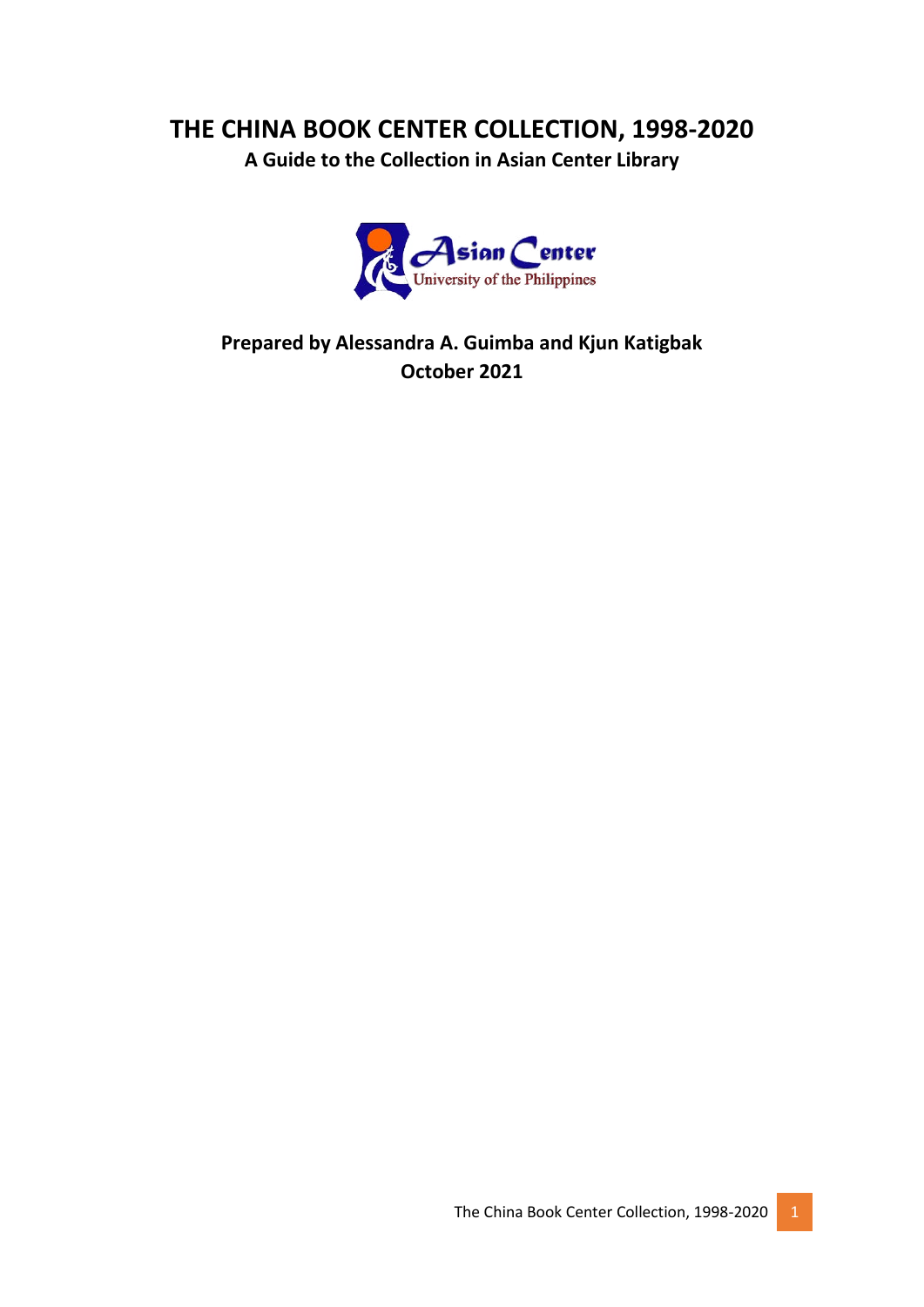## **SUMMARY OF THE COLLECTION**

**Title:** China Book Center Collection, 1998 – 2020

**Dates:** 1998 -2020

**Creator:** Asian Center Library

**Estimated library holdings**: 880 titles / 1627 items

**Language:** English and Chinese

**Location:** Hall of Wisdom, Room HW210

- Subjects: China-History-20<sup>th</sup> century China—Social life and customs China—Economic conditions China—Social conditions China—Politics and Government Chinese language Chinese literature Technological innovations—China—21st century
- **Keywords:** China International Publishing Group China Book Center Collection Asian Center Library

**Access to the collection:** The China Book Center collection is under the closed-shelved borrowing policy. Researchers are requested to seek assistance from the reference desk before access as advance notice is needed.

**For citation:** China Book Center Collection, Asian Center Library, University of the Philippines, Diliman, Quezon City

#### **About the collection:**

The primary mission of China International Publishing Group is to introduce China to foreign countries through books. Since its establishment in 1949, one of China's publishers and distributor of foreign language publications has expanded its partnership from seven publishing houses to include China Renmin University Press, China Intercontinental Communications Press, China Social Sciences Press, and Blossom Press.

In 2019, the gift from China International Publishing Group arrived in GT-Toyota Cultural Center, where the Asian Center Library is housed until the collection was completed in 2021 and became available.

Consisting of mostly books; some brochures, pamphlets, postcards, posters, CD-ROMs, DVDs, and online resources, the collection describes the economics, politics, technology, and culture of China from 1998 -2020. This geography and the subject-based collection has now a total of 880 titles with 1627 items, broadly covering philosophy, psychology, religion; world history and history of Europe, Asia, Africa, Australia, New Zealand, etc.; geography, anthropology, recreation; social sciences;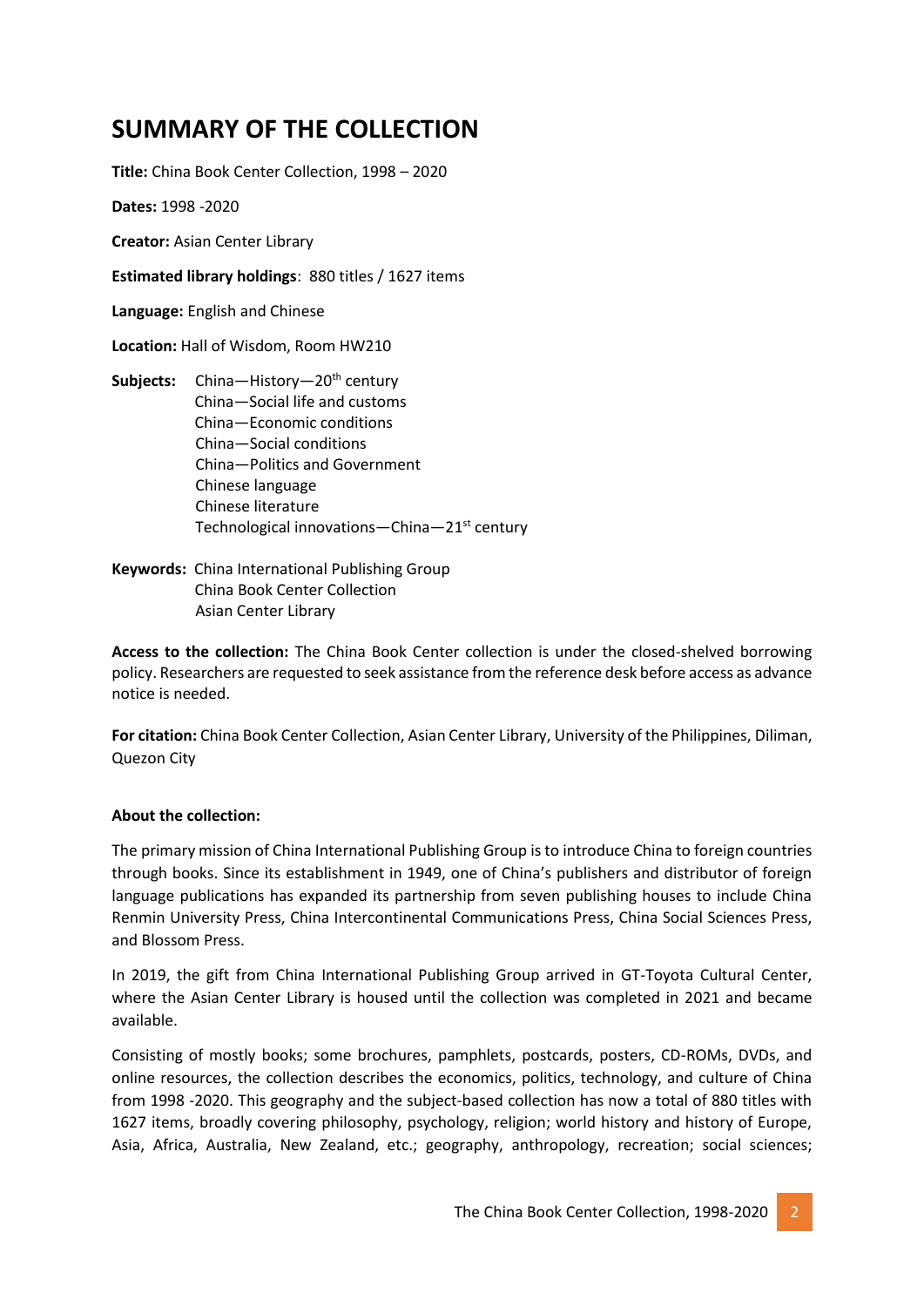political science; music and books on music; fine arts; language and literature; science; medicine; and technology. The complete list of subjects is provided in the last part of the guide.

Publicly launched with His Excellency Tan Qingsheng, the Chargé d'affaires ad interim of Embassy of the People's Republic of China together with President of China Report Magazine Ms. Chen Shi attending and UP Chancellor Dr. Michael L. Tan and Asian Center Dean Joefe B. Santarita representing the University of the Philippines on 18 March 2019, the China Book Center collection has its holdings limited to Library of Congress classification scheme.

Many in this collection are identified in WorldCat, and some are already with the UP Diliman's Library holdings. Titles not mentioned in the iLib and WorldCat bibliographic databases are in the Perspectives about China section.

**Subject Scope and Content:** The Asian Center Library follows the Library of Congress Classification.

| B<br>Philosophy.                                                                                       | B - Philosophy (General)<br>BJ-Ethics                                                                                                                                                                                                                                               |
|--------------------------------------------------------------------------------------------------------|-------------------------------------------------------------------------------------------------------------------------------------------------------------------------------------------------------------------------------------------------------------------------------------|
| Psychology.                                                                                            |                                                                                                                                                                                                                                                                                     |
| Religion.                                                                                              | BL - Religion. Mythology. Rationalism                                                                                                                                                                                                                                               |
| D<br>World History<br>and History of<br>Europe, Asia,<br>Africa,<br>Australia,<br>New Zealand,<br>etc. | DS - History (Asia)                                                                                                                                                                                                                                                                 |
| G<br>Geography.<br>Anthropology.<br>Recreation.                                                        | GN-Anthropology<br>GR - Folklore<br>GT - Manners and customs (General)<br>$\bullet$<br>GV - Recreation and Leisure<br>$\bullet$                                                                                                                                                     |
| н<br>Social<br><b>Sciences</b>                                                                         | $HA - Statistics$<br>HC - Economic history and conditions<br>HD - Industries. Land use. Labor<br>HF - Commerce<br>HN - Social history and conditions.<br>Social<br>problems. Social reform<br>HQ - The family. Marriage. Women<br>$\bullet$<br>HX - Socialism. Communism. Anarchism |
| J<br>Political<br>Science                                                                              | JF - Political institutions and public administration<br>JQ - Political institutions and public administration<br>(Asia, Africa, Australia, Pacific Area, etc.)<br>JZ-International relations                                                                                       |

**CHINA**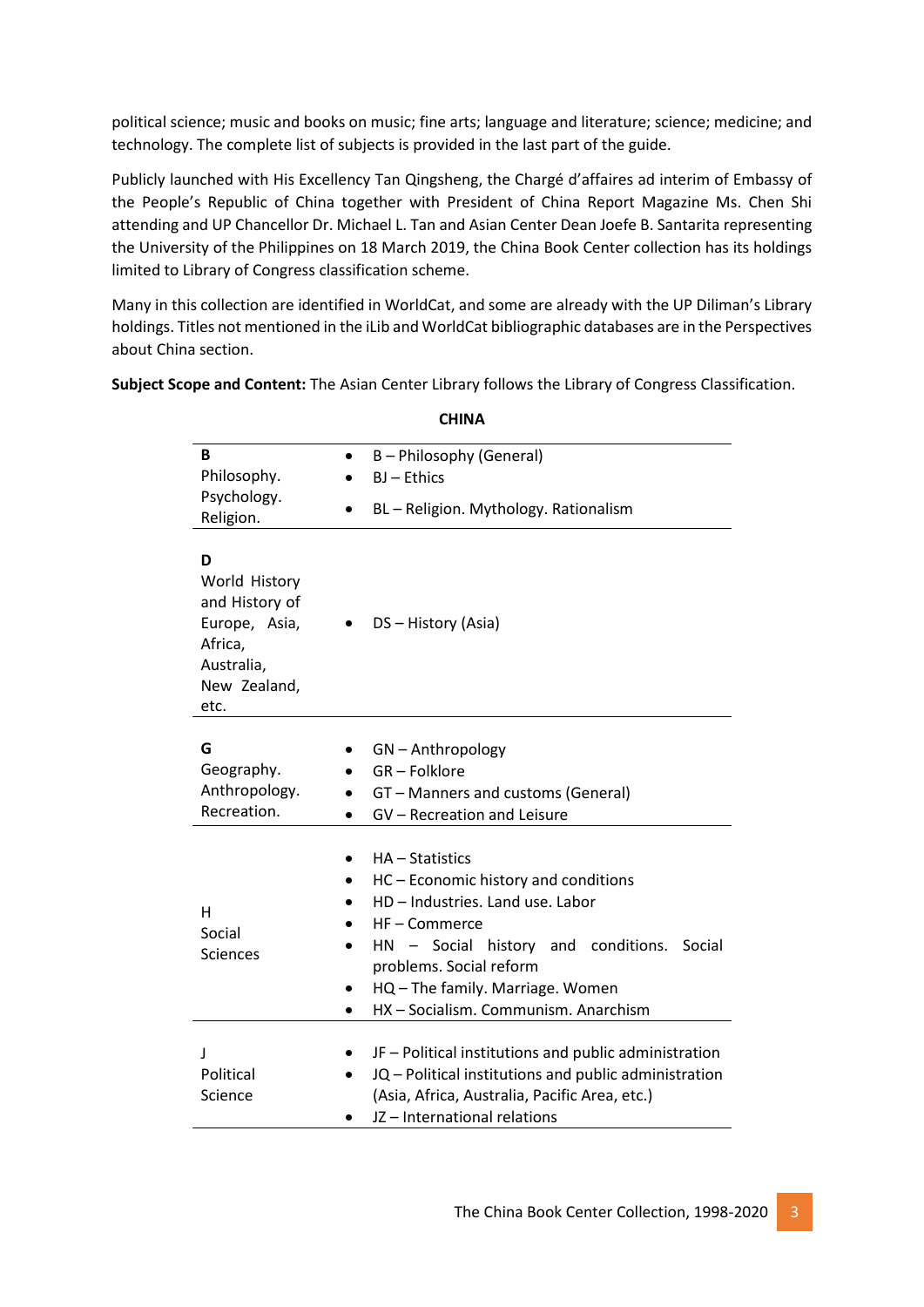| M<br>Music<br>and<br>books<br>on<br>music | ML-Literature on music                                                                                                                                                 |
|-------------------------------------------|------------------------------------------------------------------------------------------------------------------------------------------------------------------------|
| N<br><b>Fine Arts</b>                     | NA - Architecture<br>$ND - Painting$<br>NK - Decorative arts<br>$NX - Arts$ in general                                                                                 |
| P<br>Language and<br>Literature           | P - Philology. Linguistics<br>PL - Languages and literatures of Easter Asia,<br>Africa, Oceania<br>PN - Literature (General)<br>PZ-Fiction and juvenile belles lettres |
| Q<br>Science                              | Q - Science (General)<br>QC - Physics                                                                                                                                  |
| R<br>Medicine                             | R – Medicine (General)<br>RA - Public aspects of medicine<br>RC - Internal medicine<br>RM - Therapeutics. Pharmacology                                                 |
| Τ<br>Technology                           | T-Technology (General)<br>TF - Railroad engineering and operation<br>$TR - Photography$<br>TT - Handicrafts. Arts and crafts<br>TX - Home economics                    |

**Arrangement of the Records:** Below is the arrangement of the collection.

Printed materials, 1998-2020 Books, 1998-2020 Brochures, 2010 Pamphlets, 2017-2020 Postcards, 2017-2018 Posters, 2007-2019

Non-print materials, 2007-2019 Electronic CD-ROMs, 2007-2019 DVDs, 2012-2017

Digital

MP3, 2012-2019 Online resources, 2012-2019

Others, 2013-2017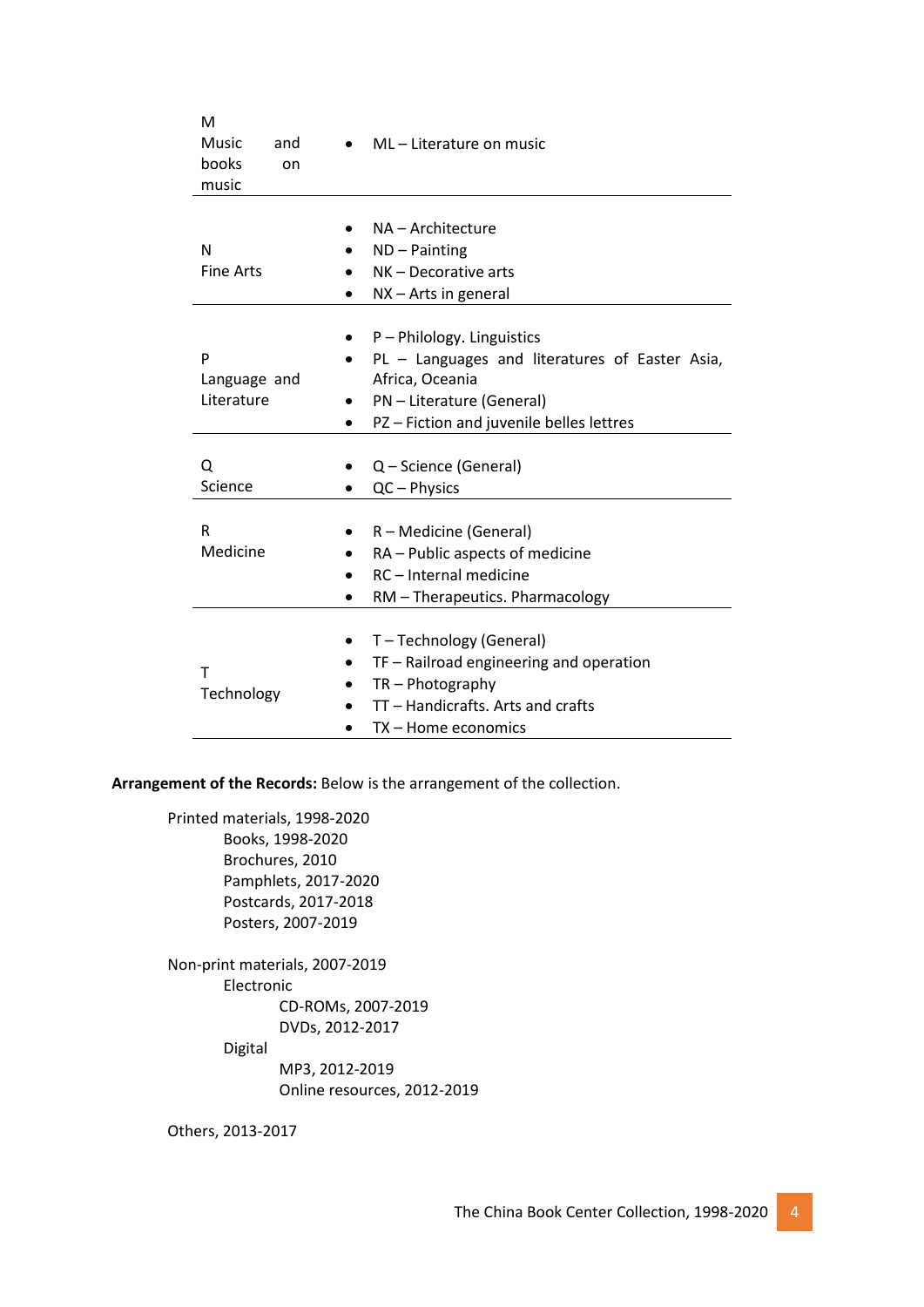**Collection List:** Includes the location, name of the library material, and date of production, publication, distribution, manufacture, and copyright notice. It is alphabetically arranged primarily by title. All materials are found in HW210, the room dedicated for the collection. The alphanumeric marks indicate the location and denote the access to the cabinet where the material is found.

#### **Books, 1998-2020**

| Location       | <b>Books</b>                                                                                                                                                      | Date |
|----------------|-------------------------------------------------------------------------------------------------------------------------------------------------------------------|------|
| <b>B4</b>      | "Hellen Keller" in China's Mountains. China: New World Press.                                                                                                     | 2017 |
| C <sub>2</sub> | 100 Photographs focus on COVID-19. China: China Pictorial Press.                                                                                                  | 2020 |
| C <sub>2</sub> | 101 Ancient Chinese poems. China: Sinolingua.                                                                                                                     | 2012 |
| C <sub>2</sub> | 101 Chinese Quotes (Gems of the Chinese Language Through the Ages). China:<br>Sinolingua.                                                                         | 2017 |
| C <sub>2</sub> | 101 Chinese two-part allegorical sayings. China: Sinolingua.                                                                                                      | 2012 |
| C <sub>2</sub> | 101 common Chinese idioms and set phrases. China: Sinolingua.                                                                                                     | 2012 |
| C <sub>2</sub> | 101 Modern Chinese Phrases (Gems of the Chinese Language Through the<br>Ages). China: Sinolingua.                                                                 | 2018 |
| C <sub>2</sub> | 101 Pearls of Chinese wisdom. China: Sinolingua,                                                                                                                  | 2012 |
| <b>B1</b>      | 1978-2018: Changes in Chinese life in 40 years. China: China Pictorial Press.                                                                                     | 2018 |
| C1             | 2020 China's Battle against the coronavirus: a daily log, Jan. 23-Feb. 23, 2020.<br>China: Foreign Languages Press.                                               | 2020 |
| C1             | 300 Song lyrics / translated by Xu Yuanchong. China: China Intercontinental<br>Press.                                                                             | 2018 |
| C <sub>1</sub> | 300 Tang poems translated. [China]: China Intercontinental Press.                                                                                                 | 2018 |
| A2             | 5,000 year comparisons of Chinese and foreign civilization. China: China<br>Pictorial Publishing House.                                                           | 2017 |
| A4             | 70th anniversary of the founding of the People's Republic of China. China:<br>China Pictorial Press.                                                              | 2019 |
| <b>B2</b>      | 798 and contemporary art. China: Foreign Languages Press.                                                                                                         | 2009 |
| <b>B1</b>      | A1 airfield: the legend of a B-29 crew in China during WWII. China: China<br>Intercontinental Press.                                                              | 2018 |
| B4             | Above of the "Ladders to Heaven": a modern Chinese version of the<br>Promethean myth. China: China Intercontinental Communication Press.                          | 2014 |
| C <sub>3</sub> | Abridged Chinese Classic Series: Outlaws of the Marsh. China: Sinolingua.                                                                                         | 2017 |
| A1             | Across China: travelogues: Unforgettable moments on the road. [China]: New<br>Star Press.                                                                         | 2013 |
| <b>B1</b>      | Admonitions for the Yan Clan: a Chinese classic on household management.<br>Written by Yan Zhitui. Translated by Zong Fuchang. China: Foreign Languages<br>Press. | 2010 |
| A1             | Advance reader of contemporary Chinese short-short stories, An. China:<br><b>Higher Education Press.</b>                                                          | 2010 |
| A <sub>3</sub> | Alas, my lady goose. China: Blossom Press.                                                                                                                        | 2019 |
| <b>B1</b>      | Amazing Tales Second Series. China: China Intercontinental Communication<br>Press.                                                                                | 2016 |
| <b>B1</b>      | Amazing Tales. China: China Intercontinental Communication Press.                                                                                                 | 2016 |
| C1             | Analects of Confucius, The. China: Foreign Languages Press.                                                                                                       | 2019 |
| C <sub>3</sub> | Ancient China's technology and science. China: Foreign Languages Press.                                                                                           |      |
| B4             | Ancient Chinese fables. China: Foreign Languages Press.                                                                                                           | 2010 |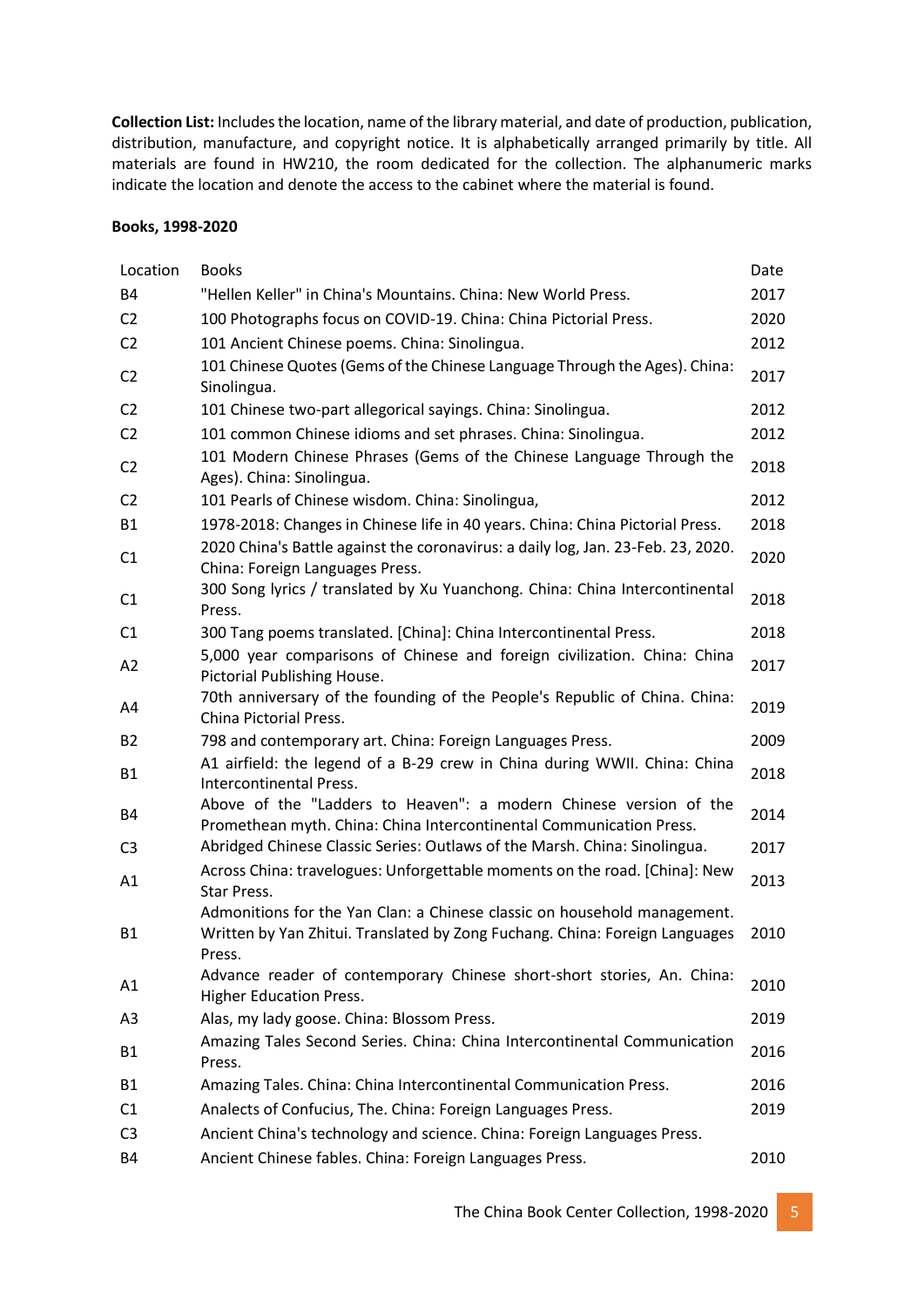| <b>B4</b>      | Ancient Chinese inventions: thousands of years of science and technology.<br>China: China Intercontinental Press.                       | 2010 |
|----------------|-----------------------------------------------------------------------------------------------------------------------------------------|------|
| A <sub>3</sub> | Ancient fables. China: China Intercontinental Communication Press.                                                                      | 2010 |
| A1             | Ancient Silk Road: discovery and fusion, The. China: Foreign Languages Press.                                                           | 2017 |
| C <sub>3</sub> | Library of Chinese Classics: Anecdotes about spirits and immortals I. China:<br>Foreign Languages Press.                                | 2010 |
| C <sub>3</sub> | Library of Chinese Classics: Anecdotes about spirits and immortals II. China:<br>Foreign Languages Press.                               | 2010 |
| C4             | Anticancer the Chinese way: successful cases of nontoxic treatment. China:<br>New World Press.                                          | 2014 |
| C <sub>3</sub> | Appreciating traditional Chinese opera. China: New Star Press.                                                                          | 2013 |
| C4             | Architectural China in the eyes of a young Chinese architect. China: Foreign<br>Language Press.                                         | 2019 |
| C4             | Asia and the lights of civilization. China: Foreign Languages Press.                                                                    | 2019 |
| A2             | Assassin and the King, The. China: Sinolingua.                                                                                          | 2016 |
| A4             | Asset Management in a New Era. China: China Renmin University Press.                                                                    | 2014 |
| A1             | At work: twenty-five contemporary Chinese artists. China: Foreign Languages<br>Press.                                                   | 2011 |
| C1             | At home on the silk road. China: Foreign Languages Press.                                                                               | 2017 |
| <b>B1</b>      | Anthology of tales from records of the Taiping era I. China: Foreign Languages<br>Press.                                                | 2010 |
| <b>B1</b>      | Anthology of tales from records of the Taiping era II. China: Foreign Languages<br>Press.                                               | 2010 |
| C <sub>2</sub> | Battle between the clam and the crane, The. China: New World Press.                                                                     | 2016 |
| A4             | Beijing days. China: Foreign Languages Press.                                                                                           | 2008 |
| C1             | Beijing landmarks: yesterday and today. China: Foreign Languages Press.                                                                 | 2015 |
| <b>B2</b>      | Beijing: the treasures of an ancient capital. China: Blossom Press.                                                                     | 2016 |
| C4             | Belt and Road Initiative, The. China: Foreign Languages Press.                                                                          | 2019 |
| A1             | Belt and Road Initiative, The: China's Light Shines Again on the Road West.<br>China: Foreign Languages Press.                          | 2017 |
| C4             | Belt and Road Initiative: What will China offer the world in its rise, The. China:<br>New World Press.                                  | 2016 |
| C <sub>2</sub> | Best of China: art & culture, The. China: China Intercontinental Press.                                                                 | 2010 |
| C <sub>2</sub> | Best of China: natural and cultural wonders, The. China:<br>China<br>Intercontinental Press.                                            | 2010 |
| C <sub>2</sub> | Best of Chinese cuisine: home style. China: China Intercontinental Press.                                                               | 2018 |
| A2             | Big spider, A. China: Sinolingua.                                                                                                       | 2012 |
| A4             | Biography of Qian Xuessen: The Chinese Dream of a Chinese Scientist. China:<br>New Star Press.                                          | 2014 |
| A3             | Bless the night. China: Blossom Press.                                                                                                  | 2019 |
| A <sub>3</sub> | Blood-eyed bear, The. China: China Intercontinental Press.                                                                              | 2019 |
| A <sub>3</sub> | Bloody crown, The. China: China Intercontinental Press.                                                                                 | 2019 |
| B4             | Blue helmets in action: a distinguished Chinese Police Service in UN<br>Peacekeeping Missions. China: China Pictorial Publishing House. | 2012 |
| C1             | Brave Journey, A: the past and present of the communist party of China.<br>China: Foreign Languages Press.                              | 2019 |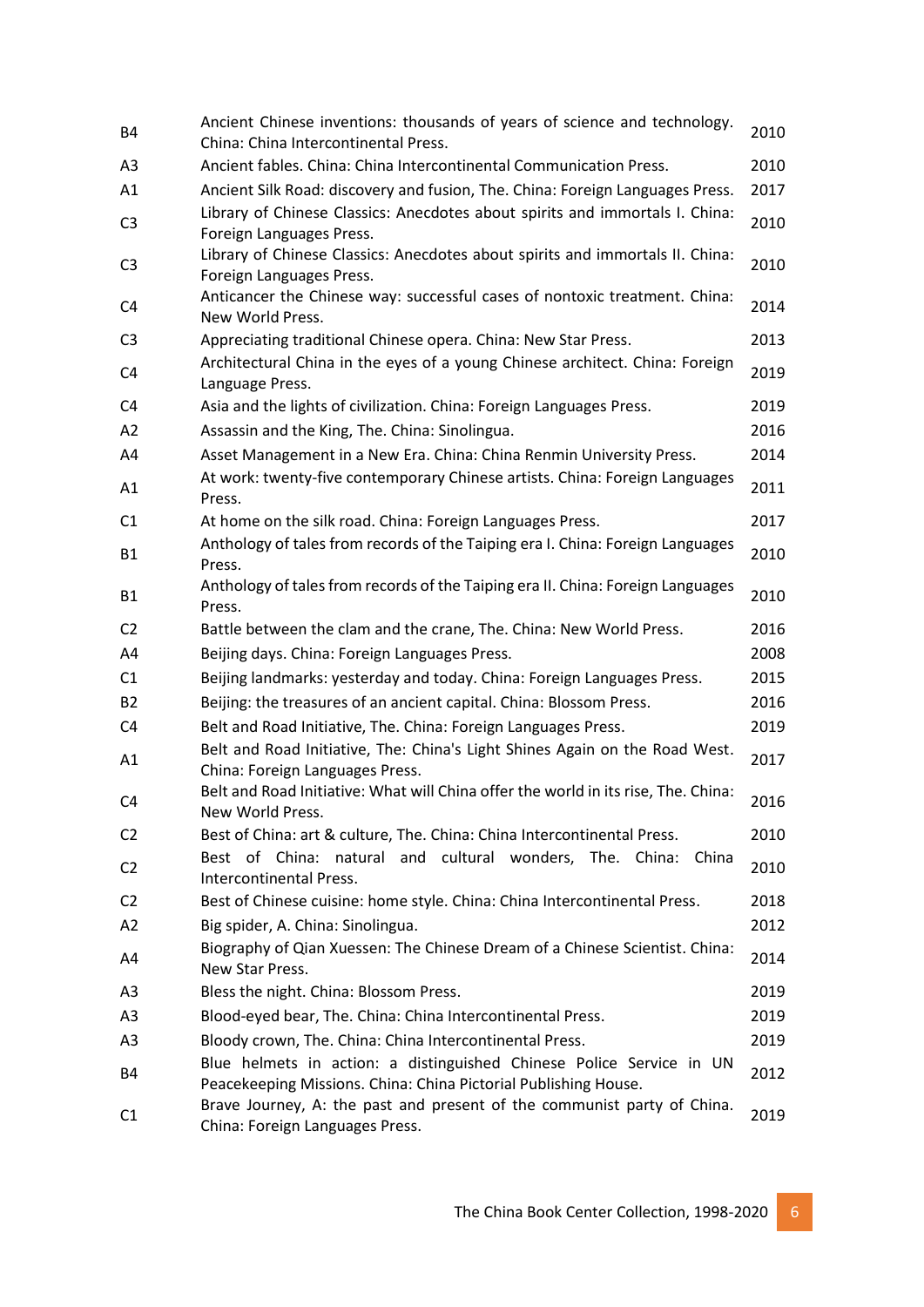| A1             | Brewing tea: appreciating Chinese tea. China: China Intercontinental<br><b>Communication Press.</b>                                                           | 2009 |
|----------------|---------------------------------------------------------------------------------------------------------------------------------------------------------------|------|
| C <sub>3</sub> | Brief introduction to the belt and road initiative, A. [China]: China<br>Intercontinental Press.                                                              | 2019 |
| C4             | Bright shared future, A. (hardbound) / compiled by CAITEC of Ministry of<br>Commerce. China: China: Foreign Languages Press.                                  | 2019 |
| C <sub>4</sub> | Bright shared future, A (paperback). China: Foreign Languages Press.                                                                                          | 2019 |
| A4             | Building a community of shared future for mankind. Vol. 10: Diplomacy.<br>China: China Renmin University Press.                                               | 2017 |
| A4             | Building China into a leading power in science, technology and education. Vol.<br>7: Science, Technology and Education. China: China Renmin University Press. | 2017 |
| C <sub>2</sub> | Call of humanitarianism: about the cause of persons with disabilities, The.<br>China: Foreign Languages Press.                                                | 2017 |
| A <sub>3</sub> | Calligraphy of Chinese blessings: Good Fortune. China: Sinolingua.                                                                                            | 2014 |
| A <sub>3</sub> | Calligraphy of Chinese blessings: Happiness. China: Sinolingua.                                                                                               | 2014 |
| A <sub>3</sub> | Calligraphy of Chinese blessings: High Salary. China: Sinolingua.                                                                                             | 2014 |
| A <sub>3</sub> | Calligraphy of Chinese blessings: Longevity. China: Sinolingua.                                                                                               | 2014 |
| A <sub>3</sub> | Calligraphy of Chinese blessings: Wealth. China: Sinolingua.                                                                                                  | 2014 |
| A2             | Cangjie, the Inventor of Characters.                                                                                                                          | 2017 |
| A4             | Capital and Collective Sharing: The Theme of Coordinated Development.<br>China: New World Press.                                                              | 2018 |
| C <sub>4</sub> | Cat wearing a wind coat and other fairy tales, A. China: New World Press.                                                                                     | 2019 |
| C <sub>2</sub> | Celebration Nation. China: China Intercontinental Press.                                                                                                      | 2019 |
| A1             | Challenges for China How the CPC Makes Progress. China: New World Press.                                                                                      | 2014 |
| A3             | Chang'e flying to the moon. China: China Intercontinental Press.                                                                                              | 2019 |
| <b>B2</b>      | Charm of Chinese Dance, The. China: New Star Press.                                                                                                           | 2017 |
| B <sub>3</sub> | Chef Master from the Hutong, A. China: New World Press.                                                                                                       | 2017 |
| C1             | Chen style Taijiquan. China: Blossom Press.                                                                                                                   | 2011 |
| C <sub>3</sub> | China and Global Governance Series: China and Global Governance. [China]:<br>China Intercontinental Press.                                                    | 2019 |
| C <sub>2</sub> | China at your fingertips: mobile internet and social shifts in a developing<br>power (hardbound). China: China Intercontinental Press.                        | 2018 |
| C <sub>2</sub> | China at your fingertips: mobile internet and social shifts in a developing<br>power (paperback). China: China Intercontinental Press.                        | 2018 |
| C <sub>3</sub> | China connects the world: what behind the belt and road initiative. China:<br>China Intercontinental Press.                                                   | 2017 |
| C <sub>3</sub> | China diary. [China]: New World Press.                                                                                                                        | 2011 |
| <b>B1</b>      | China in Diagrams. China: China Intercontinental Press.                                                                                                       | 2019 |
| <b>B2</b>      | China in Motion Pictures: Chinese Film. China: New Star Press.                                                                                                | 2017 |
| B <sub>3</sub> | China in songs. China: New Star Press.                                                                                                                        | 2017 |
| A4             | China in the eyes of a foodie. China: New Star Press.                                                                                                         | 2014 |
| C4             | China in the internet age. China: Foreign Languages Press.                                                                                                    | 2019 |
| C4             | China in Mao Zedong's era. China: Foreign Languages Press.                                                                                                    | 2018 |
| C4             | China manifested in trees (hardbound). China: Foreign Languages Press.                                                                                        | 2019 |
| C4             | China manifested in trees (paperback). China: Foreign Languages Press.                                                                                        | 2019 |
| B <sub>2</sub> | China on camera. China: New Star Press.                                                                                                                       | 2017 |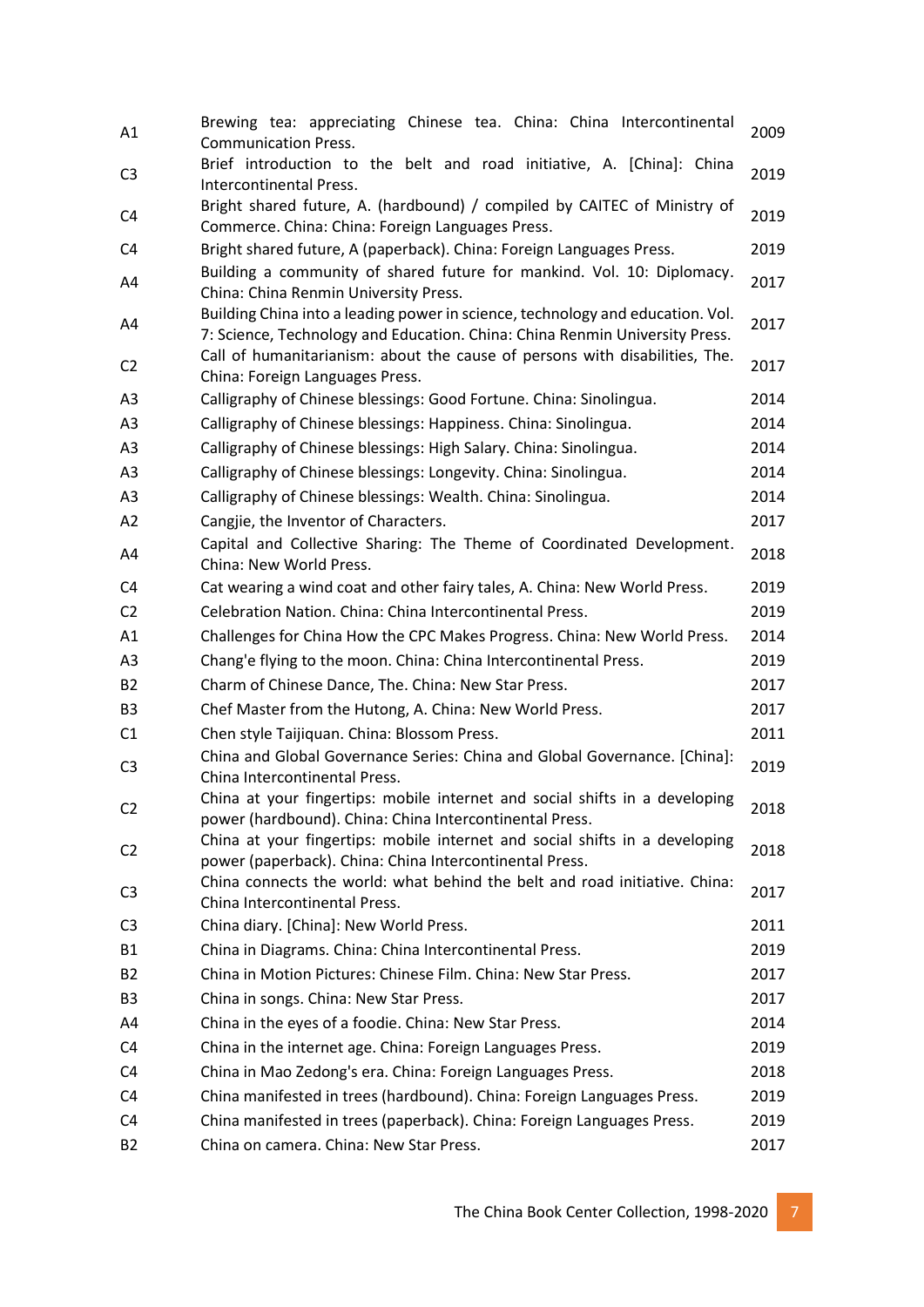| C <sub>2</sub> | China railway express: great arteries of the Silk Road. China: Foreign<br>Languages Press.                     | 2020 |
|----------------|----------------------------------------------------------------------------------------------------------------|------|
| C <sub>3</sub> | China speed: China's high-speed rail. China: Foreign Languages Press.                                          | 2016 |
| <b>B4</b>      | China, its people and life. China: China Intercontinental Communication Press.                                 | 2013 |
| C <sub>3</sub> | China. China: Foreign Languages Press.                                                                         | 2018 |
|                | China. China: Foreign Languages Press.                                                                         | 2017 |
| C <sub>3</sub> | China. China: Foreign Languages Press.                                                                         | 2019 |
| C <sub>3</sub> | China. China: Foreign Languages Press.                                                                         | 2011 |
| <b>B1</b>      | China: a 5,000 year Odyssey. China: New World Press.                                                           | 2017 |
| C <sub>2</sub> | modernizing<br>(hardbound).<br>China:<br>China<br>China:<br>state governance<br><b>Intercontinental Press.</b> | 2018 |
| C <sub>2</sub> | modernizing state<br>(paperbound).<br>China<br>China:<br>governance<br>China:<br>Intercontinental Press.       |      |
| C <sub>1</sub> | China: we got your back (364 hours from Tel Aviv to Huanggang). [China]: New<br><b>Star Press.</b>             | 2020 |
| C <sub>2</sub> | China's agriculture rural areas and farmers (hardbound). China: China<br>Intercontinental Press.               | 2018 |
| C <sub>2</sub> | China's agriculture rural areas and farmers (paperback). China: China<br>Intercontinental Press.               | 2018 |
| C1             | China's Beidou navigation satellite system: a pillar of the great power. China:<br>Foreign Languages Press.    | 2020 |
| A1             | China's changes through the eyes of global scholars. China: New World Press.                                   | 2018 |
| C <sub>2</sub> | China's creations and progress in science and technology. China: China<br>Intercontinental Press.              | 2018 |
| <b>B4</b>      | China's cultural relics: unearthed history of 10,000 years. China: China<br>Intercontinental Press.            | 2017 |
| B4             | China's dialogue with the world: CPC outreach in speeches and interviews.<br>China: New World Press.           | 2017 |
| C <sub>3</sub> | China's golden key: service philosophy. China: China Intercontinental Press.                                   | 2018 |
| A4             | China's governance: Road of rejuvenation of the Eastern power. China: China<br>Renmin University Press.        | 2017 |
|                | China's museum: treasures of civilization. China: China Intercontinental                                       |      |
| <b>B4</b>      | <b>Communication Press.</b>                                                                                    | 2010 |
| C <sub>2</sub> | China's<br>national development strategies (hardbound). China:<br>China<br>Intercontinental Press.             | 2019 |
| C <sub>2</sub> | China's national development strategies (paperback). China:<br>China<br>Intercontinental Press.                | 2019 |
| <b>B4</b>      | China's overseas relief operations. China: China Pictorial Publishing House.                                   | 2015 |
|                | China's reform and opening up in 100 keywords. China: Foreign Languages                                        |      |
| C1             | Press.                                                                                                         | 2018 |
| C <sub>2</sub> | China's<br>road of green development (hardbound).<br>China<br>China:<br>Intercontinental Press.                | 2018 |
| C <sub>2</sub> | road of green development (paperback).<br>China's<br>China<br>China:<br>Intercontinental Press.                | 2018 |
| A4             | China's Urbanization: Migration by the Millions. China: New World Press.                                       | 2014 |
| A4             | China's wisdom: China's diplomacy since 18th CPC National Congress. China:<br>China Renmin University Press.   | 2017 |
| C <sub>4</sub> | Chinese 101 in cartoons (For Shopping). China: Sinolingua.                                                     | 2011 |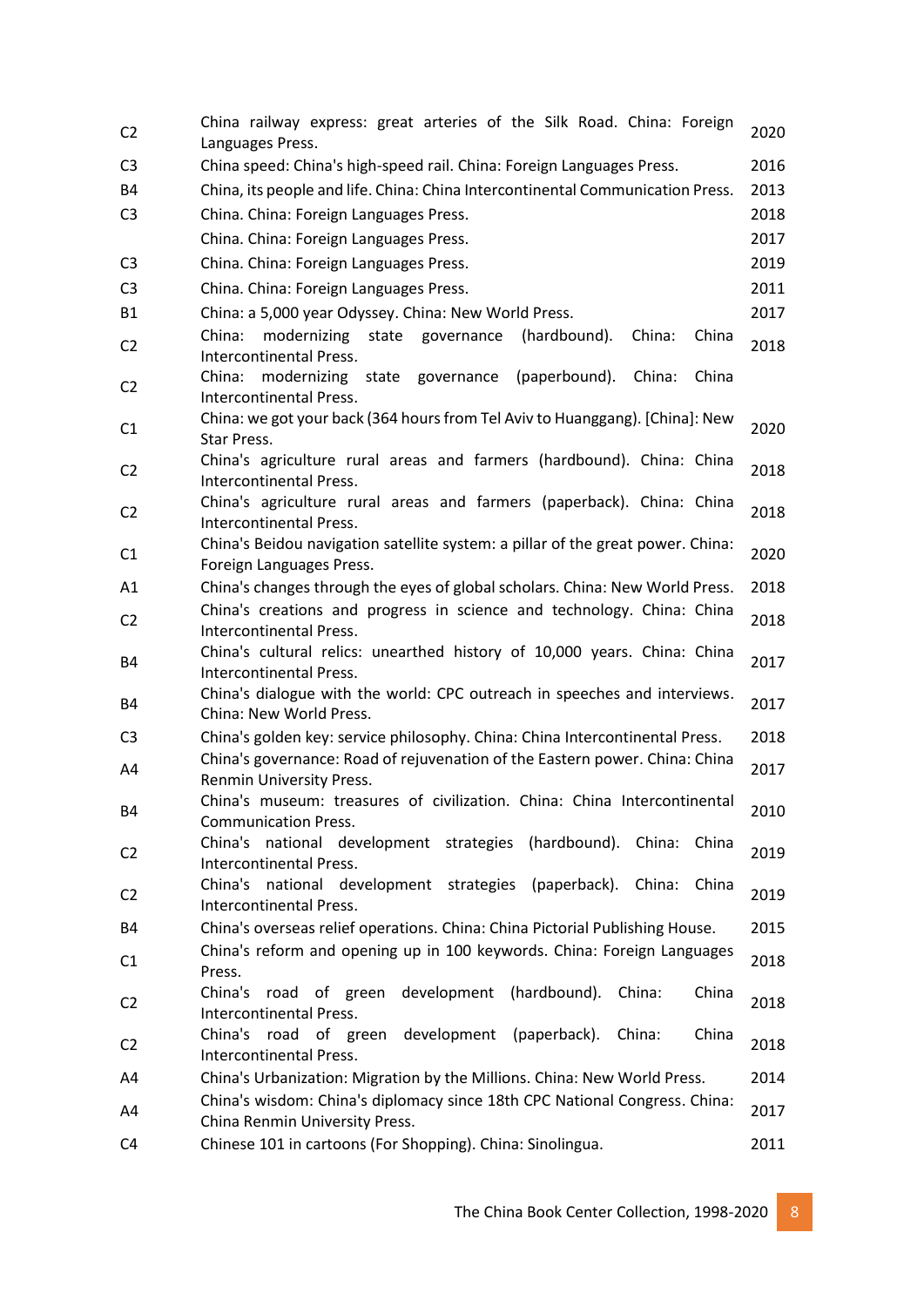| B <sub>3</sub> | Chinese Acrobatics: The Chinese Dream and Traditional Culture Primer. China:<br>New Star Press.                                        | 2016 |
|----------------|----------------------------------------------------------------------------------------------------------------------------------------|------|
| C <sub>3</sub> | Chinese acupuncture and moxibustion. China: Foreign Languages Press.                                                                   | 2019 |
| <b>B2</b>      | Chinese animal painting for beginners. China: Foreign Languages Press.                                                                 | 2010 |
| <b>B4</b>      | Chinese architecture: palaces, gardens, temples and dwellings. China: China<br>Intercontinental Press.                                 | 2016 |
| B <sub>3</sub> | Chinese architecture. China: New Star Press.                                                                                           | 2017 |
| <b>B4</b>      | Chinese arts and crafts: history, techniques and legends. China: China<br><b>Intercontinental Communication Press.</b>                 | 2017 |
| B <sub>3</sub> | Chinese bird-and-flower painting for beginners. China: Foreign Languages<br>Press.                                                     | 2007 |
| <b>B4</b>      | Chinese Bronze Ware. [China]: China Intercontinental Press.                                                                            | 2016 |
| A1             | Chinese business writing course: business Chinese Series, A.                                                                           | 2015 |
| A3             | Chinese calligraphy: the Chinese Dream and Traditional culture primer,                                                                 | 2016 |
| <b>B4</b>      | Chinese calligraphy: the art of handwriting. China: China Intercontinental<br>Press.                                                   | 2017 |
| <b>B4</b>      | Chinese characters. China: New Star Press.                                                                                             | 2016 |
| B4             | Chinese ceramics: a history of elegance. China: China Intercontinental Press.                                                          | 2016 |
| C4             | Chinese cities: Beijing impressions. China: Intercontinental Press.                                                                    | 2020 |
| B4             | Chinese<br>clothing: garment, accessory and<br>China<br>culture.<br>China:<br>Intercontinental Press.                                  | 2017 |
| C <sub>3</sub> | Chinese craftsmen. China: China Intercontinental Press.                                                                                | 2018 |
| C <sub>3</sub> | Chinese crusade against ebola: true stories of Chinese doctors helping to fight<br>ebola in Africa. China: Foreign Languages Press.    | 2020 |
| A1             | Chinese cultural terms and phrases in English. China: China Social Sciences<br>Press.                                                  | 2015 |
| <b>B2</b>      | Chinese Drama: 100 years on. China: New Star Press.                                                                                    | 2017 |
| <b>B1</b>      | Chinese Dream, The: real-life stories of the common people in contemporary<br>China: China: New World Press.                           | 2009 |
| <b>B4</b>      | Chinese Dream, The: What it Means for China and the Rest of the World.<br>(Revised Edition). China: New World Press.                   | 2014 |
| B <sub>2</sub> | Chinese dream in pictures. China: New World Press.                                                                                     | 2015 |
| C1             | Chinese Dreams in Pictures Series IV, The: Cases of poverty alleviation.                                                               | 2018 |
| A4             | Chinese Economy 2040: the changing landscape of globalization and a new<br>path for development. China: China Renmin University Press. | 2017 |
| C <sub>2</sub> | Chinese economy emerging on the global horizon. China: Foreign Languages<br>Press.                                                     | 2018 |
| B4             | Chinese<br>traditions,<br>rituals.<br>China:<br>China<br>festivals:<br>customs<br>and<br>Intercontinental Press.                       | 2016 |
| B <sub>3</sub> | Chinese figure painting for beginners. China: Foreign Languages Press.                                                                 | 2007 |
| B4             | Chinese folk arts: multiple forms and cultural implications. China: China<br><b>Intercontinental Press.</b>                            | 2017 |
| <b>B2</b>      | Chinese folk customs. China: China Intercontinental Communication Press.                                                               | 2011 |
| A1             | Chinese food life care: a natural way to health. China: China Intercontinental<br><b>Communication Press.</b>                          | 2011 |
| B4             | Chinese food: adventures in the world of cooking and eating. China: China<br>Intercontinental Press.                                   | 2017 |
| B4             | Chinese furniture: exploring China's furniture culture. China: China<br>Intercontinental Press.                                        | 2016 |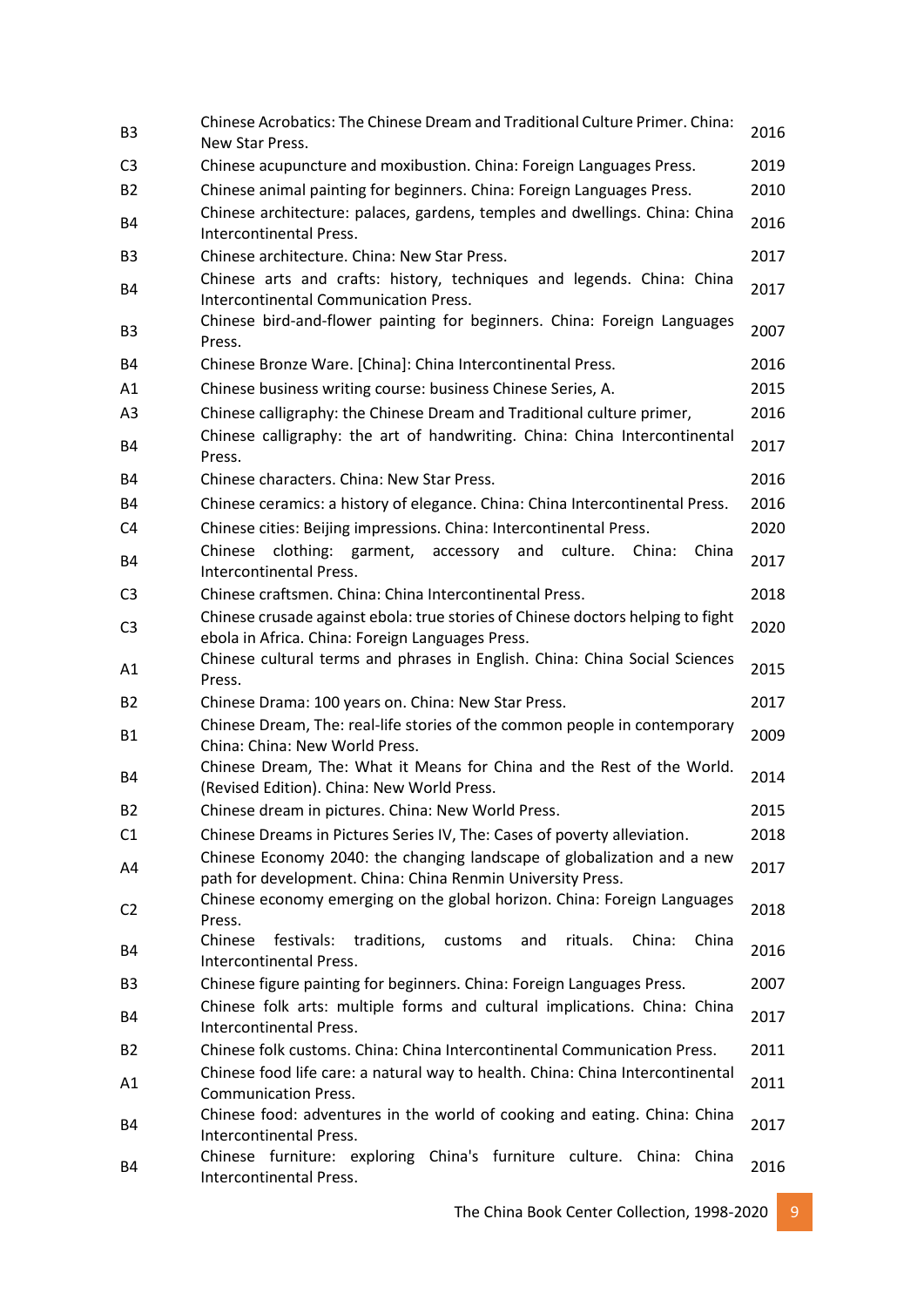| <b>B4</b>      | Chinese gardens: in search of landscape paradise. China:<br>China<br>Intercontinental Communication Press.                                                       | 2016 |
|----------------|------------------------------------------------------------------------------------------------------------------------------------------------------------------|------|
| A4             | Chinese gold murder. China: China Intercontinental Press.                                                                                                        | 2012 |
| A4             | Chinese Health Qigong: Ba Duan Jin. China: Foreign Languages Press.                                                                                              | 2017 |
| C4             | Chinese in steps. Student Book 2. China: Sinolingua.                                                                                                             | 2020 |
| <b>B1</b>      | Chinese Jade Artifacts. Chinese Culture Series. China: China Pictorial<br>Publishing House.                                                                      | 2014 |
| <b>B4</b>      | Chinese KungFu: masters, schools and combats. China: China Intercontinental<br><b>Communication Press.</b>                                                       | 2010 |
| A1             | Chinese Language. China: China Intercontinental Communication Press.                                                                                             | 2011 |
| C <sub>2</sub> | Chinese life: bitter-sweet portraits. China: Foreign Languages Press.                                                                                            | 2010 |
| C <sub>2</sub> | Chinese life: bitter-sweet portraits. China: Foreign Languages Press.                                                                                            | 2011 |
| C1             | Chinese Literature. Vol. 1. China: New World Press.                                                                                                              | 2012 |
| C1             | Chinese Literature, Vol. 2, China: New World Press.                                                                                                              | 2013 |
| C1             | Chinese Literature. Vol. 3. China: New World Press.                                                                                                              | 2013 |
| <b>B4</b>      | Chinese Literature: great tradition since The Book of Songs. China: China<br>Intercontinental Press.                                                             | 2010 |
| <b>B1</b>      | Chinese mother goose rhymes. China: New Star Press.                                                                                                              | 2014 |
| <b>B4</b>      | Chinese music: echoes in ancient and modern times. China: China<br>Intercontinental Press.                                                                       | 2017 |
| <b>B4</b>      | Chinese myths & legends: legends of the universe, deities and heroes. China:<br>China Intercontinental Press.                                                    | 2016 |
| <b>B2</b>      | Chinese Opera. China: New Star Press.                                                                                                                            | 2017 |
| B <sub>3</sub> | Chinese painting. China: China Intercontinental Communication Press.                                                                                             | 2017 |
| <b>B4</b>      | Chinese painting: capturing the spirit of nature with brushes. China: China<br>Intercontinental Press.                                                           | 2017 |
| <b>B4</b>      | Chinese philosophy: Chinese political philosophy, metaphysics, epistemology<br>and comparative philosophy. China: China Intercontinental Communication<br>Press. | 2017 |
| <b>B4</b>      | Chinese physical exercises and health care. China: China Intercontinental<br><b>Communication Press.</b>                                                         | 2011 |
| B4             | Chinese publishing: homeland of printing, China: China Intercontinental Press.                                                                                   | 2010 |
| A1             | Chinese Rites and Rituals. China: China Intercontinental Press.                                                                                                  | 2011 |
| B <sub>3</sub> | Chinese running script calligraphy for beginners. China: Foreign Languages<br>Press.                                                                             | 2007 |
| B4             | Chinese sculpting: history through centuries of sculpting. China: China<br>Intercontinental Press.                                                               | 2010 |
| B <sub>2</sub> | Chinese Sculpture. China: New Star Press.                                                                                                                        | 2017 |
| <b>B1</b>      | Chinese Seals. China: Foreign Languages Press.                                                                                                                   | 2008 |
| B <sub>3</sub> | Chinese Stone Carvings: Treasures from the Han Dynasty 2,000 years ago.<br>China: New World Press.                                                               | 2011 |
| C4             | Chinese stories told in pictures. China: New World Press.                                                                                                        | 2017 |
| C <sub>2</sub> | Chinese strength, The / compiled by China Central Television and China Film<br>Co., Ltd. China: China Pictorial Press.                                           | 2019 |
| C4             | Chinese take root in Canada. China: New World Press.                                                                                                             | 2017 |
| <b>B4</b>      | Chinese Tea: a cultural history and drinking guide. China: China<br>Intercontinental Communication Press.                                                        | 2010 |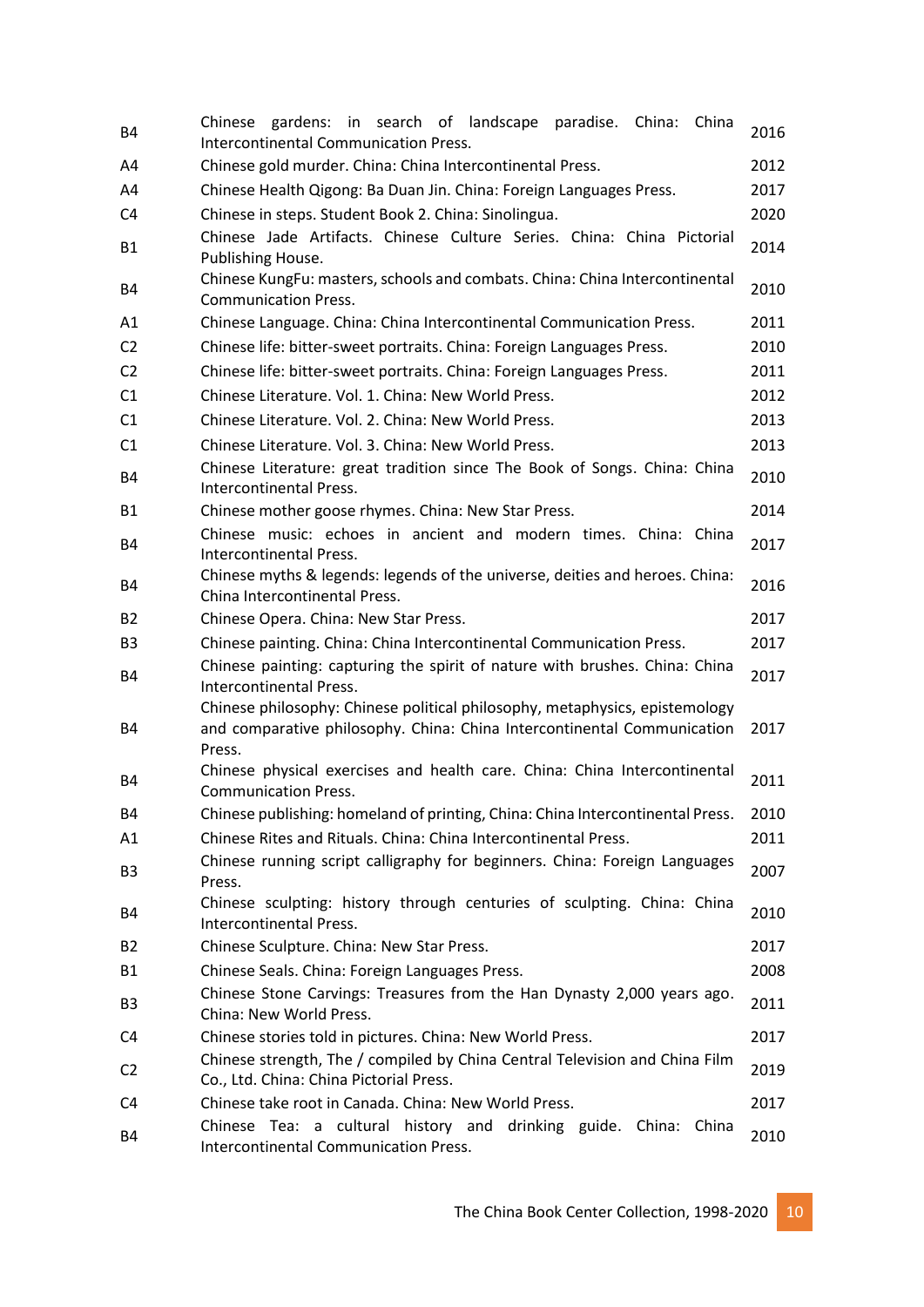| Chinese theater: happiness and sorrows on the stage. China: China<br>Intercontinental Communication Press. | 2010                                                                                                                                                                                                                                                                                                                                                                                                                                                                                                                                                                                                                                                                                                                                                                                                                                                                                                                                                                                                                                                                                                                                                                                                                                                                                                                                                                                                                                                                                                                                                                                                           |
|------------------------------------------------------------------------------------------------------------|----------------------------------------------------------------------------------------------------------------------------------------------------------------------------------------------------------------------------------------------------------------------------------------------------------------------------------------------------------------------------------------------------------------------------------------------------------------------------------------------------------------------------------------------------------------------------------------------------------------------------------------------------------------------------------------------------------------------------------------------------------------------------------------------------------------------------------------------------------------------------------------------------------------------------------------------------------------------------------------------------------------------------------------------------------------------------------------------------------------------------------------------------------------------------------------------------------------------------------------------------------------------------------------------------------------------------------------------------------------------------------------------------------------------------------------------------------------------------------------------------------------------------------------------------------------------------------------------------------------|
| Languages Press.                                                                                           | 2018                                                                                                                                                                                                                                                                                                                                                                                                                                                                                                                                                                                                                                                                                                                                                                                                                                                                                                                                                                                                                                                                                                                                                                                                                                                                                                                                                                                                                                                                                                                                                                                                           |
| China Intercontinental Press.                                                                              | 2017                                                                                                                                                                                                                                                                                                                                                                                                                                                                                                                                                                                                                                                                                                                                                                                                                                                                                                                                                                                                                                                                                                                                                                                                                                                                                                                                                                                                                                                                                                                                                                                                           |
|                                                                                                            | 2018                                                                                                                                                                                                                                                                                                                                                                                                                                                                                                                                                                                                                                                                                                                                                                                                                                                                                                                                                                                                                                                                                                                                                                                                                                                                                                                                                                                                                                                                                                                                                                                                           |
| Chinese way of thinking, The (hardbound). China: Foreign Languages Press.                                  | 2018                                                                                                                                                                                                                                                                                                                                                                                                                                                                                                                                                                                                                                                                                                                                                                                                                                                                                                                                                                                                                                                                                                                                                                                                                                                                                                                                                                                                                                                                                                                                                                                                           |
| Chinese way of thinking, The (paperback). China: Foreign Languages Press.                                  | 2018                                                                                                                                                                                                                                                                                                                                                                                                                                                                                                                                                                                                                                                                                                                                                                                                                                                                                                                                                                                                                                                                                                                                                                                                                                                                                                                                                                                                                                                                                                                                                                                                           |
| Chinese wine: universe in a bottle. China: China Intercontinental<br><b>Communication Press.</b>           | 2010                                                                                                                                                                                                                                                                                                                                                                                                                                                                                                                                                                                                                                                                                                                                                                                                                                                                                                                                                                                                                                                                                                                                                                                                                                                                                                                                                                                                                                                                                                                                                                                                           |
| Chinese Women in Science. China: New World Press.                                                          | 2014                                                                                                                                                                                                                                                                                                                                                                                                                                                                                                                                                                                                                                                                                                                                                                                                                                                                                                                                                                                                                                                                                                                                                                                                                                                                                                                                                                                                                                                                                                                                                                                                           |
| Chinese Word Cards 1. China: Sinolingua.                                                                   | 2015                                                                                                                                                                                                                                                                                                                                                                                                                                                                                                                                                                                                                                                                                                                                                                                                                                                                                                                                                                                                                                                                                                                                                                                                                                                                                                                                                                                                                                                                                                                                                                                                           |
| Chinese Word Cards 2. China: Sinolingua.                                                                   | 2015                                                                                                                                                                                                                                                                                                                                                                                                                                                                                                                                                                                                                                                                                                                                                                                                                                                                                                                                                                                                                                                                                                                                                                                                                                                                                                                                                                                                                                                                                                                                                                                                           |
| Chinese Word Cards 3. China: Sinolingua.                                                                   | 2015                                                                                                                                                                                                                                                                                                                                                                                                                                                                                                                                                                                                                                                                                                                                                                                                                                                                                                                                                                                                                                                                                                                                                                                                                                                                                                                                                                                                                                                                                                                                                                                                           |
|                                                                                                            | 2015                                                                                                                                                                                                                                                                                                                                                                                                                                                                                                                                                                                                                                                                                                                                                                                                                                                                                                                                                                                                                                                                                                                                                                                                                                                                                                                                                                                                                                                                                                                                                                                                           |
|                                                                                                            | 2015                                                                                                                                                                                                                                                                                                                                                                                                                                                                                                                                                                                                                                                                                                                                                                                                                                                                                                                                                                                                                                                                                                                                                                                                                                                                                                                                                                                                                                                                                                                                                                                                           |
|                                                                                                            | 2015                                                                                                                                                                                                                                                                                                                                                                                                                                                                                                                                                                                                                                                                                                                                                                                                                                                                                                                                                                                                                                                                                                                                                                                                                                                                                                                                                                                                                                                                                                                                                                                                           |
|                                                                                                            | 2015                                                                                                                                                                                                                                                                                                                                                                                                                                                                                                                                                                                                                                                                                                                                                                                                                                                                                                                                                                                                                                                                                                                                                                                                                                                                                                                                                                                                                                                                                                                                                                                                           |
|                                                                                                            | 2008                                                                                                                                                                                                                                                                                                                                                                                                                                                                                                                                                                                                                                                                                                                                                                                                                                                                                                                                                                                                                                                                                                                                                                                                                                                                                                                                                                                                                                                                                                                                                                                                           |
|                                                                                                            | 2010                                                                                                                                                                                                                                                                                                                                                                                                                                                                                                                                                                                                                                                                                                                                                                                                                                                                                                                                                                                                                                                                                                                                                                                                                                                                                                                                                                                                                                                                                                                                                                                                           |
|                                                                                                            |                                                                                                                                                                                                                                                                                                                                                                                                                                                                                                                                                                                                                                                                                                                                                                                                                                                                                                                                                                                                                                                                                                                                                                                                                                                                                                                                                                                                                                                                                                                                                                                                                |
| Intercontinental Communication Press.                                                                      | 2013                                                                                                                                                                                                                                                                                                                                                                                                                                                                                                                                                                                                                                                                                                                                                                                                                                                                                                                                                                                                                                                                                                                                                                                                                                                                                                                                                                                                                                                                                                                                                                                                           |
| Classics of Modern Chinese Literature: Feng Zikai reader, A. China: China                                  | 2013                                                                                                                                                                                                                                                                                                                                                                                                                                                                                                                                                                                                                                                                                                                                                                                                                                                                                                                                                                                                                                                                                                                                                                                                                                                                                                                                                                                                                                                                                                                                                                                                           |
|                                                                                                            |                                                                                                                                                                                                                                                                                                                                                                                                                                                                                                                                                                                                                                                                                                                                                                                                                                                                                                                                                                                                                                                                                                                                                                                                                                                                                                                                                                                                                                                                                                                                                                                                                |
|                                                                                                            | 2013                                                                                                                                                                                                                                                                                                                                                                                                                                                                                                                                                                                                                                                                                                                                                                                                                                                                                                                                                                                                                                                                                                                                                                                                                                                                                                                                                                                                                                                                                                                                                                                                           |
|                                                                                                            |                                                                                                                                                                                                                                                                                                                                                                                                                                                                                                                                                                                                                                                                                                                                                                                                                                                                                                                                                                                                                                                                                                                                                                                                                                                                                                                                                                                                                                                                                                                                                                                                                |
|                                                                                                            | 2013                                                                                                                                                                                                                                                                                                                                                                                                                                                                                                                                                                                                                                                                                                                                                                                                                                                                                                                                                                                                                                                                                                                                                                                                                                                                                                                                                                                                                                                                                                                                                                                                           |
|                                                                                                            |                                                                                                                                                                                                                                                                                                                                                                                                                                                                                                                                                                                                                                                                                                                                                                                                                                                                                                                                                                                                                                                                                                                                                                                                                                                                                                                                                                                                                                                                                                                                                                                                                |
| Intercontinental Communication Press.                                                                      | 2013                                                                                                                                                                                                                                                                                                                                                                                                                                                                                                                                                                                                                                                                                                                                                                                                                                                                                                                                                                                                                                                                                                                                                                                                                                                                                                                                                                                                                                                                                                                                                                                                           |
| Classics of Modern Chinese Literature: Zhang Tianyi reader, A. China: China                                | 2013                                                                                                                                                                                                                                                                                                                                                                                                                                                                                                                                                                                                                                                                                                                                                                                                                                                                                                                                                                                                                                                                                                                                                                                                                                                                                                                                                                                                                                                                                                                                                                                                           |
| Intercontinental Communication Press.                                                                      |                                                                                                                                                                                                                                                                                                                                                                                                                                                                                                                                                                                                                                                                                                                                                                                                                                                                                                                                                                                                                                                                                                                                                                                                                                                                                                                                                                                                                                                                                                                                                                                                                |
|                                                                                                            | 2013                                                                                                                                                                                                                                                                                                                                                                                                                                                                                                                                                                                                                                                                                                                                                                                                                                                                                                                                                                                                                                                                                                                                                                                                                                                                                                                                                                                                                                                                                                                                                                                                           |
|                                                                                                            |                                                                                                                                                                                                                                                                                                                                                                                                                                                                                                                                                                                                                                                                                                                                                                                                                                                                                                                                                                                                                                                                                                                                                                                                                                                                                                                                                                                                                                                                                                                                                                                                                |
| Sinolingua.                                                                                                | 2013                                                                                                                                                                                                                                                                                                                                                                                                                                                                                                                                                                                                                                                                                                                                                                                                                                                                                                                                                                                                                                                                                                                                                                                                                                                                                                                                                                                                                                                                                                                                                                                                           |
|                                                                                                            |                                                                                                                                                                                                                                                                                                                                                                                                                                                                                                                                                                                                                                                                                                                                                                                                                                                                                                                                                                                                                                                                                                                                                                                                                                                                                                                                                                                                                                                                                                                                                                                                                |
|                                                                                                            |                                                                                                                                                                                                                                                                                                                                                                                                                                                                                                                                                                                                                                                                                                                                                                                                                                                                                                                                                                                                                                                                                                                                                                                                                                                                                                                                                                                                                                                                                                                                                                                                                |
|                                                                                                            |                                                                                                                                                                                                                                                                                                                                                                                                                                                                                                                                                                                                                                                                                                                                                                                                                                                                                                                                                                                                                                                                                                                                                                                                                                                                                                                                                                                                                                                                                                                                                                                                                |
| Collected works of Ancient Chinese philosophy, The. (Confucius says). China:                               |                                                                                                                                                                                                                                                                                                                                                                                                                                                                                                                                                                                                                                                                                                                                                                                                                                                                                                                                                                                                                                                                                                                                                                                                                                                                                                                                                                                                                                                                                                                                                                                                                |
| Collected works of Ancient Chinese philosophy, The. (Mencius says). China:                                 |                                                                                                                                                                                                                                                                                                                                                                                                                                                                                                                                                                                                                                                                                                                                                                                                                                                                                                                                                                                                                                                                                                                                                                                                                                                                                                                                                                                                                                                                                                                                                                                                                |
|                                                                                                            |                                                                                                                                                                                                                                                                                                                                                                                                                                                                                                                                                                                                                                                                                                                                                                                                                                                                                                                                                                                                                                                                                                                                                                                                                                                                                                                                                                                                                                                                                                                                                                                                                |
| Sinolingua.                                                                                                |                                                                                                                                                                                                                                                                                                                                                                                                                                                                                                                                                                                                                                                                                                                                                                                                                                                                                                                                                                                                                                                                                                                                                                                                                                                                                                                                                                                                                                                                                                                                                                                                                |
| Collected works of Ancient Chinese philosophy, The. (Xun Zi says). China:<br>Sinolingua.                   |                                                                                                                                                                                                                                                                                                                                                                                                                                                                                                                                                                                                                                                                                                                                                                                                                                                                                                                                                                                                                                                                                                                                                                                                                                                                                                                                                                                                                                                                                                                                                                                                                |
|                                                                                                            | Chinese values: traditional culture and contemporary values, China: Foreign<br>Chinese vernacular dwellings. people's daily life with their houses. China:<br>Chinese village close-up. China: New World Press.<br>Chinese-English: Idioms and Proverbs. vol 1. China: New Star Press.<br>Chinese-English: Idioms and Proverbs. vol 2. China: New Star Press.<br>Chinese-English: Idioms and Proverbs. vol 3. China: New Star Press.<br>Chinese-English: Idioms and Proverbs. vol 4. China: New Star Press.<br>Chorus singing from the people. China: New World Press.<br>Classic of the Dao: a new investigation, The. China: Foreign Languages Press.<br>Classics of Modern Chinese Literature: Bing Xin reader, A. China: China<br>Intercontinental Communication Press.<br>Classics of Modern Chinese Literature: Lao She reader, A. China: China<br>Intercontinental Communication Press.<br>Classics of Modern Chinese Literature: Xu Zhimo reader, A. China: China<br>Intercontinental Communication Press.<br>Classics of Modern Chinese Literature: Ye Shengtao reader, A. China: China<br>Classics of modern Chinese Literature: Zhu Ziqing reader, A. China: China<br>Intercontinental Communication Press.<br>Collected works of Ancient Chinese philosophy, The. (Han Fei Zi says). China:<br>Collected works of Ancient Chinese philosophy, The. (Lao Zi says). China:<br>Sinolingua.<br>Collected works of Ancient Chinese philosophy, The. (Zhuang Zi says). China:<br>Sinolingua.<br>Sinolingua.<br>Sinolingua.<br>Collected works of Ancient Chinese philosophy, The. (Guan Zi says). China: |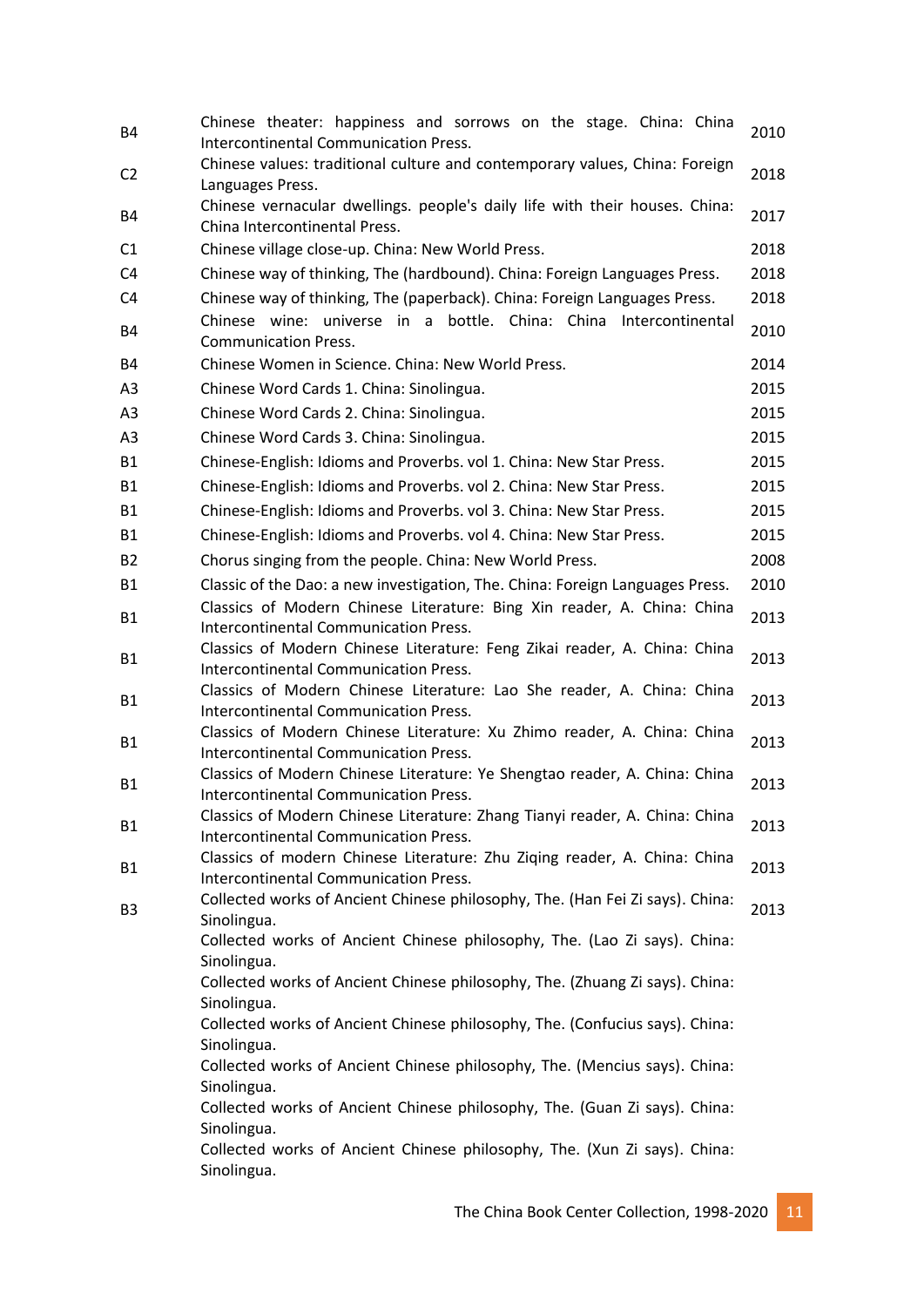|                | Collected works of Ancient Chinese philosophy, The. (Mo Zi says). China:<br>Sinolingua.                                      |      |
|----------------|------------------------------------------------------------------------------------------------------------------------------|------|
|                | Collected works of Ancient Chinese philosophy, The. (Sun Zi says). China:<br>Sinolingua.                                     |      |
|                | Collected works of Ancient Chinese philosophy, The. (Yan Zi says). China:<br>Sinolingua.                                     |      |
| A <sub>3</sub> | Collection of Chinese short stories, A: 1200 vocabulary words: Balloons in the<br>Barber Shop. China: Sinolingua.            | 2015 |
| A3             | Collection of Chinese short stories, A: 1200 vocabulary words: Inviting "Love"<br>into the Home. China: Sinolingua.          | 2015 |
| A <sub>3</sub> | Collection of Chinese short stories, A: 1200 vocabulary words: The Most<br>Beautiful Age. China: Sinolingua.                 | 2015 |
| B4             | Collection of happiness, A. China: New World Press.                                                                          | 2018 |
| <b>B1</b>      | Collection of woodblocks of Yan'an Revolutionary Memorial Museum, 1935-<br>1948, A. China: China Pictorial Publishing House. | 2012 |
| A1             | Coloring Book of Chinese Words (Chinese-English-Spanish). China: Sinolingua.                                                 | 2018 |
| A <sub>3</sub> | Colouring China. China: Sinolingua.                                                                                          | 2016 |
| C <sub>3</sub> | Common prosperity: global views on belt and road initiative. China: China<br>Intercontinental Press.                         | 2019 |
| C <sub>2</sub> | Communication with media in two decades. China: New World Press.                                                             | 2018 |
| A4             | Communist Party of China, The: a reader. China: Foreign Languages Press.                                                     | 2017 |
| A1             | Comparative Study of Author Identity in English and Chinese Academic<br>Discourse, A. China: China Social Sciences Press.    | 2017 |
| A3             | Complete compendium of Chinese opera's painted faces, A. (Volume 1).<br>China: Blossom Press.                                | 2017 |
|                | Complete compendium of Chinese opera's painted faces, A. (Volume 2).<br>China: Blossom Press.                                |      |
|                | Complete compendium of Chinese opera's painted faces, A. (Volume 3).                                                         |      |
|                | China: Blossom Press.                                                                                                        |      |
| C <sub>4</sub> | Confucius and his 72 famous disciples. China: China Pictorial Publishing House.                                              | 2010 |
| A1             | Connecting People: Forging a Bridge of Friendship. China: Foreign Languages<br>Press.                                        | 2017 |
| C <sub>1</sub> | Contemporary Chinese arts masterpieces. China: Foreign Languages Press.                                                      | 2014 |
| A1             | Contemporary Chinese music. China: New Star Press.                                                                           | 2013 |
| A2             | Contemporary Chinese. Supplementary Reading<br>Materials 3. China.<br>Sinolingua.                                            | 2016 |
| A2             | Contemporary Chinese. Supplementary Reading Materials 4. China.<br>Sinolingua.                                               | 2017 |
| A2             | Contemporary Chinese. Testing materials 1. Revised edition. China:<br>Sinolingua.                                            | 2016 |
| A2             | Contemporary Chinese Testing materials 2. [China]: Sinolingua.                                                               | 2016 |
| A2             | Contemporary Chinese. Testing materials 3. Revised edition. China:<br>Sinolingua.                                            | 2016 |
| A2             | Contemporary Chinese, Testing Materials 4. China: Sinolingua.                                                                | 2016 |
| A2             | Contemporary Chinese: Revised Edition. Character Book 1. China: Sinolingua.                                                  | 2014 |
| A2             | Contemporary Chinese. Revised Edition, Character Book 2. China: Sinolingua.                                                  | 2014 |
| A2             | Contemporary Chinese: Revised Edition. Exercise Book 1. China: Sinolingua.                                                   | 2014 |
| A2             | Contemporary Chinese, Revised Edition, Exercise Book 2. China: Sinolingua.                                                   | 2014 |
| A2             | Contemporary Chinese. Revised Edition. Exercise Book 3. China: Sinolingua.                                                   | 2015 |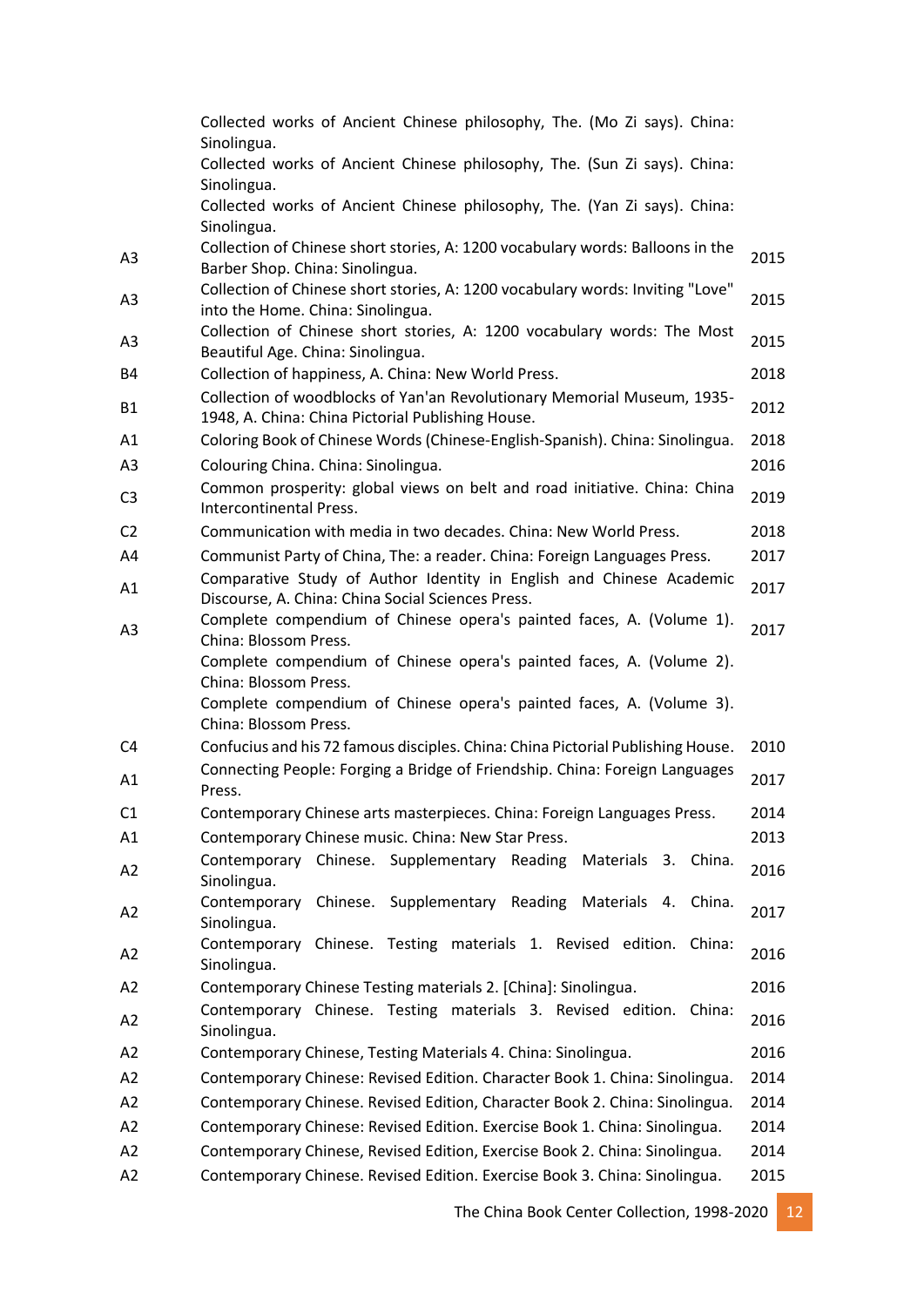| A <sub>2</sub> | Contemporary Chinese. Revised edition, Teacher's Book 1. China: Sinolingua.                                 | 2014 |
|----------------|-------------------------------------------------------------------------------------------------------------|------|
| A2             | Contemporary Chinese. Revised Edition. Teacher's Book 2. China: Sinolingua.                                 | 2014 |
| A2             | Contemporary Chinese. Revised edition. Teacher's Book 4. China: Sinolingua.                                 | 2015 |
| A2             | Contemporary Chinese. Textbook 1. Revised edition. China: Sinolingua.                                       | 2014 |
| A2             | Contemporary Chinese. Revised Edition. Textbook 2. China: Sinolingua.                                       | 2014 |
| A2             | Contemporary Chinese. Textbook 3. Revised edition. China: Sinolingua.                                       | 2015 |
| A2             | Contemporary Chinese. Revised edition. Textbook 4. China: Sinolingua.                                       | 2015 |
| A2             | Crown prince or a leopard cat?, The. China: Sinolingua.                                                     | 2018 |
| <b>B2</b>      | Costumes of Peking opera. China: China Intercontinental Communication<br>Press.                             | 2010 |
| C <sub>3</sub> | Courage and wisdom: illustrated traditional Chinese stories. China: China<br><b>Intercontinental Press.</b> | 2015 |
| A3             | Courage and wisdom: the story of Mulan. China: China Intercontinental Press.                                | 2018 |
| A1             | Course design guide to Chinese language acquisition in IB MYP Phases 1-2, A.<br>China: Sinolingua.          | 2018 |
| A1             | Course design guide to Chinese language acquisition in IB MYP Phases 3-4, A.<br>China: Sinolingua.          | 2018 |
| A1             | Course design guide to Chinese language acquisition in IB MYP Phases 5-6, A.<br>China: Sinolingua.          | 2018 |
| A1             | Curing diseases: The Chinese way with ginger, garlic and green onion. China:<br>Foreign Languages Press.    | 1998 |
| A1             | Cybercitizens and the Internet in China. China: New World Press.                                            | 2008 |
| C <sub>2</sub> | Designs of Chinese Blessings: Good Fortune. China: Sinolingua.                                              | 2015 |
| A <sub>3</sub> | Dinner is ready. China: Sinolingua,                                                                         | 2012 |
| <b>B2</b>      | Disasters in China: a nation unbowed in times of trial. China: New Star Press.                              | 2012 |
| <b>B2</b>      | Documentary about China. China: New Star Press.                                                             | 2017 |
| A3             | Drama stories. China: China Intercontinental Communication Press.                                           | 2011 |
| <b>B1</b>      | Dream of a summer night. China: Dolphin Books.                                                              | 2019 |
| <b>B1</b>      | Dream of red chamber, The. China: China Intercontinental Communication<br>Press.                            | 2017 |
| C <sub>3</sub> | Dreams in Rural China, China: New World Press.                                                              | 2017 |
| C <sub>1</sub> | Du Fu selected poems. China: Foreign Languages Press.                                                       | 2016 |
| C1             | DunHuang. [China]: Blossom Press.                                                                           | 2019 |
| C1             | Dying crafts. China: China Pictorial Press.                                                                 | 2019 |
| A1             | Easy Recipes, Easy Chinese: Classic Simple Dishes. China: Sinolingua.                                       | 2017 |
| A1             | Easy Recipes, Easy Chinese: Vegetarian Dishes. China: Sinolingua.                                           | 2015 |
| C <sub>2</sub> | Economic globalization and China's future (hardbound). China: China<br><b>Intercontinental Press.</b>       | 2018 |
| C <sub>2</sub> | Economic globalization and China's future (paperback). China: China<br>Intercontinental Press.              | 2018 |
| C <sub>3</sub> | Eight-point regulation: codes that have changed China, The. China: Foreign<br>Languages Press.              | 2018 |
| C <sub>3</sub> | Elegies of the south. China: Dolphin Press.                                                                 | 2019 |
| B <sub>3</sub> | Embracing Destiny in China. China-World Cultural Exchange Series. China:<br>New World Press.                | 2009 |
| A1             | Emma's adventures through Chinese Idioms. China: Sinolingua.                                                | 2017 |
| A1             | Emma's adventures through Chinese. China: Sinolingua.                                                       | 2015 |
|                |                                                                                                             |      |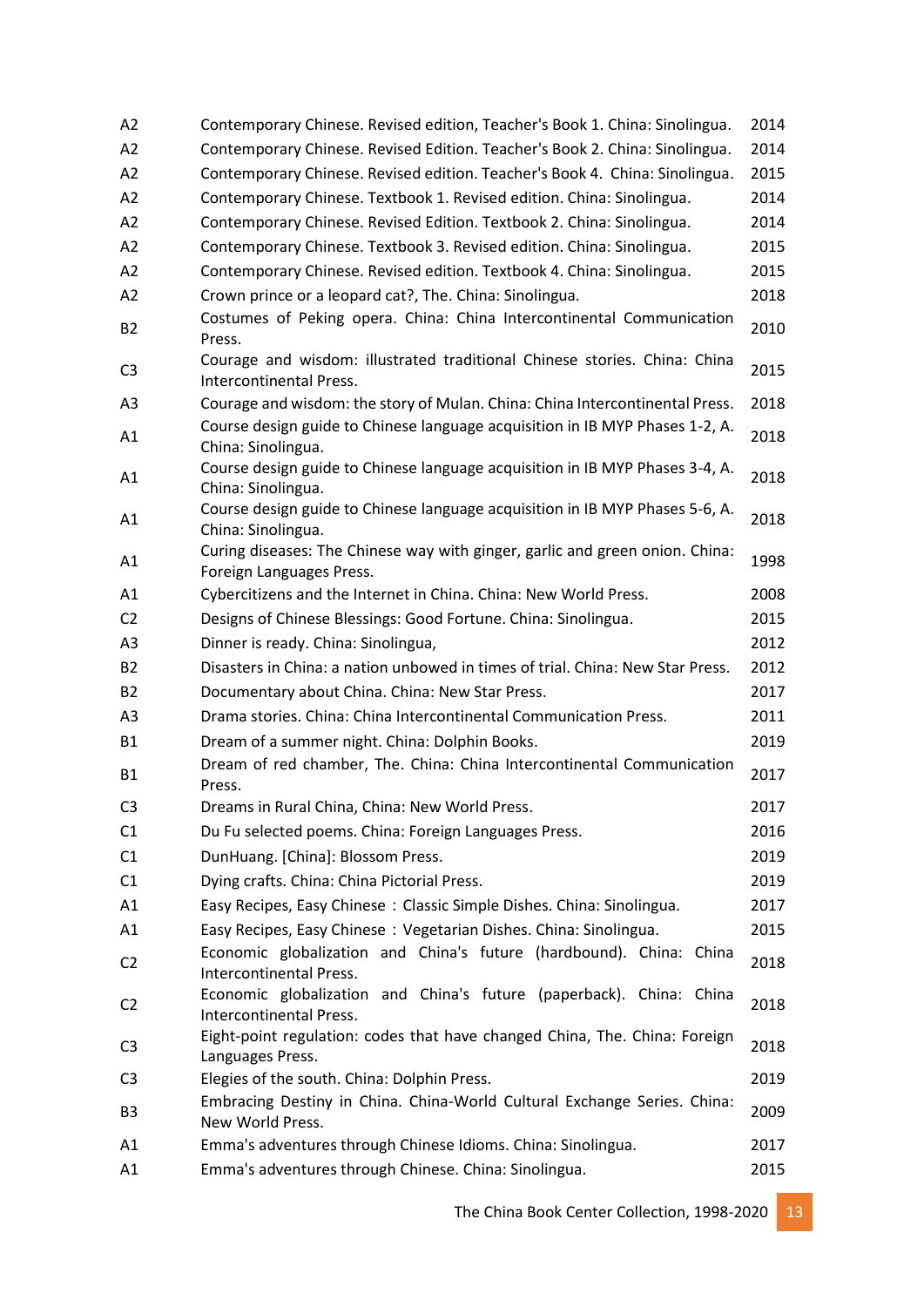| A <sub>3</sub> | Encounters: Chinese Language and Culture Student Book 1. China: Sinolingua.                                                                          | 2012 |
|----------------|------------------------------------------------------------------------------------------------------------------------------------------------------|------|
| A <sub>3</sub> | Encounters: Chinese Language and Culture. Annotated Instructor's Edition 1.                                                                          | 2012 |
|                | China: Sinolingua.                                                                                                                                   |      |
| A <sub>3</sub> | Encounters: Chinese Language and Culture. Student Book 2. China:<br>Sinolingua.                                                                      | 2014 |
| A <sub>3</sub> | Encounters: Chinese language and culture. Annotated Instructor's Edition 2.<br>China: Sinolingua.                                                    | 2014 |
| A <sub>3</sub> | Encounters: Chinese Language and Culture Character Writing Workbook 1.<br>China: Sinolingua.                                                         | 2012 |
| A <sub>3</sub> | Encounters: Chinese Language and Culture. Character Writing Workbook 2.<br>China: Sinolingua.                                                        | 2014 |
| A3             | Encounters: Chinese Language and Culture Screenplay 1. China: Sinolingua.                                                                            | 2014 |
| A3             | Encounters: Chinese Language and Culture Screenplay 2. China: Sinolingua.                                                                            | 2014 |
| A <sub>3</sub> | Encounters Chinese language and culture. Student Book 3. [China]:<br>Sinolingua.                                                                     | 2018 |
| A <sub>3</sub> | Encounters Chinese Language and Culture. Annotated Instructor's Edition 3.<br>China: Sinolingua.                                                     | 2018 |
| A <sub>3</sub> | Encounters: Chinese language and culture. Student Book 4. China: Sinolingua.                                                                         | 2019 |
| <b>B1</b>      | Enduring as the universe. China: China Intercontinental Communication Press.                                                                         | 2017 |
| <b>B4</b>      | English Practice on Archival Science. China: China Social Sciences Press.                                                                            | 2016 |
| A2             | English translation series of a hundred Peking Opera Classics. Farewell My<br>Lady. Vol. 5. China: China Renmin University Press.                    | 2012 |
| A2             | English translation series of a hundred Peking Opera Classics. Autumn River.<br>Vol. 1. China: China Renmin University Press.                        | 2012 |
| A2             | English translation series of a hundred Peking Opera Classics. Picking up the<br>jade bracelet. Vol. 2. China: China Renmin University Press.        | 2012 |
| A2             | English translation series of a hundred Peking Opera Classics. Stealing the<br>Imperial Horse. Vol. 4. China: China Renmin University Press.         | 2012 |
| A2             | English translation series of a hundred Peking Opera Classics. The fisherman's<br>revenge. Vol. 3. China: China Renmin University Press.             | 2012 |
| C1             | English-Chinese dictionary. China: 华语教学出版社.                                                                                                          | 2014 |
| C <sub>1</sub> | English-Chinese dictionary for students. China: Sinolingua.                                                                                          | 2018 |
| C1             | English-Chinese Pinyin dictionary. China: New World Press.                                                                                           | 1998 |
| C <sub>3</sub> | Eradicating poverty. China: Foreign Languages Press.                                                                                                 | 2019 |
| A4             | Escort operations in the Gulf of Aden: diary of a journalist at sea with China's<br>anti-piracy task force. China: China Pictorial Publishing House. | 2012 |
| <b>B1</b>      | Every treasure tells a story (Season 1). China: China Intercontinental Press.                                                                        | 2018 |
| <b>B1</b>      | Every treasure tells a story (Season 2). China: China Intercontinental Press.                                                                        | 2019 |
| A2             | Everyday Chinese. China: Sinolingua.                                                                                                                 | 2007 |
| A1             | Evolution of Green China. China: New World Press.                                                                                                    | 2010 |
| A1             | Exploring China: a children's guide to Chinese culture. China: Sinolingua.                                                                           | 2015 |
| A1             | Exploring China: a teacher's guide to Chinese culture. China: Sinolingua.                                                                            | 2015 |
| A4             | Extracts from the report to the 19th National Congress of the Communist<br>Party of China. China: Foreign Languages Press.                           | 2018 |
| A1             | Facilities Connectivity: Building an Interconnected World. China: Foreign<br>Languages Press.                                                        | 2017 |
| C <sub>3</sub> | Fang Dazeng lost and rediscovered: a documentary director's journey to look<br>for Fang Dazeng again. China: New World Press.                        | 2019 |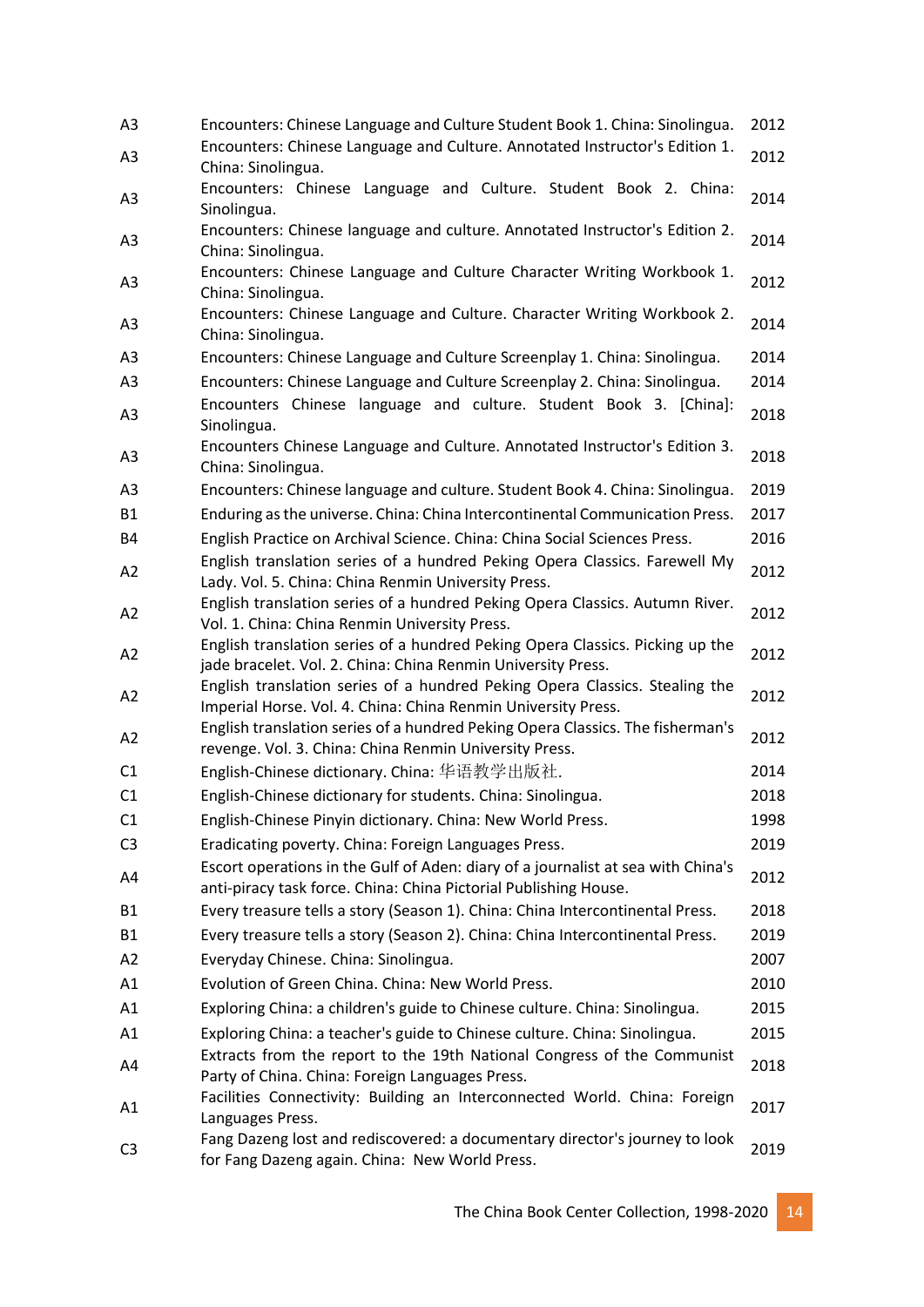| A <sub>3</sub> | Farewell, fairy azalea. China: Blossom Press.                                                                                                        | 2019 |
|----------------|------------------------------------------------------------------------------------------------------------------------------------------------------|------|
| C1             | Farmer Paintings in China. China: New Star Press.                                                                                                    | 2013 |
| A2             | Feiyue Basic Chinese: Simplified and Traditional Characters. Student's Book 1.<br>China: Sinolingua.                                                 | 2014 |
| A2             | Feiyue Basic Chinese: Simplified and Traditional Characters. Student's Book 2.<br>[China]: Sinolingua Press.                                         | 2014 |
| A2             | Feiyue intermediate Chinese: Simplified and Traditional Characters. Student's<br>Book 2. [China]: Sinolingua Press.                                  | 2011 |
| A2             | Feiyue intermediate Chinese. Student's Book 1. [China]: Sinolingua Press.                                                                            | 2011 |
| A2             | Feiyue intermediate Chinese. Teacher's book - Simplified and Traditional<br>Characters. Teacher's Book. [China]: Sinolingua.                         | 2011 |
| C <sub>3</sub> | Feng Xuesong: documentary director and champion of an unsung hero. China:<br>New World Press.                                                        | 2019 |
| C <sub>3</sub> | Fighting Covid-19: China in action. China: Foreign Language Press.                                                                                   | 2020 |
| C <sub>3</sub> | Fighting Covid-19: China in action (102 pages, 20 cm). China: Foreign Language<br>Press.                                                             | 2020 |
| A1             | Financial integration: facilitating economic integration. China: Foreign<br>Languages Press.                                                         | 2017 |
| A1             | Financial reforms in China, The: from an institutional view. China: China<br>Renmin University Press.                                                | 2017 |
| A3             | Five pinecones. China: Sinolingua.                                                                                                                   | 2019 |
| C1             | Flock in the wilderness, A. China: Foreign Languages Press.                                                                                          | 2005 |
| C <sub>3</sub> | Flower-and-Bird painting in Ancient China. China: China Intercontinental<br>Press.                                                                   | 2007 |
| A <sub>3</sub> | Folk customs stories. China: China Intercontinental Communication Press.                                                                             | 2011 |
| A3             | Folk tales. China: China Intercontinental Communication Press.                                                                                       | 2011 |
| C <sub>3</sub> | Folklife in the late 20th century China. China: China Intercontinental Press.                                                                        | 2017 |
| A <sub>3</sub> | Follow Me Through BHL. China: Sinolingua.                                                                                                            | 2018 |
| A3             | Follow Me Through BHL: Reading Exercise Book. China: Sinolingua.                                                                                     | 2018 |
| A <sub>3</sub> | Follow Me Through BSL. China: Sinolingua.                                                                                                            | 2018 |
| A <sub>3</sub> | Follow Me Through BSL: Reading Exercise Book. China: Sinolingua.                                                                                     | 2018 |
| A <sub>3</sub> | Fooled twice by the fox. China: Dolphin Press.                                                                                                       | 2019 |
| A <sub>3</sub> | For One Phone Call: The Collection of Chinese Short Stories Series. China:<br>Sinolingua.                                                            | 2015 |
| C4             | Forlorn in the rain: translation and annotation of selected classical Chinese<br>poetry and others. China: Foreign Languages Press.                  | 2018 |
| A <sub>2</sub> | Four Ancient Beauties: Yang Guifei.                                                                                                                  | 2017 |
| B4             | Fragrant Path of Thorns. China: New Star Press.                                                                                                      | 2012 |
| A2             | Friendship Through Music. China: Sinolingua.                                                                                                         | 2016 |
| A4             | From infancy to maturity: the growth of the documentary in China. China:<br>New Star Press.                                                          | 2009 |
| B4             | From Sinology to post-Chineseness: intellectual histories of China, Chinese<br>people, and Chinese civilization. China: China Social Sciences Press. | 2017 |
| C4             | From white-collar to village teacher. China: New World Press.                                                                                        | 2017 |
| C <sub>3</sub> | Fundamentals of traditional Chinese medicine. China: Foreign Language<br>Press.                                                                      | 2010 |
| C4             | Future and responsibility: perspectives on China's role in global governance.<br>China: Foreign Languages Press.                                     | 2019 |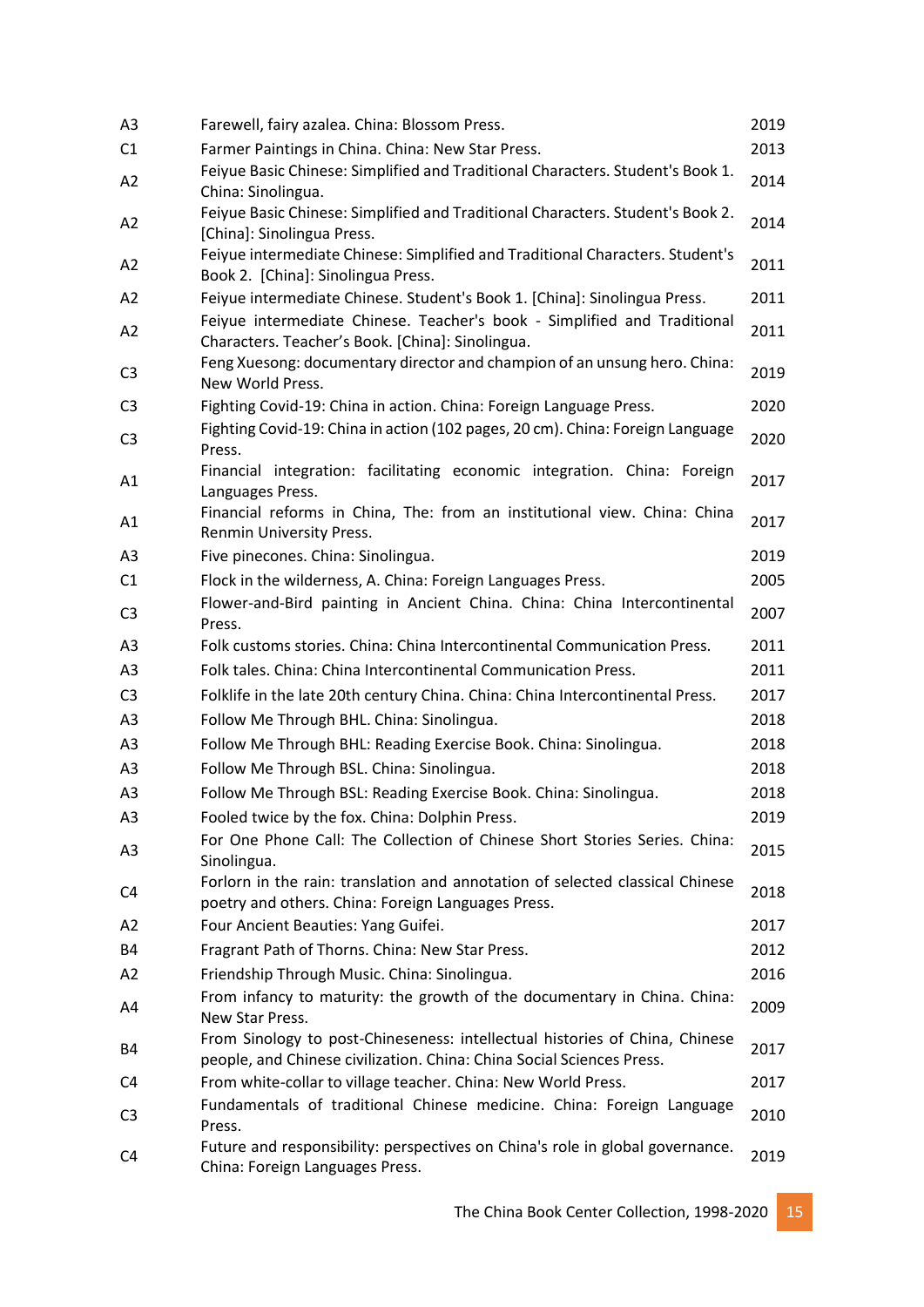| A3             | Ganjiang and Moye. China: Pictorial Press.                                                                                                            | 2017 |
|----------------|-------------------------------------------------------------------------------------------------------------------------------------------------------|------|
| <b>B2</b>      | Garden of repose. China: Foreign Languages Press.                                                                                                     | 2014 |
| A3             | George-leaping Gorals. China: China Intercontinental Press.                                                                                           | 2019 |
| <b>B1</b>      | Getting to Know Confucius - A New Translation of The Analects. China: Foreign<br>Languages Press.                                                     | 2011 |
| A2             | Girl in the Painting, The. China: Sinolingua.                                                                                                         | 2017 |
| A3             | Girl with long black hair. China: China Pictorial Press.                                                                                              | 2017 |
| <b>B1</b>      | Glimpse into Chinese Culture: Business Chinese Series. China: Sinolingua.                                                                             | 2017 |
| A1             | Glimpses of Contemporary China: Getting Around in China. China: Sinolingua.                                                                           | 2012 |
| C1             | Global speed on China's high-speed rail. China: Foreign Languages Press.                                                                              | 2015 |
| A1             | Globalization and Basketball in China: Governance, Market, and Culture.                                                                               | 2017 |
| A2             | Gold Axe, The. China: Sinolingua.                                                                                                                     | 2017 |
| C <sub>3</sub> | Golden treasury of Yuan, Ming and Qing Poetry. [China]: Dolphin Books.                                                                                | 2012 |
| A2             | Gonggong and the Heaven Pillar. China: Sinolingua.                                                                                                    | 2016 |
| C <sub>3</sub> | Governance: China's major issue. China: Foreign Languages Press.                                                                                      | 2019 |
| A4             | New Journey to Law-Based Governance. A. Vol. 4: Law-based Governance.<br>China: China Renmin University Press.                                        | 2017 |
| A4             | New Stage of the Comprehensive and Strict Governance of the Party, The. Vol.<br>9: The Party Governance. China: China: China Renmin University Press. | 2017 |
| C <sub>2</sub> | Governing China in the new era. China: China Intercontinental Press.                                                                                  | 2018 |
| A1             | Governing China: How the CPC Works. China: New World Press.                                                                                           | 2013 |
| C <sub>4</sub> | Governing principles of the communist party of China. China: Foreign<br>Languages Press.                                                              | 2012 |
| A1             | Governing The Party: How the CPC Works. China: New World Press.                                                                                       | 2017 |
| C1             | Graded Chinese Reader 1000 Words: Selected Abridged<br>Chinese                                                                                        | 2019 |
|                | Contemporary Short Stories. China: Sinolingua.<br>Chinese<br>Reader<br>Graded<br>1500<br>Words: Selected<br>Abridged                                  |      |
| C1             | Chinese<br>Contemporary Short Stories. China: Sinolingua.                                                                                             | 2013 |
| C1             | Graded Chinese Reader 2000 Words: Selected,<br>Abridged<br>Chinese<br>Contemporary Short Stories. China: Sinolingua.                                  | 2014 |
| C1             | Graded Chinese Reader 2500 Words: Selected<br>Abridged<br>Chinese<br>Contemporary Short Stories. China: Sinolingua.                                   | 2015 |
| C1             | Graded Chinese Reader 3000 Words: Selected Abridged Chinese<br>Contemporary Short Stories. China: Sinolingua.                                         | 2019 |
| C1             | Graded Chinese reader 500 words: selected abridged Chinese contemporary<br>mini-stories, with CD-ROM. China: Sinolingua.                              | 2012 |
| C <sub>1</sub> | Graded Chinese reader 500 words: selected abridged Chinese contemporary<br>mini-stories. China: Sinolingua.                                           | 2012 |
| A1             | Grassroots election in China: Stories of China. China: New World Press.                                                                               | 2008 |
| A1             | Green tea: Appreciating Chinese tea. China: China Intercontinental<br><b>Communication Press.</b>                                                     | 2009 |
| A2             | Halibu, the Hunter. China: Sinolingua.                                                                                                                |      |
| B4             | Happiness is so simple: the story of a modern Lei Feng. China: China<br>Intercontinental Communication Press.                                         | 2014 |
| A <sub>3</sub> | Have Fun With Chinese. China: Sinolingua.                                                                                                             | 2018 |
| A <sub>3</sub> | He can't walk. China: Sinolingua.                                                                                                                     | 2017 |
| A4             | Health Qigong: Dawu exercises. China: Foreign Languages Press.                                                                                        | 2012 |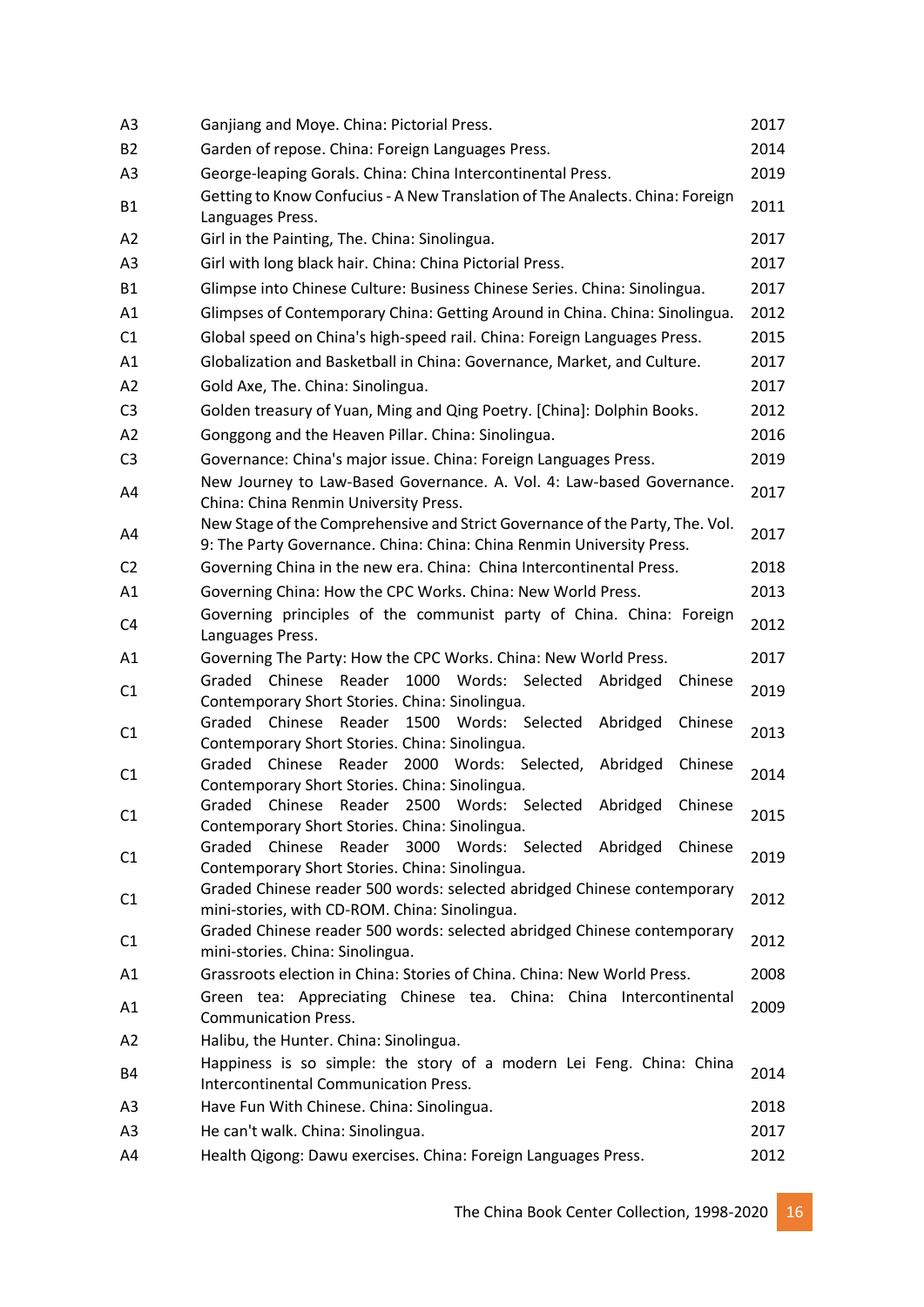| A4             | Health Qigong: Taiji stick health preservation exercises. China: Foreign<br>Languages Press.                                              | 2012 |
|----------------|-------------------------------------------------------------------------------------------------------------------------------------------|------|
| <b>B2</b>      | Health Tonics 3. China: Foreign Languages Press.                                                                                          | 2002 |
| A4             | Hearing what Chinese entrepreneurs say about post-crisis Chinese economy.<br>China: New World Press.                                      | 2012 |
| A <sub>3</sub> | Here comes the real dragon. China: Sinolingua.                                                                                            | 2017 |
| A1             | Here they call me "Lao Wei": working and living in China with open eyes.<br>China: China Intercontinental Communication Press.            | 2018 |
| A1             | Hiking around Beijing, China: Foreign Languages Press.                                                                                    | 2010 |
| A4             | Historical root and cultural deposit of national rejuvenation, The. Vol. 6:<br>History and Culture. China: China Renmin University Press. | 2017 |
| C4             | History of Chinese locomotives: 70 years in retrospect, The. China: China<br>Intercontinental Press.                                      | 2019 |
| B <sub>3</sub> | History of maritime Silk Road, The. China: New Star Press.                                                                                | 2016 |
| C <sub>4</sub> | History of sugar, A (hardbound). China: New Star Press.                                                                                   | 2013 |
| C4             | History of sugar, A (paperback). China: New Star Press.                                                                                   | 2017 |
| A4             | History of the Silk Road, The. China: New Star Press.                                                                                     | 2016 |
| A <sub>3</sub> | History stories. China: China Intercontinental Communication Press.                                                                       | 2011 |
| A2             | Houyi the Divine Archer. China: Sinolingua.                                                                                               | 2016 |
| C <sub>3</sub> | How does Chinese medicine Influence our life style?. China: Foreign<br>Languages Press.                                                   | 2017 |
| <b>B1</b>      | How far is forever: and more stories by women writers. China: Foreign<br>Languages Press.                                                 | 2008 |
| <b>B4</b>      | How Founders Can Bring Success to the New Silicon Valley in China. China:<br>New World Press.                                             | 2016 |
| C <sub>1</sub> | How much I long for you. China: China Intercontinental Press.                                                                             | 2019 |
| A4             | How to deepen reform comprehensively. China: Foreign Languages Press.                                                                     | 2014 |
| A <sub>3</sub> | HSK Coursebook Level 1. China: Sinolingua.                                                                                                | 2015 |
| A <sub>3</sub> | HSK Coursebook Level 2. China: Sinolingua.                                                                                                | 2015 |
| A <sub>3</sub> | HSK Coursebook Level 3. China: Sinolingua.                                                                                                | 2015 |
| A3             | HSK Coursebook Level 4. China: Sinolingua.                                                                                                | 2015 |
| A3             | HSK Coursebook Level 5 Part 2. China: Sinolingua.                                                                                         | 2015 |
| A <sub>3</sub> | HSK Coursebook Level 5. China: Sinolingua.                                                                                                | 2015 |
| A <sub>3</sub> | HSK Coursebook Level 6A Part 1. China: Sinolingua.                                                                                        | 2016 |
| A <sub>3</sub> | HSK Coursebook Level 6B Part 2. China: Sinolingua.                                                                                        | 2016 |
| A <sub>3</sub> | HSK Coursebook Level 6C Part 3. China: Sinolingua.                                                                                        | 2016 |
| A2             | Hua Mulan, the Lady Warrior. China: Sinolingua.                                                                                           | 2016 |
| C <sub>3</sub> | Huang Danian: the life of a geophysicist. China: China Intercontinental Press.                                                            | 2019 |
| C <sub>2</sub> | Huawei miracle, The. [China]: China Intercontinental Press.                                                                               | 2019 |
| A1             | Humorous errors in Chinese Learning. China: Sinolingua                                                                                    | 2016 |
| A <sub>3</sub> | Hurry up, hurry up. China: Sinolingua.                                                                                                    | 2012 |
| <b>B4</b>      | I'm Chinese festival (Chinese Edition). [China]: China Intercontinental Press.                                                            | 2018 |
| A4             | I Am from Xinjiang on the Silk Road (Paperback). China: New World Press.                                                                  | 2015 |
| A4             | I Am from Xinjiang on the Silk Road (Hardbound). China: New World Press.                                                                  | 2016 |
| A <sub>3</sub> | I love Chinese culture from A to Z. China: China Pictorial Press.                                                                         | 2018 |
| A <sub>3</sub> | I love Chinese food from A to Z. China: China Pictorial Press.                                                                            | 2018 |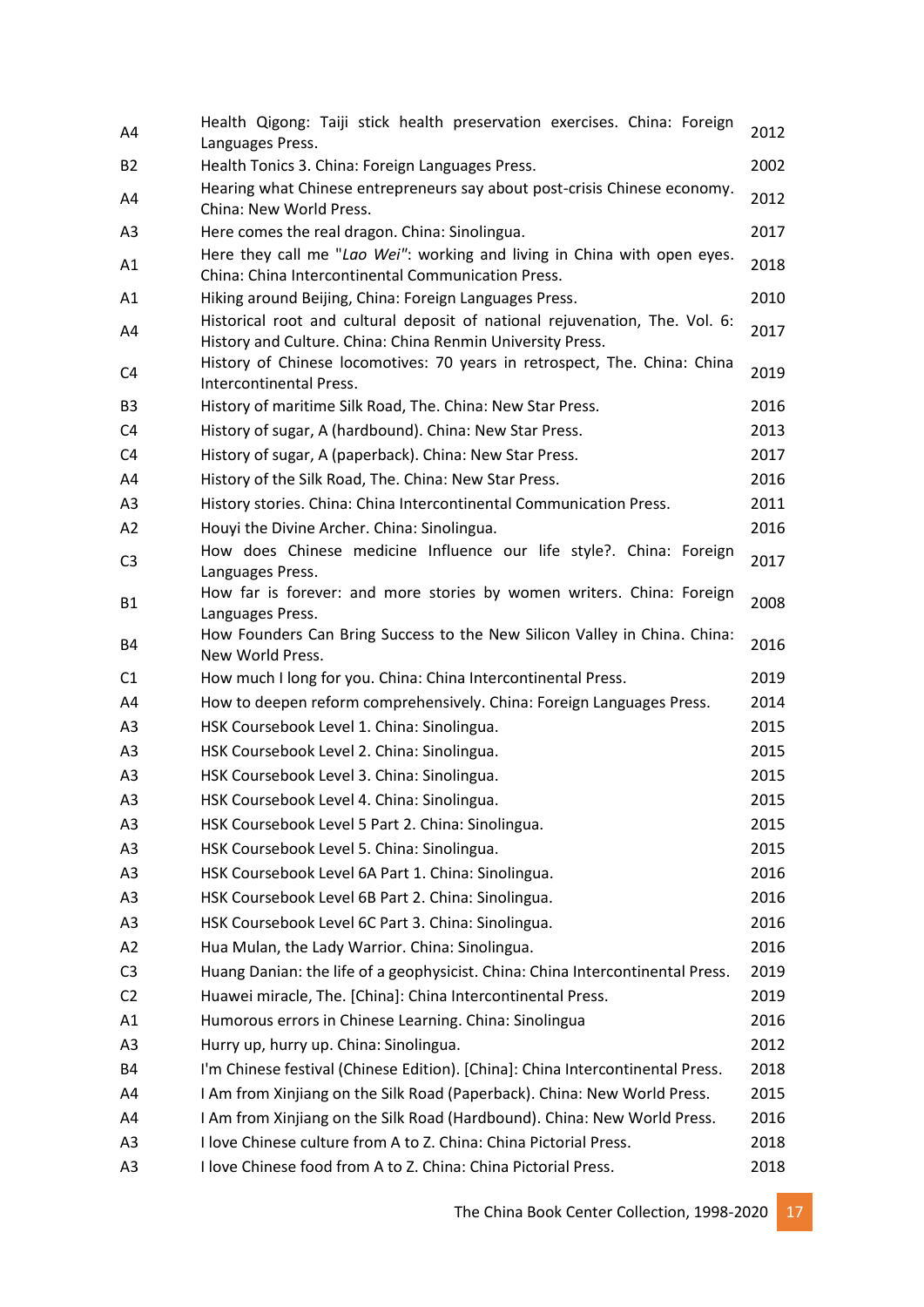| C <sub>1</sub> | I love you. China: Sinolingua.                                                                                              | 2019 |
|----------------|-----------------------------------------------------------------------------------------------------------------------------|------|
| <b>B4</b>      | I speak for the Chinese. China: New Star Press.                                                                             | 2014 |
| <b>B1</b>      | I will grow up. China: Dolphin Press.                                                                                       | 2019 |
| A <sub>3</sub> | Idiom stories. China: China Intercontinental Communication Press.                                                           | 2011 |
| <b>B4</b>      | Illustrated book of Laozi, The. China: New World Press.                                                                     | 2008 |
| <b>B4</b>      | Illustrated book of the Analects, The. The Illustrated Chinese Classics Series.<br>China: New World Press.                  | 2008 |
| A1             | Important speeches at the Belt and Road Forum for International<br>Cooperation. China: Foreign Languages Press.             |      |
| <b>B4</b>      | In China, we trust. China: China Intercontinental Communication Press.                                                      | 2018 |
| <b>B1</b>      | Instruction stories to enlighten the world. China: China Intercontinental<br><b>Communication Press.</b>                    | 2016 |
| C1             | Interconnected world: China and the belt and road initiative, An. China:<br>Foreign Languages Press.                        | 2019 |
| C <sub>3</sub> | International economic issues: the Chinese approach. China: Foreign<br>Languages Press.                                     | 2017 |
| A1             | Intriguing Chinese characters 1. China: China Intercontinental Press.                                                       | 2016 |
| A1             | Intriguing Chinese characters 2. China: China Intercontinental Press.                                                       | 2016 |
| A1             | Introduction to the long boxing / Compiled by Victor Wu. China: New Star<br>Press.                                          | 2017 |
| A <sub>3</sub> | It's bedtime for Xiaolong. China: Sinolingua.                                                                               | 2012 |
| B <sub>3</sub> | Jades of ancient China. China: China Intercontinental Communication Press.                                                  | 2010 |
| C <sub>3</sub> | Jewels in China's crown. China: Foreign Languages Press.                                                                    | 2018 |
| C <sub>3</sub> | Jiaolong's sea explorations. [China]: China Intercontinental Press.                                                         | 2019 |
| A2             | Jingwei Tries to Fil Up the Sea. China: Sinolingua.                                                                         | 2016 |
| <b>B4</b>      | Journey to the West I. China: Foreign Languages Press.                                                                      | 2010 |
| <b>B4</b>      | Journey to the West II. China: Foreign Languages Press.                                                                     | 2010 |
| <b>B4</b>      | Journey to the West III. China: Foreign Languages Press.                                                                    | 2010 |
| <b>B4</b>      | Journey to the West IV. China: Foreign Languages Press.                                                                     | 2010 |
| <b>B4</b>      | Journey to the West V. China: Foreign Languages Press.                                                                      | 2010 |
| <b>B4</b>      | Journey to the West IV. China: Foreign Languages Press.                                                                     | 2010 |
| A3             | Joy's hug / compiled by Lin Jianning. China: Sinolingua.                                                                    | 2019 |
| B4             | Justin Yifu Lin: a legend of diagnosing China's economic development. China:<br>China Intercontinental Communication Press. | 2014 |
| <b>B2</b>      | Keep running, little brother. China: Foreign Languages Press.                                                               | 2014 |
| C <sub>2</sub> | Key words: reading the Shanghai 2010 World Expo. China: China<br><b>Intercontinental Press.</b>                             | 2010 |
| B3, C1         | Keywords to understand China, China: New World Press.                                                                       | 2017 |
| C <sub>2</sub> | Keywords to understand China, Vol.1. China: New World Press.                                                                | 2016 |
| C <sub>2</sub> | Keywords to understand China: Foreign affairs in the new era. China: New<br>World Press.                                    | 2019 |
| C <sub>2</sub> | Keywords to understand China: on governance [Part2]. China: New World<br>Press.                                             | 2019 |
| C <sub>2</sub> | Keywords to understand China: on governance. China: New World Press.                                                        |      |
| C <sub>2</sub> | Keywords to understand China: the belt and road initiative. China: New World<br>Press.                                      | 2019 |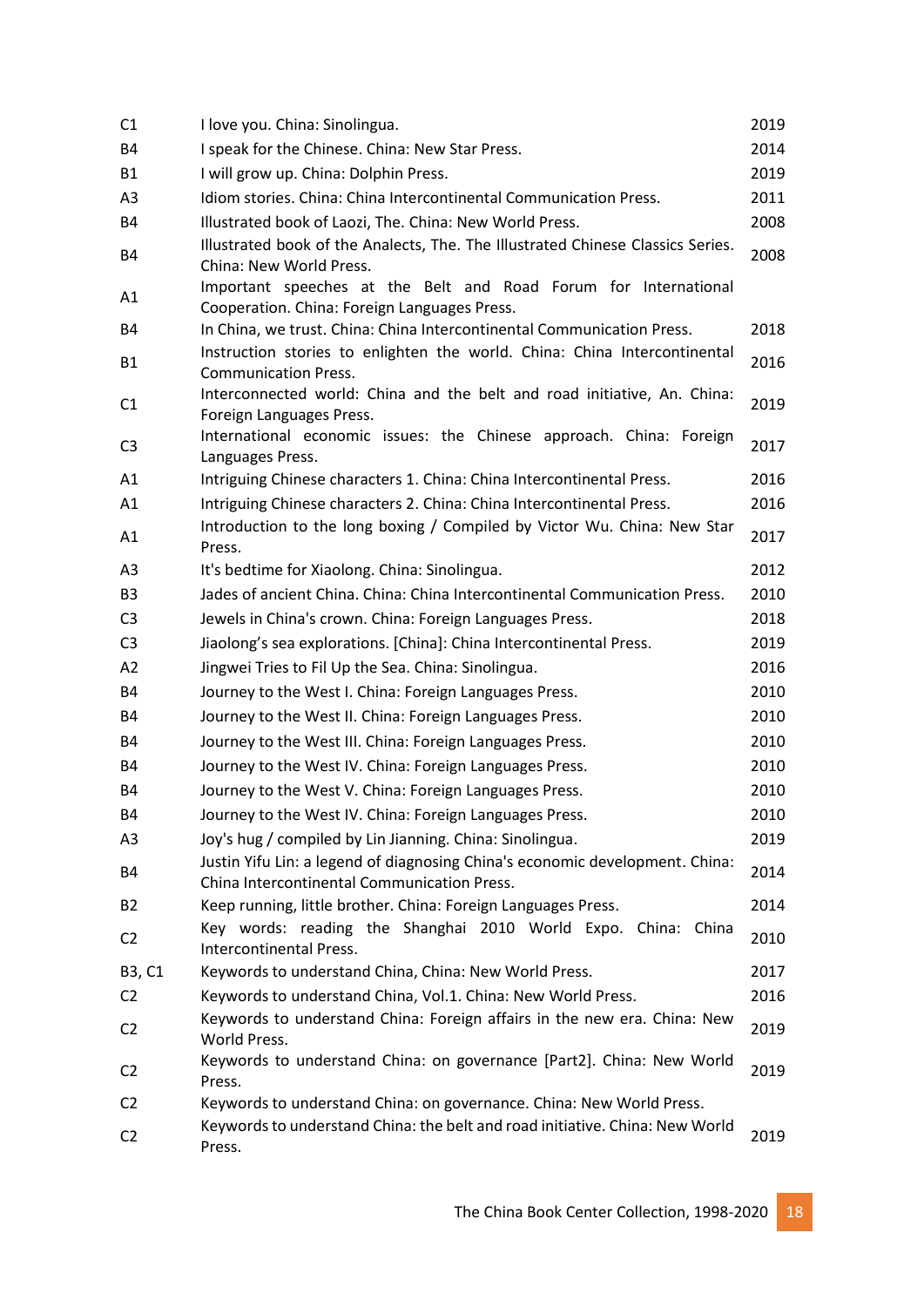| <b>B4</b>      | Lang way to success: stories of pianist Lang Lang and his tiger father, The.<br>China: China Intercontinental Communication Press. | 2014 |
|----------------|------------------------------------------------------------------------------------------------------------------------------------|------|
| C4             | Lan's lens: China's reform & opening up in the eyes of a photojournalist.<br>China: China Pictorial Press.                         | 2018 |
| <b>B2</b>      | Last subway, The. China: Foreign Languages Press.                                                                                  | 2014 |
| A3             | Last war elephant, The. China: China Intercontinental Press.                                                                       | 2019 |
| <b>B1</b>      | Laughter and tears: translation of selected Kunqu dramas. China: Foreign<br>Languages Press.                                       | 2009 |
| A1             | Learn Chinese through sentence frames. China: Sinolingua.                                                                          | 2011 |
| A1             | Learn to cook Chinese dishes. Poultry and eggs. China: Foreign Languages<br>Press.                                                 | 1999 |
| A2             | Legend of a Tang princess.                                                                                                         | 2017 |
| A2             | Legend of Chinese New Year's Eve, The. China: Sinolingua.                                                                          | 2016 |
| A2             | Legend of Qingming Festival. China: Sinolingua.                                                                                    | 2017 |
| A2             | Legend of the Dragon Boat Festival. China: Sinolingua.                                                                             | 2016 |
| A2             | Legend of the Horsehead Fiddle. China: Sinolingua.                                                                                 | 2017 |
| A2             | Legend of the Lantern Festival, The. China: Sinolingua.                                                                            | 2016 |
| C1             | Let's eat together. China: Sinolingua.                                                                                             | 2019 |
| C <sub>2</sub> | Liangjiahe village: a story of Chinese president Xi Jinping. China: Foreign<br>Languages Press.                                    | 2018 |
| B <sub>3</sub> | Life in portraits, A. China: Foreign Languages Press.                                                                              | 2012 |
| <b>B2</b>      | Life of healing and growth: ponderings and thoughts by 10 Chinese medical<br>experts, A. China: New Star Press.                    | 2014 |
| B4             | Life of love and benevolence: a biography of Jet Li, A. China: China<br><b>Intercontinental Communication Press.</b>               | 2014 |
| C <sub>3</sub> | Life we've experienced, The. China: China Intercontinental Press.                                                                  | 2019 |
| <b>B4</b>      | Linda & Vanda's Rainforests. China: New World Press.                                                                               | 2016 |
| A3             | Little bunny and the berries. China: Sinolingua.                                                                                   | 2019 |
| A3             | Little hedgehog goes fruit picking, A. China: Sinolingua.                                                                          | 2018 |
| A <sub>3</sub> | Little Magpie, The. China: Sinolingua.                                                                                             | 2019 |
| A2             | Liu Yu the Messenger. China: Sinolingua.                                                                                           | 2016 |
| A4             | Liu Zi Jue. China: Foreign Languages Press.                                                                                        | 2012 |
| A3             | Lively Chinese. China: Sinolingua.                                                                                                 | 2018 |
|                | Lively Chinese A. China: Sinolingua.                                                                                               | 2018 |
|                | Lively Chinese B. China: Sinolingua.                                                                                               | 2018 |
|                | Lively Chinese Grade1-A Textbook. China: Sinolingua.                                                                               |      |
| B4             | Living in China. China: New World Press.                                                                                           | 2008 |
| C <sub>3</sub> | Living on the Roof of the world / compiled by Jin Zhiguo. China: New World<br>Press.                                               | 2011 |
| A2             | Long haired girl, The. China: Sinolingua.                                                                                          | 2017 |
| C <sub>4</sub> | Long live--Hulun Buir centenarians. China: New World Press.                                                                        | 2018 |
| A1             | Looking at my motherland from thousands of miles far away: selected writings<br>of Qiguang Zhao. China: Dolphin Press.             | 2016 |
| B4             | Low-carbon lifestyle: how China transforms into a low-carbon society. China:<br>China Pictorial Publishing House.                  | 2012 |
| <b>B4</b>      | Lu Xun Selected Poems (Chinese-English). China: Foreign Languages Press.                                                           | 2016 |
| C <sub>2</sub> | Lu's commentaries of history. China: Foreign Languages Press.                                                                      | 2010 |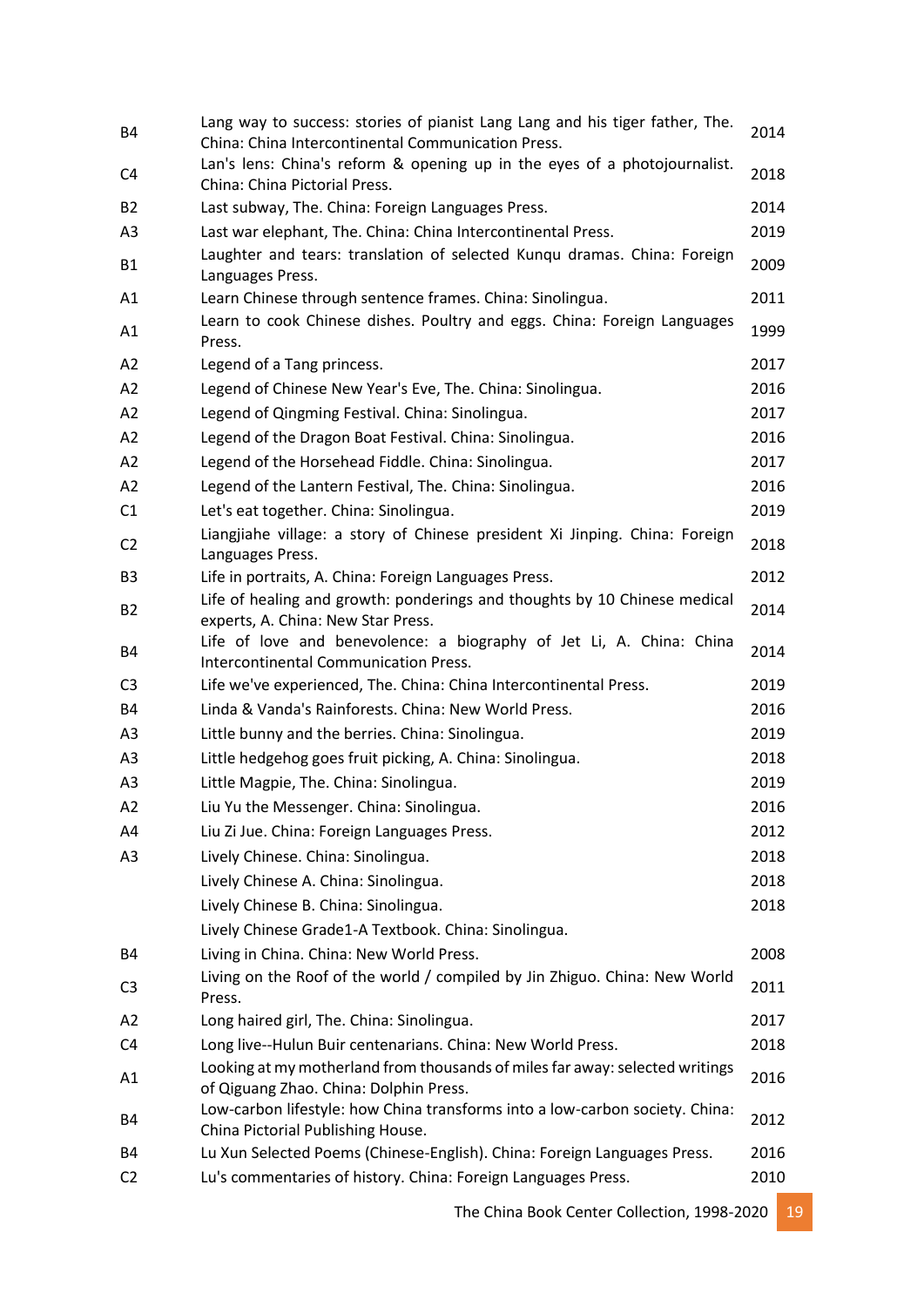| C4             | Luzhi: Ancient towns around Shanghai. China: Foreign Languages Press.                                                                               | 2010 |
|----------------|-----------------------------------------------------------------------------------------------------------------------------------------------------|------|
| A <sub>3</sub> | Mad monk Ji Gong, The. China: China Pictorial Press.                                                                                                | 2017 |
| <b>B4</b>      | Main Battlefield of the East: China in World War II, The. China: New World<br>Press.                                                                | 2016 |
| A2             | Making of the first emperor - Rainbow Bridge Graded Chinese Reader, Level 3<br>: 750 vocabulary words, The. China: Sinolingua.                      | 2017 |
| C <sub>3</sub> | Marching ahead of time: Comprehensive development on China's road to<br>national rejuvenation. [China]: China Intercontinental Communication Press. | 2017 |
| <b>B1</b>      | Masters on masterpieces of Chinese calligraphy. China: China Communication<br>Intercontinental Press.                                               | 2016 |
| <b>B1</b>      | Masters on masterpieces of Chinese opera. China: China Intercontinental<br><b>Communication Press.</b>                                              | 2016 |
| <b>B1</b>      | Masters on masterpieces of Chinese painting. China: China Intercontinental<br><b>Communication Press.</b>                                           | 2016 |
| <b>B1</b>      | Masters on masterpieces of Song lyrics. China: China Intercontinental<br><b>Communication Press.</b>                                                | 2016 |
| <b>B1</b>      | Masters on Sun Tzu's the art of war. China: China Intercontinental Press.                                                                           | 2016 |
| A4             | Mawangdui dayin shu. China: Foreign Languages Press.                                                                                                | 2012 |
| C <sub>2</sub> | Meet Your Chinese Zodiac Animal: Year of the dog, The / compiled by Zhang<br>Lizhang. China: Sinolingua.                                            | 2018 |
| C <sub>2</sub> | Meet Your Chinese Zodiac Animal: Year of the dragon, The / compiled by<br>Zhang Lizhang, China: Foreign Languages Press.                            | 2019 |
| C <sub>2</sub> | Meet Your Chinese Zodiac Animal: Year of the goat, The / compiled by Zhang<br>Lizhang, China: Foreign Languages Press.                              | 2019 |
| C <sub>2</sub> | Meet Your Chinese Zodiac Animal: Year of the horse, The / compiled by Zhang<br>Lizhang. China: Sinolingua.                                          | 2019 |
| C <sub>2</sub> | Meet Your Chinese Zodiac Animal: Year of the monkey, The / compiled by<br>Zhang Lizhang. China: Sinolingua.                                         | 2017 |
| C <sub>2</sub> | Meet Your Chinese Zodiac Animal: Year of the ox, The / compiled by Zhang<br>Lizhang. China: Sinolingua.                                             | 2019 |
| C <sub>2</sub> | Meet Your Chinese Zodiac Animal: Year of Pig, The / compiled by Zhang<br>Lizhang. China: Sinolingua.                                                | 2017 |
| C <sub>2</sub> | Meet Your Chinese Zodiac Animal: Year of the rabbit, The / compiled by Zhang<br>Lizhang. China: Sinolingua.                                         | 2019 |
| C <sub>2</sub> | Meet Your Chinese Zodiac Animal: Year of the rat, The / compiled by Zhang<br>Lizhang. China: Sinolingua.                                            | 2019 |
| C <sub>2</sub> | Meet Your Chinese Zodiac Animal: Year of the rooster, The / compiled by<br>Zhang Lizhang. China: Foreign Languages Press.                           | 2019 |
| C <sub>2</sub> | Meet Your Chinese Zodiac Animal: Year of the snake, The / compiled by Zhang<br>Lizhang. China: Foreign Languages Press.                             | 2019 |
| C <sub>2</sub> | Meet Your Chinese Zodiac Animal: Year of the Tiger, The / compiled by Zhang<br>Lizhang, China: Foreign Languages Press.                             | 2019 |
| A1             | Memories of the 1937 Nanjing Massacre. China: New World Press.                                                                                      | 2016 |
| A2             | Memories of the Nation: selected cover stories of 820 issues of China Pictorial.<br>China: China: Pictorial Publishing House.                       | 2016 |
| B <sub>3</sub> | Modern Chinese avant-garde art. China: New Star Press.                                                                                              | 2013 |
| B <sub>3</sub> | Modern Chinese drama. China: New Star Press.                                                                                                        | 2009 |
| <b>B1</b>      | Mountains Oh Mountains! an oral history of the Orochen hunters. China: New<br>World Press.                                                          | 2017 |
| C <sub>1</sub> | Orochen fieldwork diaries. China: New World Press.                                                                                                  | 2017 |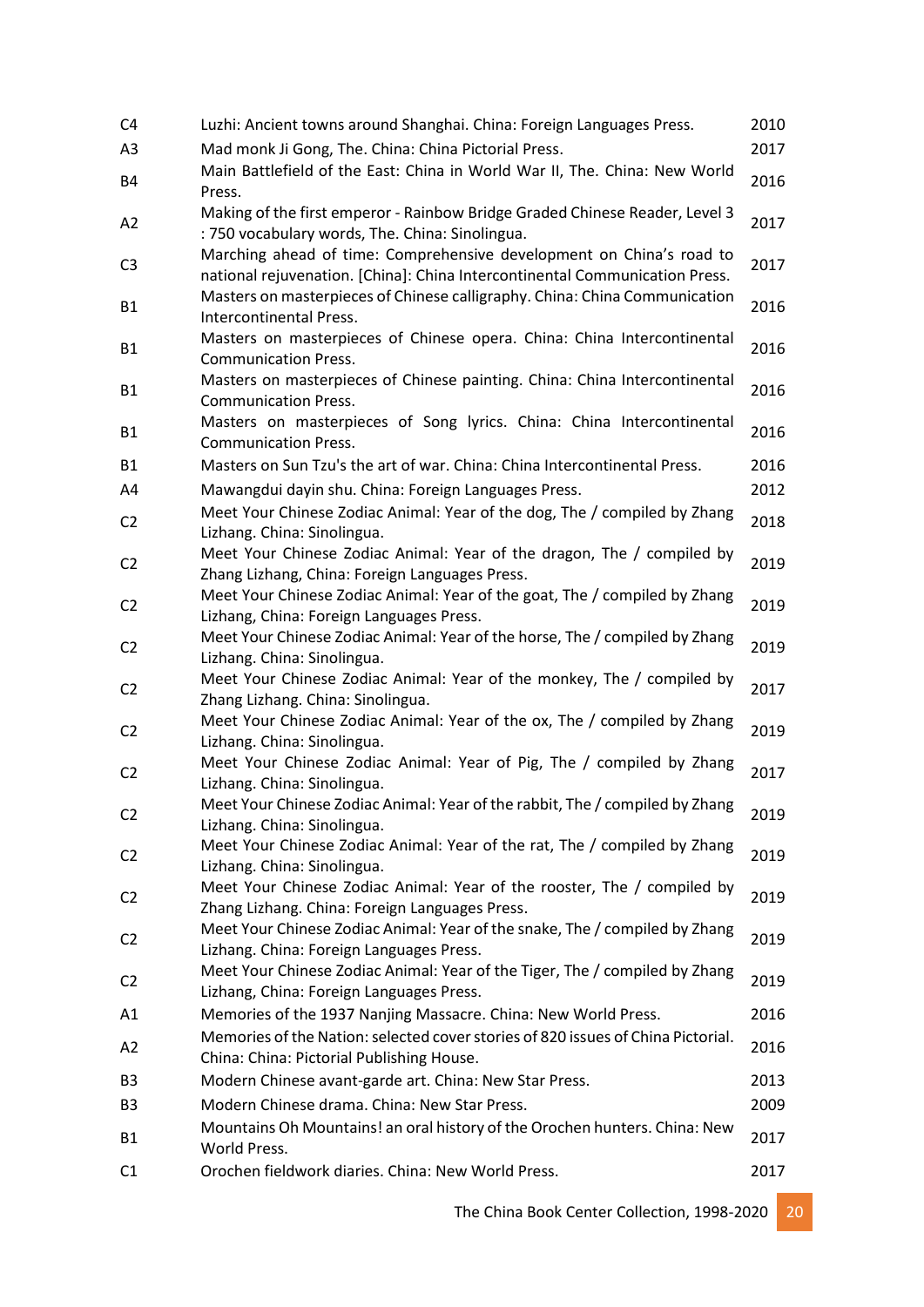| A2             | Mr. Dongguo and the Wolf. China: Sinolingua.                                                                             | 2016 |
|----------------|--------------------------------------------------------------------------------------------------------------------------|------|
| A3             | Mrs. Cat never wastes food. China: Sinolingua.                                                                           | 2019 |
| A <sub>3</sub> | Mulan. China: China Pictorial Press.                                                                                     | 2017 |
| <b>B2</b>      | Music of China. China: New Star Press.                                                                                   | 2017 |
| C <sub>2</sub> | My album and my family: a glimpse of Chinese people's lives. China: Foreign<br>Languages Press.                          | 2010 |
| <b>B1</b>      | My colorful childhood. China: Dolphin Books.                                                                             | 2019 |
| C4             | My happy life in China. China: China Pictorial Press.                                                                    | 2019 |
| B4             | My path leads to the plateau. China: China Intercontinental Communication<br>Press.                                      | 2018 |
| <b>B1</b>      | My practice of architecture in China. China: China Intercontinental<br><b>Communication Press.</b>                       | 2018 |
| C <sub>1</sub> | My story about learning culture in China. China: China Pictorial Publishing<br>House.                                    | 2019 |
| C1             | My story about realizing dreams in China. China: China Pictorial Publishing<br>House.                                    | 2019 |
| B4             | My Tibetan daughter: followed by Qinghai children are my children. China:<br>China Intercontinental Communication Press. | 2018 |
| C <sub>2</sub> | My tour of the forbidden city. China: China Intercontinental Press.                                                      | 2019 |
| A <sub>3</sub> | Myths stories. China: China Intercontinental Communication Press.                                                        | 2011 |
| <b>B1</b>      | Nan Taiji Quan. China: Foreign Languages Press.                                                                          | 2014 |
| C4             | Nanxun: ancient towns around Shanghai. China: Foreign Languages Press.                                                   | 2010 |
| <b>B1</b>      | Nature Notes: A Guide to the Fauna and Flora of a Shanghai Garden. China:<br>New Star Press.                             | 2017 |
| A3             | Never mind. China: Sinolingua.                                                                                           | 2012 |
| A4             | New blueprint of social governance. Vol. 5: Social Governance. China: China<br>Renmin University Press.                  | 2017 |
| C <sub>3</sub> | New China: an insider's story. China: New World Press.                                                                   |      |
| C1             | New English-Chinese dictionary. China: Sinolingua.                                                                       | 2018 |
| C1             | New learner's English-Chinese dictionary, A. China: Sinolingua.                                                          | 2018 |
| A4             | New theory about socialism with Chinese characteristics. Vol. 1: Theory.<br>China: China Renmin University Press.        | 2017 |
| C <sub>3</sub> | Ningxia China panorama. China: Foreign Languages Press.                                                                  | 2017 |
| A <sub>3</sub> | Not right now. China: Sinolingua.                                                                                        | 2012 |
| A2             | Nuwa, the Goddess of Mankind. China: Sinolingua.                                                                         | 2016 |
| A2             | Old Frontiersman Losing His Horse. China: Sinolingua.                                                                    | 2016 |
| B4             | Old Tales Retold (Chinese-English). China: Foreign Languages Press.                                                      | 2016 |
| <b>B1</b>      | One fallen leaf and More Miniature Stories. 21st Century Chinese Literature.<br>China: Foreign Languages Press.          | 2009 |
| A1             | Oolong tea: appreciating Chinese tea. China: Intercontinental Communication<br>Press.                                    | 2009 |
| A4             | Opinion of China: Insight into international hotspot issues. China: Renmin<br>University Press.                          | 2017 |
| B <sub>3</sub> | Painting the New Countryside. China: New Star Press.                                                                     | 2017 |
| B4             | Paintings in China. China: New Star Press.                                                                               | 2009 |
| A3             | Pangu: the creator of the world. China: China Pictorial Press.                                                           | 2017 |
| <b>B1</b>      | Path to Revitalization, The. China: New World Press.                                                                     | 2010 |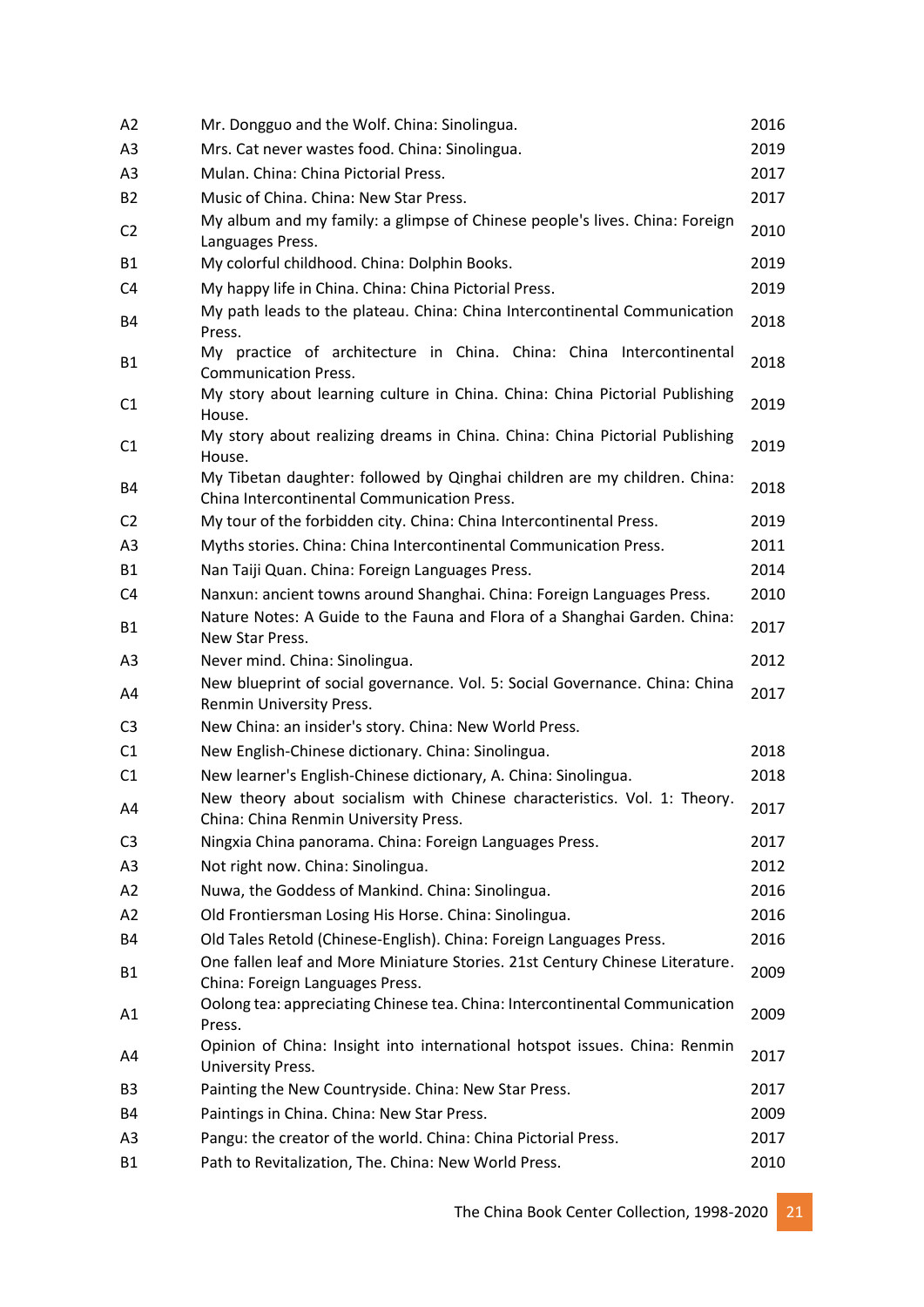| A <sub>3</sub> | Peacocks fly to Southeast, The. China: China Pictorial Press.                                                                                 | 2017 |
|----------------|-----------------------------------------------------------------------------------------------------------------------------------------------|------|
| <b>B4</b>      | Peking opera: the performance behind the painted faces. China: China<br>Intercontinental Press.                                               | 2017 |
| C <sub>2</sub> | People's republic of China in 100 keywords, The. China: Foreign Languages<br>Press.                                                           | 2020 |
| A2             | Phoenix egg, A. China: Sinolingua.                                                                                                            | 2017 |
| B <sub>3</sub> | Picture story of farming. China: China Pictorial Publishing House.                                                                            | 2015 |
| B <sub>3</sub> | Picture story of silk. China: China Pictorial Publishing House.                                                                               | 2015 |
| A <sub>3</sub> | Picturebook about traditional Chinese moral cultivation: Boya. China: Dolphin<br>Press.                                                       | 2019 |
| A <sub>3</sub> | Picturebook about traditional Chinese moral cultivation: Gao Chai. China:<br>Dolphin Press.                                                   | 2019 |
| A <sub>3</sub> | Picturebook about traditional Chinese moral cultivation: Gongyi Xiu. China:<br>Dolphin Press.                                                 | 2019 |
| A <sub>3</sub> | Picturebook about traditional Chinese moral cultivation: Han Xin. China:<br>Dolphin Books.                                                    | 2019 |
| A <sub>3</sub> | Picturebook about traditional Chinese moral cultivation: Lu Zhonglian. China:<br>Dolphin Books.                                               | 2019 |
| A <sub>3</sub> | Picturebook about traditional Chinese moral cultivation: Mencius' mother.<br>China: Dolphin Books.                                            | 2019 |
| A <sub>3</sub> | Picturebook about traditional Chinese moral cultivation: Sima Qian: China:<br>Dolphin Books.                                                  | 2019 |
| A <sub>3</sub> | Picturebook about traditional Chinese moral cultivation: Su Qin. China:<br>Dolphin Books.                                                     | 2019 |
| A <sub>3</sub> | Picturebook about traditional Chinese moral cultivation: Yan Hui. China:<br>Dolphin Press.                                                    | 2019 |
| A <sub>3</sub> | Picturebook about traditional Chinese moral cultivation: Zhang Liang. China:<br>Dolphin Books.                                                | 2019 |
| A4             | Pictures of old Beijing: living memories of the ancient capital. Volume 1: Life<br>in old Beijing. China: New Star Press.                     | 2017 |
| A4             | Pictures of old Beijing: living memories of the ancient capital. Volume 2:<br>Ancient Architecture in Beijing. China: New Star Press.         | 2017 |
| A4             | Pictures of old Beijing: living memories of the ancient capital. Volume 3: Old<br>Tiangiao Scenes. China: New Star Press.                     | 2017 |
| A4             | Pictures of Old Beijing: Living Memories of the Ancient Capital. Vol 4: Local<br>customs and practices in Old Beijing. China: New Star Press. | 2017 |
| B3             | Pivot cities on the belt and road. China: New World Press.                                                                                    | 2016 |
| B1             | Plum raindrops: and more stories about youth. China: Foreign Languages<br>Press.                                                              | 2008 |
| C <sub>2</sub> | Pluralism harmony in the religions of China. China: China Intercontinental<br>Press.                                                          | 2018 |
| A1             | Policy Coordination: When West Meets East. China: Foreign Languages Press.                                                                    | 2017 |
| C1             | Pocket Chinese dictionary. China: Foreign Languages Press.                                                                                    | 2008 |
| B3             | Porcelain of ancient China. China: China Intercontinental Communication<br>Press.                                                             | 2010 |
| B4             | Poverty reduction in China. China: China Pictorial Publishing House.                                                                          | 2013 |
| B <sub>2</sub> | Precious Deposits: Historical relics of Tibet, China. Vol. 1: Prehistoric Age -<br>Yuan Dynasty. China: Blossom Press.                        | 2015 |
| 8B2            | Precious Deposits: Historical relics of Tibet, China. Vol. 2: Ming Dynasty - The<br>Republic of China. China: Blossom Press.                  | 2015 |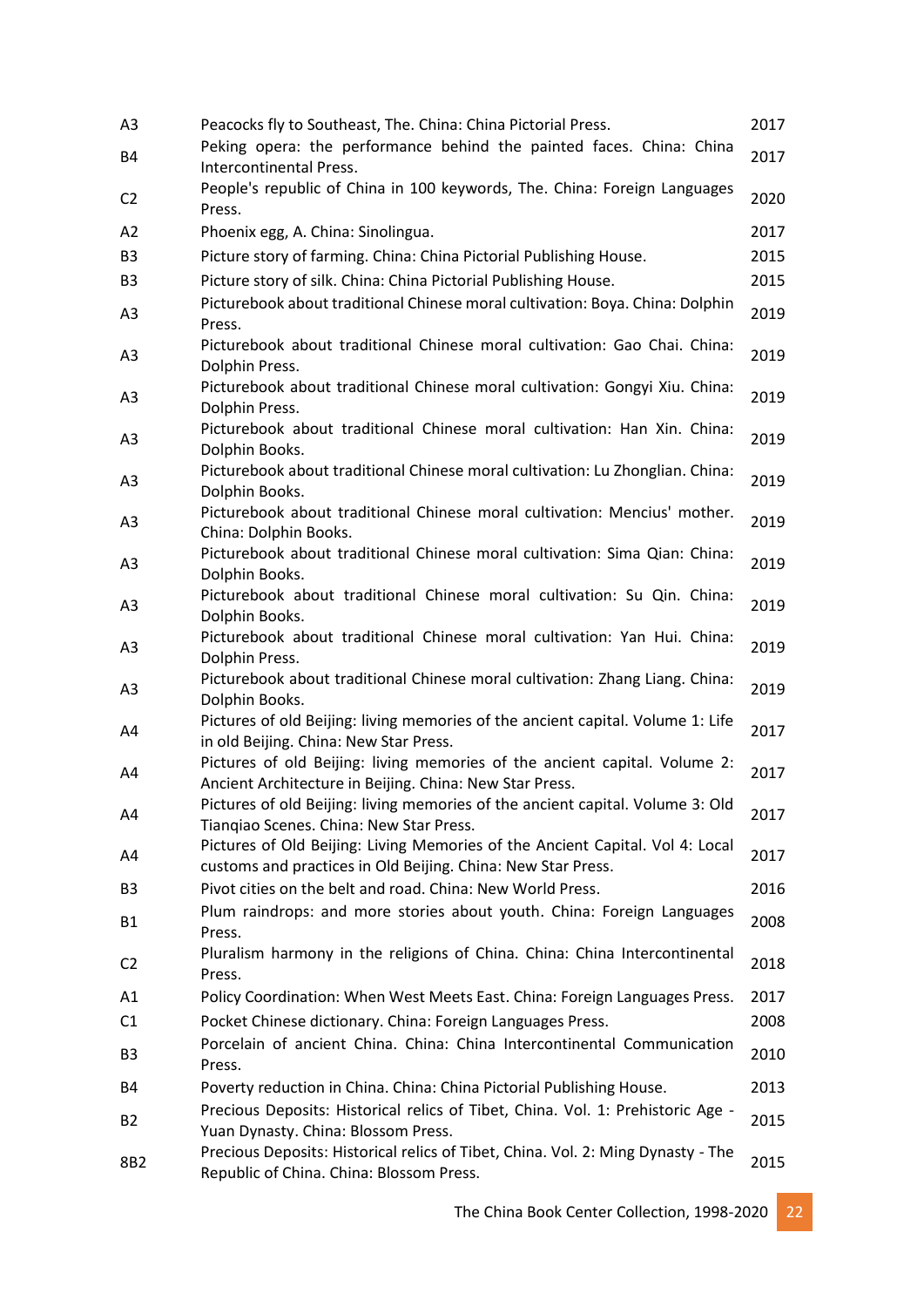|                | Progress in human rights over the 40 years of reform and opening up in China:                                                                                                                                                                                                                                     |      |
|----------------|-------------------------------------------------------------------------------------------------------------------------------------------------------------------------------------------------------------------------------------------------------------------------------------------------------------------|------|
| C <sub>4</sub> | the state council information of the People's Republic of China. China: Foreign<br>Languages Press.                                                                                                                                                                                                               | 2018 |
| A1             | Pu-erh tea: appreciating Chinese tea. China: China Intercontinental<br><b>Communication Press.</b>                                                                                                                                                                                                                | 2009 |
| A3             | Put on flowery clothes. China: Blossom Press.                                                                                                                                                                                                                                                                     | 2019 |
| <b>B2</b>      | Putting the people's interests above everything else. China: New Star Press.                                                                                                                                                                                                                                      | 2013 |
| C <sub>4</sub> | Quest for Chinese Culture. China: New World Press.                                                                                                                                                                                                                                                                | 2010 |
|                | Chinese Dream Series, The: Real-Life Stories of Creative People. China: New                                                                                                                                                                                                                                       |      |
| <b>B4</b>      | World Press.                                                                                                                                                                                                                                                                                                      | 2014 |
| C <sub>3</sub> | Record of the listener: selections of Chinese supernatural stories. China:<br>Foreign Languages Press.                                                                                                                                                                                                            | 2010 |
| C1             | Rescuing the Three Rivers Sources. China: China Pictorial Publishing House.                                                                                                                                                                                                                                       | 2012 |
| A4             | Research on Intercultural Communication Competence of University<br>Students.                                                                                                                                                                                                                                     | 2016 |
| B <sub>3</sub> | River of Time in Tibet, A. China: New World Press.                                                                                                                                                                                                                                                                | 2015 |
| <b>B1</b>      | of the three<br>Romance<br>kingdoms. China:<br>China<br>Intercontinental<br><b>Communication Press.</b>                                                                                                                                                                                                           | 2012 |
| A2             | Romance of the West Chamber. China: Sinolingua.                                                                                                                                                                                                                                                                   | 2017 |
| C1             | Romance of Western Bower. China: China Intercontinental Press.                                                                                                                                                                                                                                                    | 2018 |
| C1             | Running a big country: perspectives on the communist party of China's<br>approach to governance. China: Foreign Languages Press.                                                                                                                                                                                  | 2019 |
| C <sub>2</sub> | Saihanba: a green legend. China: Pictorial Press.                                                                                                                                                                                                                                                                 | 2019 |
| A <sub>3</sub> | Scenic spots stories. China: China Intercontinental Communication Press.                                                                                                                                                                                                                                          | 2011 |
| <b>B1</b>      | Scholars, The. China: China Intercontinental Communication Press.                                                                                                                                                                                                                                                 | 2016 |
| <b>B1</b>      | Sections from Record of the Listener. Written by Hong Mai (Song Dynasty).<br>Translated into English by Alister D. Inglis (USA). Translated into modern<br>Chinese bt Wang Xiting and Teng Yilan. China: Foreign Languages Press.<br>Secure a decisive victory in building a moderately prosperous society in all | 2009 |
| C <sub>1</sub> | respects and strive for the great success of socialism with Chinese<br>characteristics for a new era: report to the 19th National Congress of the<br>Communist Party of China: October 18, 2017. China: Foreign Languages Press.                                                                                  | 2017 |
| B4             | Select Chinese Verses. China: New Star Press.                                                                                                                                                                                                                                                                     | 2017 |
| <b>B4</b>      | Selected Chinese stories of the Song and Ming Dynasties I. China: Foreign                                                                                                                                                                                                                                         | 2010 |
|                | Languages Press.                                                                                                                                                                                                                                                                                                  |      |
| B4             | Selected Chinese stories of the Song and Ming Dynasties II. China: Foreign<br>Languages Press.                                                                                                                                                                                                                    | 2010 |
|                | Selected final documents of the G20 Hangzhou summit. China: Foreign                                                                                                                                                                                                                                               |      |
| A4             | Languages Press.                                                                                                                                                                                                                                                                                                  | 2017 |
| C <sub>3</sub> | Selected lyrics and paintings of the Song dynasty. China: China                                                                                                                                                                                                                                                   | 2019 |
|                | Intercontinental Press.                                                                                                                                                                                                                                                                                           |      |
| C <sub>3</sub> | Selected tales from records of the Taiping Era (Chinese English). China:                                                                                                                                                                                                                                          | 2018 |
|                | Foreign Languages Press.                                                                                                                                                                                                                                                                                          |      |
| <b>B1</b>      | Selected Tales of the Han, Wei and Six Dynasties Periods. Translated into<br>English by Yang Xianyi and Gladys Yang. Translated into modern Chinese by                                                                                                                                                            | 2010 |
|                | Wang Longlin. China: Foreign Languages Press.                                                                                                                                                                                                                                                                     |      |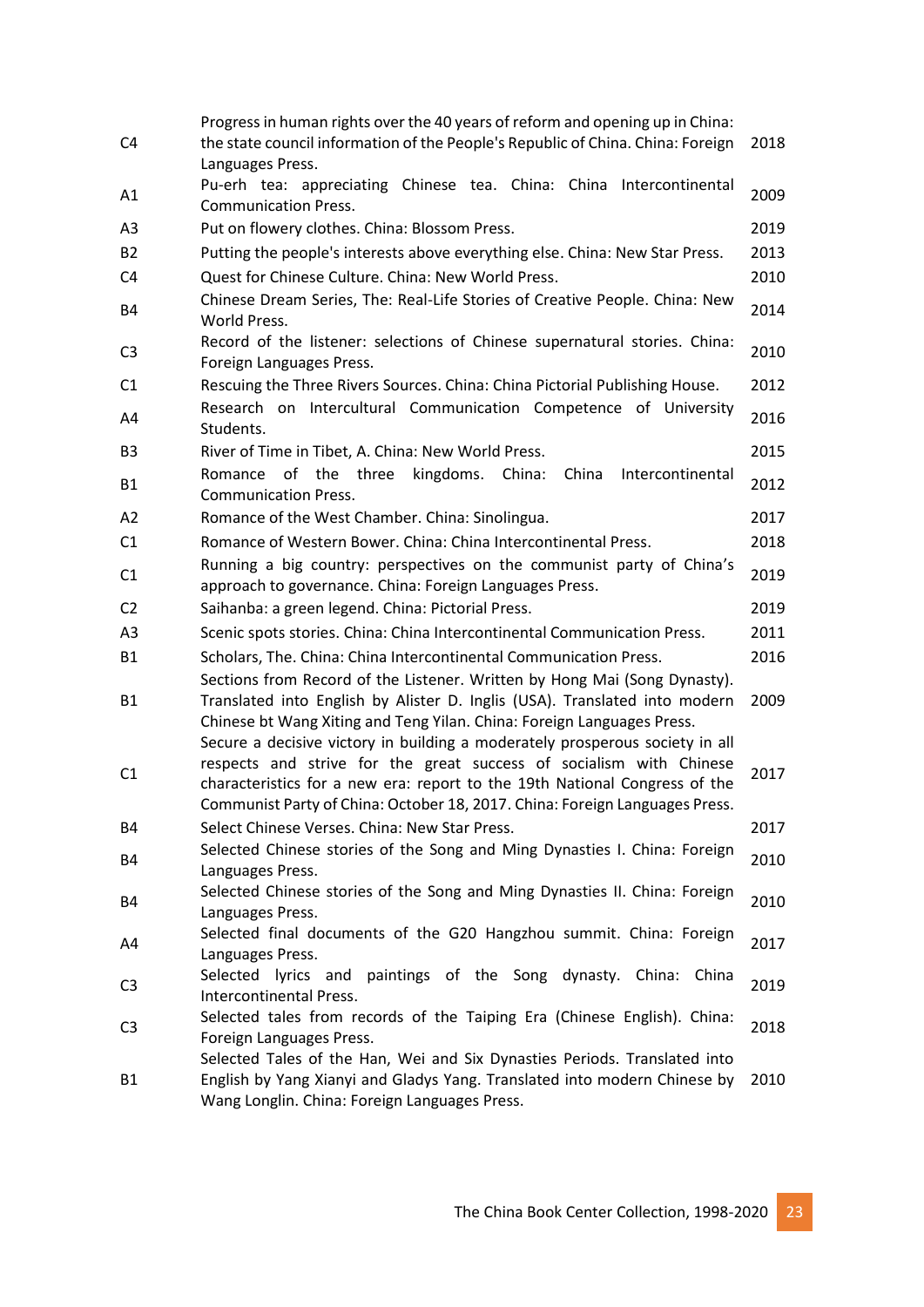| <b>B1</b>      | Selected Tang Dynasty Stories. Compiled by Shen Jiji and others. Collated and<br>punctuated by Zhang Youhe and others. Translated into English by Yang Xianyi<br>and Gladys Yang. Translated into modern Chinese by Wang Zhongli. China:<br>Foreign Languages Press.                                        | 2010 |
|----------------|-------------------------------------------------------------------------------------------------------------------------------------------------------------------------------------------------------------------------------------------------------------------------------------------------------------|------|
| C <sub>3</sub> | Selected works of Xia Tianmin. China: China Intercontinental Press.                                                                                                                                                                                                                                         | 2020 |
| C <sub>4</sub> | Selection of Cao Wenxuan's stories, A. China: New World Press.                                                                                                                                                                                                                                              | 2019 |
| <b>B1</b>      | Selections from Lu's commentaries of history. China: China Intercontinental<br>Press.                                                                                                                                                                                                                       | 2017 |
| <b>B1</b>      | Selections from Records of the Historian I. Written by Sima Qian. Edited and<br>translated into modern Chinese by An Pingqiu. Translated into English by Yang<br>Xianyi and Gladys Yang. China: Foreign Languages Press.                                                                                    | 2010 |
| <b>B1</b>      | Selections from Records of the Historian II. Written by Sima Qian. Edited and<br>translated into modern Chinese by An Pingqiu. Translated into English by Yang<br>Xianyi and Gladys Yang. China: Foreign Languages Press.<br>Selections from Records of the Historian III. Written by Sima Qian. Edited and | 2010 |
| <b>B1</b>      | translated into modern Chinese by An Pingqiu. Translated into English by Yang<br>Xianyi and Gladys Yang. China: Foreign Languages Press.                                                                                                                                                                    | 2010 |
| <b>B1</b>      | Selections from Strange Tales from Liaozhai Studio (I). China: Foreign<br>Languages Press.                                                                                                                                                                                                                  | 2007 |
| <b>B1</b>      | Selections from Strange Tales from Liaozhai Studio (II). China: Foreign<br>Languages Press.                                                                                                                                                                                                                 | 2007 |
| B1             | Selections from Strange Tales from Liaozhai Studio (III). China: Foreign<br>Languages Press.                                                                                                                                                                                                                | 2007 |
| <b>B1</b>      | Selections from Strange Tales from Liaozhai Studio (IV). China: Foreign<br>Languages Press.                                                                                                                                                                                                                 | 2007 |
| B4             | Seven heroes and five gallants I. China Foreign Languages Press.                                                                                                                                                                                                                                            | 2010 |
| B4             | Seven heroes and five gallants II. China Foreign Languages Press.                                                                                                                                                                                                                                           | 2010 |
| B4             | Seven heroes and five gallants III. China Foreign Languages Press.                                                                                                                                                                                                                                          | 2010 |
| A3             | Seventh hound, The. China: Dolphin Books.                                                                                                                                                                                                                                                                   | 2019 |
| <b>B2</b>      | Shadow people. China: Foreign Languages Press.                                                                                                                                                                                                                                                              | 2014 |
| B <sub>3</sub> | Shanghai days. China: Foreign Languages Press.                                                                                                                                                                                                                                                              | 2010 |
| A4             | Shanghai: a shining pearl in the East. China: Foreign Languages Press.                                                                                                                                                                                                                                      | 2010 |
| A4             | Shaolin: temple in my heart. China: China Intercontinental Communication<br>Press.                                                                                                                                                                                                                          | 2013 |
| A2             | Shennong Tasting Wild Plants. China: Sinolingua.                                                                                                                                                                                                                                                            | 2017 |
| C <sub>2</sub> | Shop signs of imperial China. China: Foreign Languages Press.                                                                                                                                                                                                                                               | 2005 |
| <b>B1</b>      | Short history of modern Chinese literature, A. China: Foreign Languages Press.                                                                                                                                                                                                                              | 2010 |
| B <sub>3</sub> | Silk Road in Cartoons: Dunhuang in Focus, The. China: New World Press.                                                                                                                                                                                                                                      | 2017 |
| B <sub>3</sub> | Silk Road in Cartoons: History of the Silk Road, The. China: New World Press.                                                                                                                                                                                                                               | 2017 |
| B <sub>3</sub> | Silk Road in Cartoons: Stories from the Dunhuang Murals 3, The. China: New<br>World Press.                                                                                                                                                                                                                  | 2017 |
| B <sub>3</sub> | Silk Road in Cartoons: Stories from the Dunhuang Murals 4, The. China: New<br>World Press.                                                                                                                                                                                                                  | 2017 |
| A2             | Sinolingua Learning Tree 1: (1) IB PYP: Come on! It's Your Turn. China:<br>Sinolingua.                                                                                                                                                                                                                      | 2018 |
| A2             | Sinolingua Learning Tree 1: (2) IB PYP: Tall, Short, Fat and Thin. China:<br>Sinolingua.                                                                                                                                                                                                                    | 2018 |
| A2             | Sinolingua Learning Tree 1: (3) IB PYP: Food and Drink. China: Sinolingua.                                                                                                                                                                                                                                  | 2018 |
| A2             | Sinolingua Learning Tree 1: (4) IB PYP: Give Me a Kiss!. China: Sinolingua.                                                                                                                                                                                                                                 | 2018 |

The China Book Center Collection, 1998-2020 24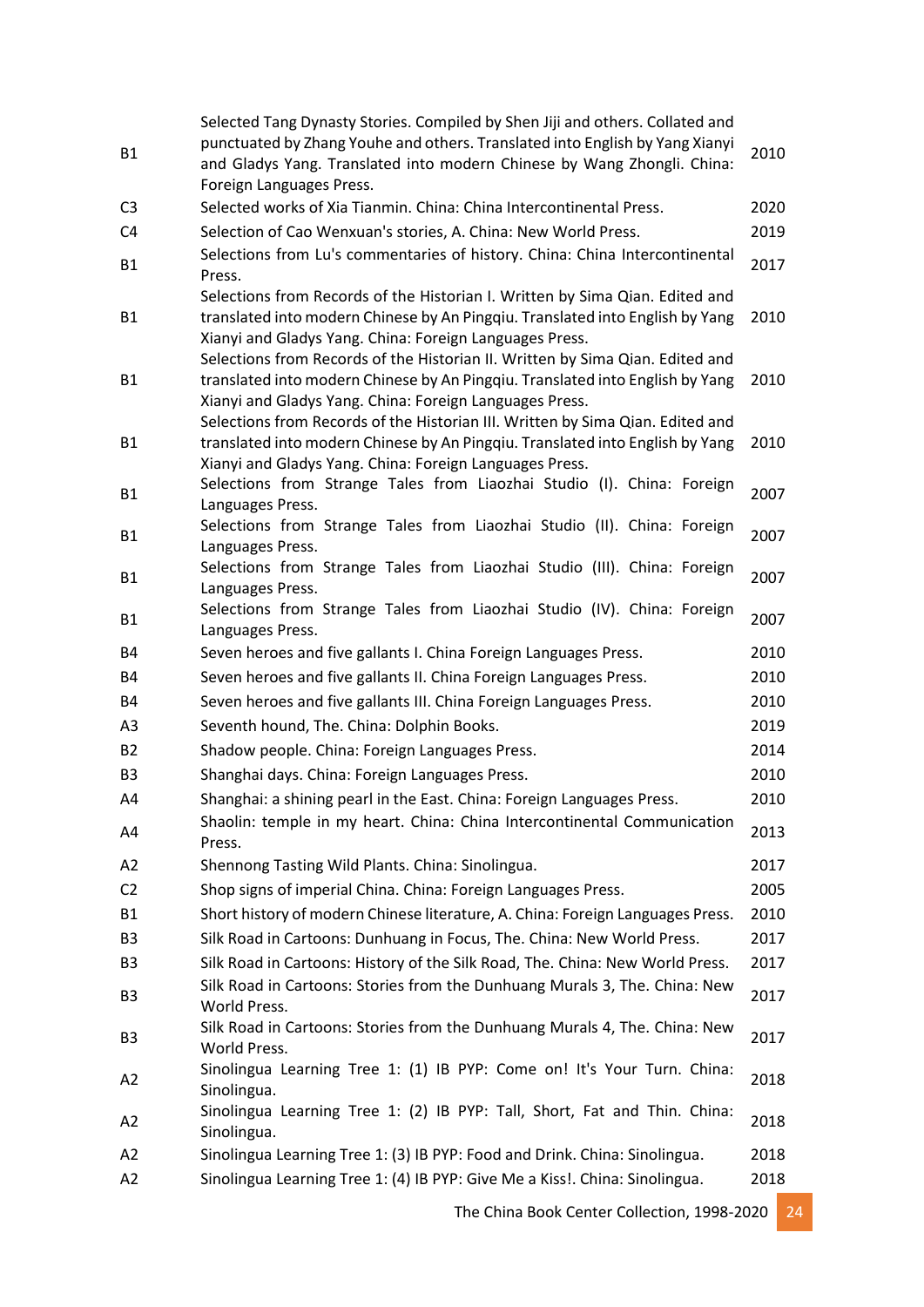| A2             | Sinolingua Learning Tree 1: (5) IB PYP: Five People in My Family. China:<br>Sinolingua.                      | 2018 |
|----------------|--------------------------------------------------------------------------------------------------------------|------|
| A2             | Sinolingua Learning Tree 1: (6) IB PYP: How Old Are You?. China: Sinolingua.                                 | 2018 |
| A2             | Sinolingua Learning Tree 1: (7) IB PYP: I'm Fine! And You?. China: Sinolingua.                               | 2018 |
| A2             | Sinolingua Learning Tree 1: (8) What's Your Nationality?. China: Sinolingua.                                 | 2018 |
| A2             | Sinolingua Learning Tree 1: (9) What's in Your Bag?. China: Sinolingua.                                      | 2018 |
| A2             | Sinolingua Learning Tree 1: (10) Yesterday, Tomorrow and Today. China:<br>Sinolingua.                        | 2018 |
| A2             | Sinolingua Learning Tree 3: (1) IB PYP: What days are you home? China:<br>Sinolingua.                        | 2019 |
| A2             | Sinolingua Learning Tree 3: (2) IB PYP: What's on tha table? China: Sinolingua.                              | 2019 |
| A <sub>2</sub> | Sinolingua Learning Tree 3: (3) IB PYP: Playing hide and seek. China:<br>Sinolingua.                         | 2019 |
| A2             | Sinolingua Learning Tree 3: (4) IB PYP: My favourite toy. China: Sinolingua.                                 | 2019 |
| A2             | Sinolingua Learning Tree 3: (6) IB PYP: How about this dress? China:<br>Sinolingua.                          | 2019 |
| A2             | Sinolingua Learning Tree 3: (9) IB PYP: How do you get to work? China:<br>Sinolingua.                        | 2019 |
| A <sub>2</sub> | Sinolingua Learning Tree 3: (10) IB PYP: Preparing for a birthday party. China:<br>Sinolingua.               | 2019 |
| A2             | Sinolingua Reading Tree (Level 1 Vol 1): Hello. China: Sinolingua.                                           | 2016 |
| A2             | Sinolingua Reading Tree (Level 2 Vol 1): Countries. China: Sinolingua.                                       | 2016 |
| A2             | Sinolingua Reading Tree (Level 3 Vol 1): I Can Tell Time. China: Sinolingua.                                 | 2016 |
| A <sub>2</sub> | Sinolingua Reading Tree (Level 4 Vol 1) Where is China? China: Sinolingua.                                   | 2017 |
| A2             | Sinolingua Reading Tree (Level 4 Vol 2) Where do I sit? China: China:<br>Sinolingua.                         | 2017 |
| A <sub>2</sub> | Sinolingua Reading Tree (Level 4 Vol 3) Role-playing is fun. China: Sinolingua.                              | 2017 |
| A2             | Sinolingua Reading Tree (Level 4 Vol 4) Caterpillar is lost. China: Sinolingua.                              | 2017 |
| A2             | Sinolingua Reading Tree (Level 4 Vol 5) I can't sleep. China: Sinolingua.                                    | 2017 |
| A2             | Sinolingua Reading Tree (Level 4 Vol 6) Breakfast, lunch and dinner. China:<br>Sinolingua.                   | 2017 |
| A <sub>2</sub> | Sinolingua Reading Tree (Level 4 Vol 7) Where do you live. China: Sinolingua.                                | 2017 |
| A2             | Sinolingua Reading Tree (Level 4 Vol 8) What's the weather like. China:<br>Sinolingua.                       | 2017 |
| A2             | Sinolingua Reading Tree (Level 4 Vol 9) Basking on the beach. China:<br>Sinolingua.                          | 2017 |
| A2             | Sinolingua Reading Tree (Level 4 Vol 10): Go to the Zoo. China: Sinolingua.                                  | 2017 |
| A <sub>2</sub> | Sinolingua Reading Tree (Level 5 - Vol 1) Family Tree 1. China: Sinolingua.                                  | 2017 |
| A2             | Sinolingua Reading Tree (Level 5 - Vol 2) What Does it Look Like? China:<br>Sinolingua.                      | 2017 |
| A2             | Sinolingua Reading Tree (Level 5 - Vol 3) The Family Name Comes Before the<br>Given Name. China: Sinolingua. | 2017 |
| A2             | Sinolingua Reading Tree (Level 5 - Vol 4) Can We Play together? China:<br>Sinolingua.                        | 2017 |
| A2             | Sinolingua Reading Tree (Level 5 - Vol 5) Shy Mimi. China: Sinolingua.                                       | 2017 |
| A2             | Sinolingua Reading Tree (Level 5 - Vol 6) Where Did Dad Go? China: Sinolingua.                               | 2017 |
| A <sub>2</sub> | Sinolingua Reading Tree (Level 5 - Vol 7) Family Tree (2). China: Sinolingua.                                | 2017 |
| A2             | Sinolingua Reading Tree (Level 5 - Vol 8) Monopoly. China: Sinolingua.                                       | 2017 |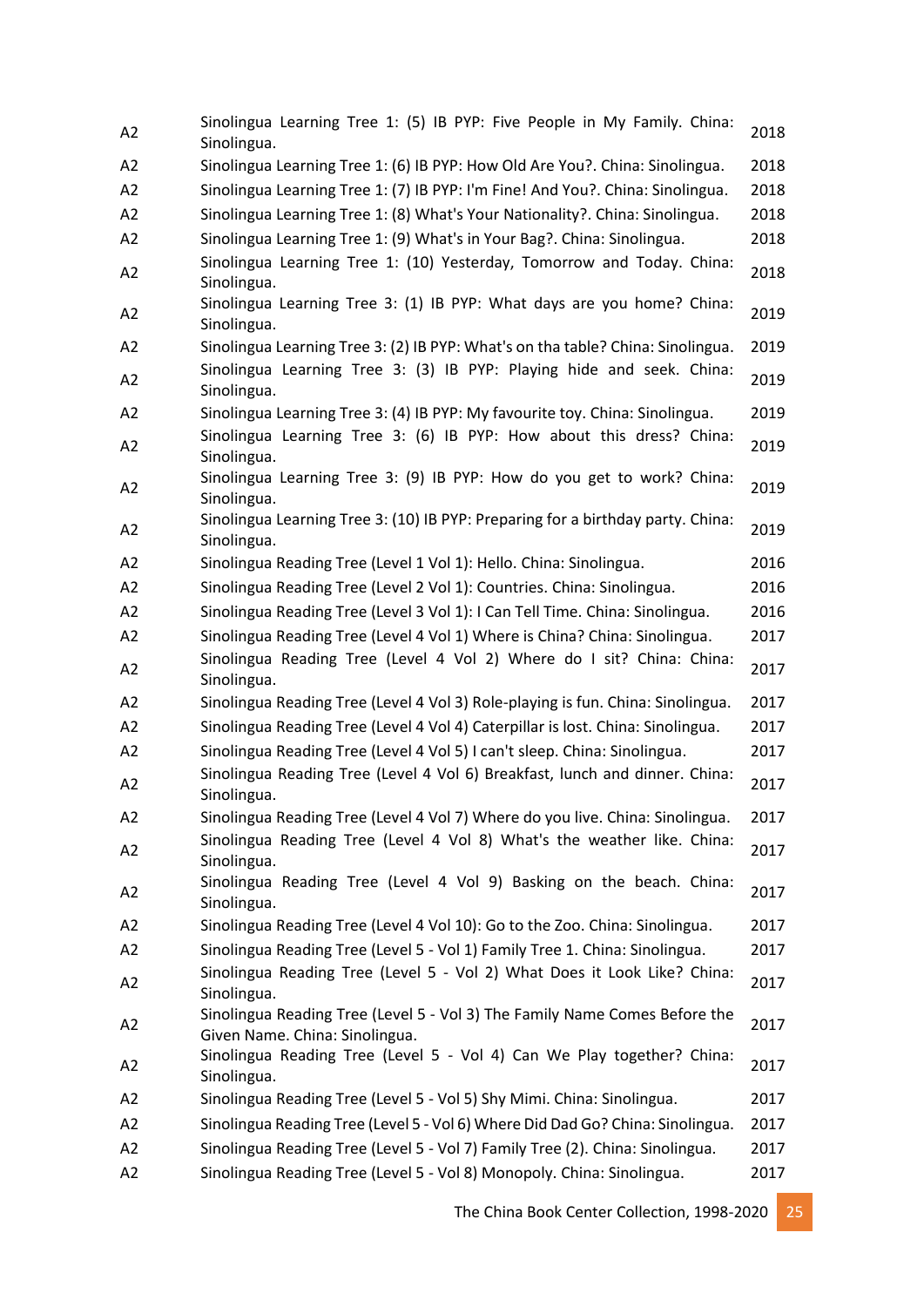| A <sub>2</sub> | Sinolingua Reading Tree (Level 5 - Vol 9) Painting Eggs. China: Sinolingua.                                                     | 2017 |
|----------------|---------------------------------------------------------------------------------------------------------------------------------|------|
| A2             | Sinolingua Reading Tree (Level 5 - Vol 10) A Christmas Party. China: Sinolingua.                                                | 2017 |
| A <sub>2</sub> | Sinolingua Reading Tree (Starter for Preschoolers): Nose, Ears, Eyes and<br>Mouth. China: Sinolingua.                           | 2015 |
| A1             | Sister moon's magic book. China: China Pictorial Publishing House.                                                              |      |
| C1             | Sketches of classic Shanghai. China: China Pictorial Press.                                                                     | 2019 |
| <b>B1</b>      | Small fortress, The. [China]: Dolphin Books.                                                                                    | 2019 |
| B <sub>3</sub> | Snowland treasures: Gifts presented by Dalai Lama and Panchen Erdenis to<br>the central government. China: Blossom Press.       | 2015 |
| B <sub>3</sub> | Snuff bottles in the Qing dynasty. China: China<br>Intercontinental<br><b>Communication Press.</b>                              | 2010 |
| C <sub>3</sub> | Source of China's confidence: how to understand socialism with Chinese<br>characteristics, The. China: Foreign Languages Press. | 2019 |
| C <sub>3</sub> | Space mission. [China]: China Intercontinental Press.                                                                           | 2019 |
| A3             | Spanked monkey, The. China: China Intercontinental Press.                                                                       | 2019 |
| A1             | Speak business Chinese fluently. China: Sinolingua.                                                                             | 2013 |
| A1             | Speak business Chinese fluently. China: Sinolingua.                                                                             | 2013 |
| C <sub>3</sub> | Speak to the world. China: Foreign Languages Press.                                                                             | 2019 |
| C <sub>3</sub> | Spring festival: journey home. China: China Intercontinental Press.                                                             | 2019 |
| <b>B2</b>      | Stories about Chinese cuisine. China: New Star Press.                                                                           | 2017 |
| C <sub>2</sub> | Stories behind 101 Chinese idioms, The. China: Sinolingua.                                                                      | 2012 |
| <b>B1</b>      | Stories enlightening the world. China: China Intercontinental Communication<br>Press.                                           | 2016 |
| B4             | Stories from My Chinese Journey: Wo de Zhongguo Gu Shi. China: New World<br>Press.                                              | 2015 |
| A3             | Stories of ancient architectures. China: Blossom Press.                                                                         | 2018 |
| A3             | Stories of ancient medical scientist. China: Blossom Press.                                                                     | 2018 |
| A3             | Stories of ancient scientists. China: Blossom Press.                                                                            | 2018 |
| C4             | Stories of courage and determination: Wuhan in coronavirus lockdown.<br>China: Foreign Languages Press.                         | 2020 |
| B <sub>2</sub> | Stories of old China: [Chinese - English]. China: Foreign Languages Press.                                                      | 2016 |
| <b>B1</b>      | Stories to awaken the world. China: China Intercontinental Communication<br>Press.                                              | 2016 |
| C1             | Story of papermaking, The. [China]: China Intercontinental Press.                                                               | 2019 |
| C <sub>2</sub> | Story of the generals of the Yang Family, The: Collection of Abridged Chinese<br>Classic (1200 Words). China: Sinolingua.       | 2017 |
| C <sub>2</sub> | Story of Yue Fei, The: Collection of Abridged Chinese Classics (1200 Words).<br>China: Sinolingua.                              | 2017 |
| <b>B1</b>      | Street Wizards and Other New Folklore. 21st Century Chinese Literature.<br>China: Foreign Languages Press.                      | 2009 |
| A1             | Study on subjectivity of Zhuangzi in English-speaking world, A.                                                                 | 2017 |
| <b>B2</b>      | Sugar Blower, The. China: China Social Sciences Press.                                                                          | 2014 |
| C1             | Summer palace, The: a garden museum. China: Foreign Languages Press.                                                            | 2018 |
| C <sub>3</sub> | Sunshine sisters: the story of housekeeping service. [China]: China<br>Intercontinental Press.                                  | 2019 |
| C1             | Sunzi: the art of war. China: Foreign Languages Press.                                                                          | 2019 |
| C <sub>2</sub> | Survey of China's post-1980s generation, A. China: New World Press.                                                             | 2013 |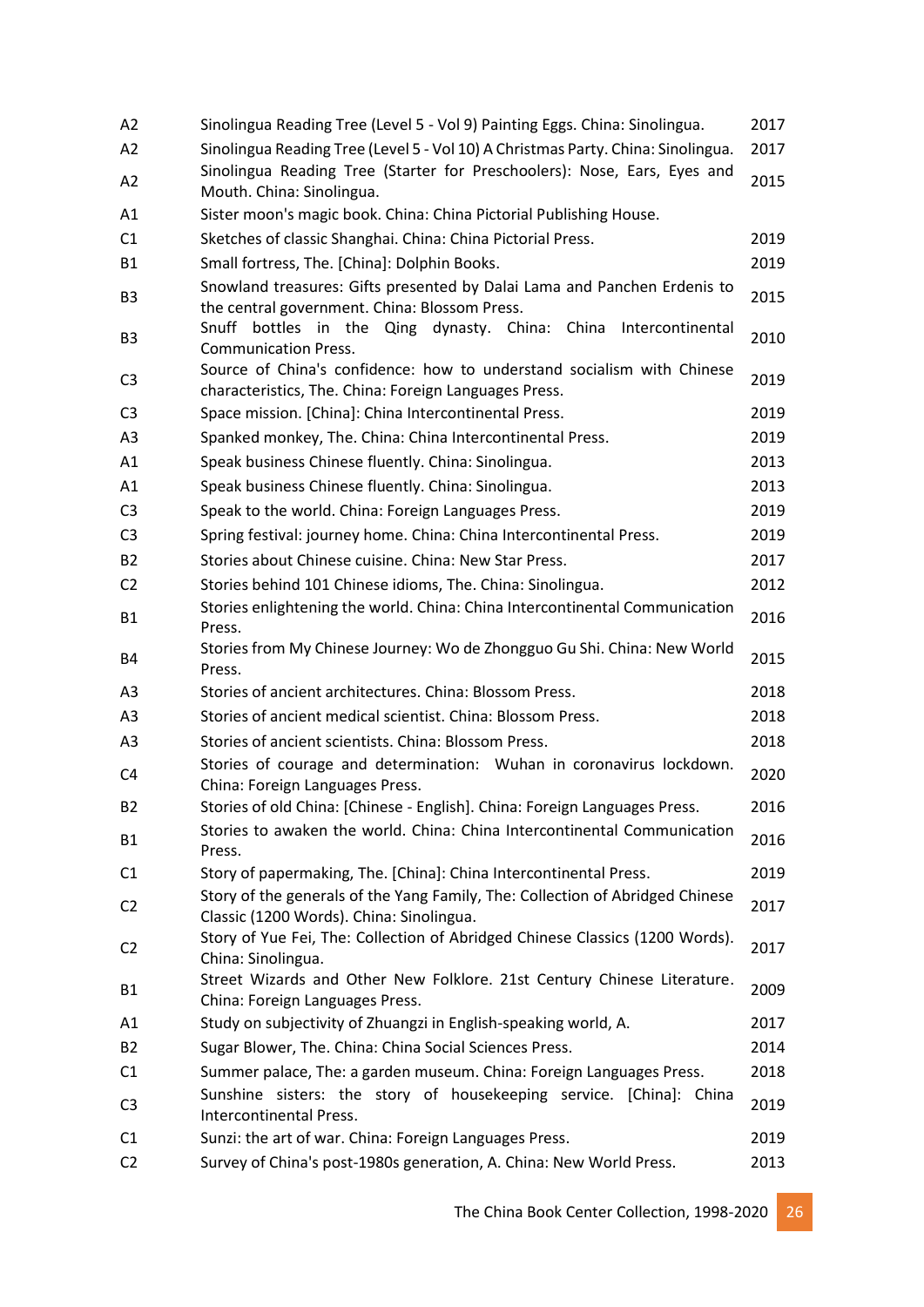| B <sub>2</sub> | Sweetgrass barracks. China: Foreign Languages Press.                                                            | 2014 |
|----------------|-----------------------------------------------------------------------------------------------------------------|------|
| <b>B4</b>      | Syntax and semantics of English and Chinese middle constructions, The.<br>China: China Social Sciences Press.   | 2016 |
| C <sub>1</sub> | Taetea system of Chadao practice: an eight-step process. China: Foreign<br>Languages Press.                     | 2018 |
| C <sub>3</sub> | Taiji yangsheng Chinese. [China]: China Intercontinental Press.                                                 | 2017 |
| B <sub>2</sub> | Tales from Tibetan Opera. China: New World Press.                                                               | 2013 |
| C1             | Talking to patients: 900 history taking in Chinese medicine. China: Foreign<br>Languages Press.                 | 2016 |
| C <sub>3</sub> | Tao Te Ching. China: Foreign Languages Press.                                                                   | 2019 |
| A2             | Ten Brothers. China: Sinolingua.                                                                                | 2016 |
|                | Testing time: a Chinese journalist's perspectives on Beijing-Brussels relations.                                |      |
| C1             | China: New World Press.                                                                                         | 2017 |
| A <sub>3</sub> | That's wrong, that's wrong. China: Sinolingua.                                                                  | 2012 |
| A4             | Theoretical training course in health gigong. China: Foreign Languages Press.                                   | 2015 |
| A3             | Thirteenth dragon prince, The. China: Blossom Press.                                                            | 2019 |
|                | This is the 24 solar terms (1 set of 4 volumes)                                                                 | 2018 |
| C <sub>3</sub> | This is the 24 solar terms autumn. China: Dolphin Books.                                                        |      |
| C <sub>3</sub> | This is the 24 solar terms spring. China: Dolphin Books.                                                        |      |
| C <sub>3</sub> | This is the 24 solar terms summer. China: Dolphin Books.                                                        |      |
| C <sub>3</sub> | This is the 24 solar terms winter. China: Dolphin Books.                                                        |      |
| A4             | This stop Beijing. China: Foreign Languages Press.                                                              | 2014 |
|                | Three-step: method for freehand painting. China: China Intercontinental                                         |      |
| <b>B1</b>      | <b>Communication Press.</b>                                                                                     | 2016 |
| C <sub>2</sub> | Through Jenny's eyes: memoirs of a guide dog. China: China Intercontinental                                     | 2014 |
|                | <b>Communication Press.</b>                                                                                     |      |
| A2             | Tian Ji and the Horse Racing. China: Sinolingua.                                                                | 2016 |
| B4             | Tibet Natural Resource and Scenery. China: Foreign Languages Press.                                             | 2003 |
| <b>B4</b>      | Tibet Transformed: The Selected Works of Israel Epstein. China: New Star<br>Press.                              | 2015 |
| C <sub>4</sub> | Tibetan history illustrated through 15 classical stories. China: Foreign<br>Languages Press.                    | 2019 |
| B <sub>3</sub> | Tibetan murals. China: China Intercontinental Communication Press.                                              | 2011 |
| B <sub>3</sub> | Tibetan tshatsha. China: China Intercontinental Communication Press.                                            | 2011 |
| B <sub>2</sub> | To the Goat-Dipping. China: Foreign Languages Press.                                                            | 2014 |
| A2             | Tomb of Three Kings. China: Sinolingua.                                                                         | 2016 |
| C4             | Tongli: ancient towns around Shanghai. China: Foreign Languages Press.                                          | 2010 |
| B4             | Topmost, The. China: China Intercontinental Communication Press.                                                | 2016 |
| B <sub>2</sub> | Tour in China. China: New Star Press.                                                                           | 2017 |
| C4             | Toward a green and low-carbon future: China's energy strategy (hardbound).<br>[China]: Foreign Languages Press. | 2019 |
| C <sub>3</sub> | Toward a green and low-carbon future: China's energy strategy (paperback).<br>[China]: Foreign Languages Press. | 2019 |
| C1             | Toward a people's anthropology. China: New World Press.                                                         | 2018 |
| A4             | Towards More Mature and Established Systems. Vol. 3: Politics. China: China                                     | 2017 |
|                | Renmin University Press.                                                                                        |      |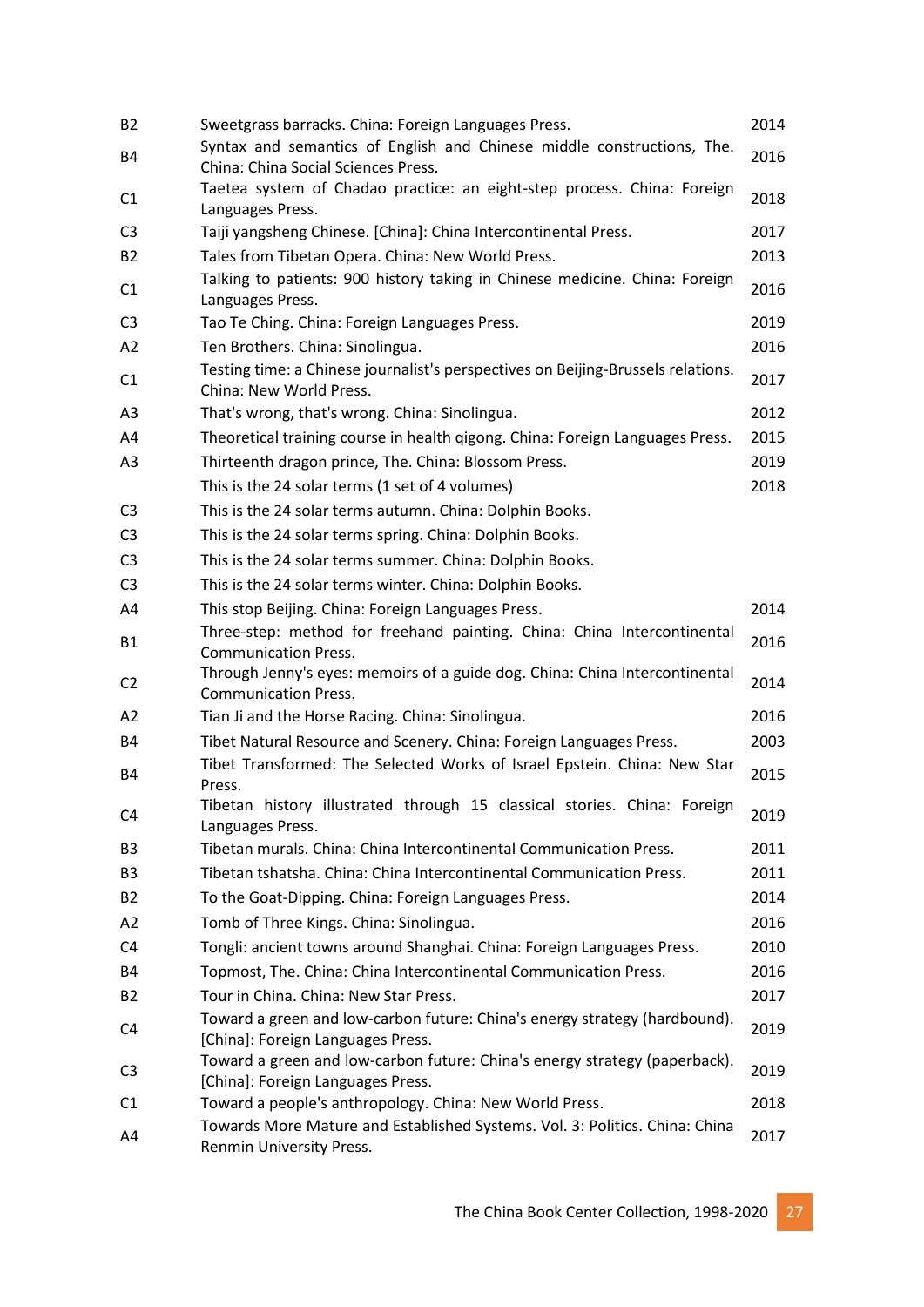| <b>B4</b>      | Traditional Chinese medicine: understanding its principles and practices.<br>China: China Intercontinental Press.               | 2017 |
|----------------|---------------------------------------------------------------------------------------------------------------------------------|------|
| A <sub>2</sub> | Traditional Chinese opera: The Chinese Dream and Traditional Culture Primer.<br>China: New Star Press.                          | 2016 |
| <b>B1</b>      | Traditional painting. China: Foreign Languages Press.                                                                           | 2002 |
| C <sub>3</sub> | Treasuring Fang Dazeng: a war correspondent's stories. China: New World<br>Press.                                               | 2018 |
| C1             | Trees outside the window. China: Sinolingua.                                                                                    | 2019 |
| C1             | Trekkings of a Chinese bard. [China]: Dolphin Press.                                                                            | 2019 |
| A4             | Twenty Years: Since Hong Kong's return, 1997-2017. China: China Pictorial<br>Publishing House.                                  | 2017 |
| C4             | Understanding China: poverty alleviation (hardbound). China: Foreign<br>Languages Press.                                        | 2018 |
| C <sub>2</sub> | Understanding China: poverty alleviation (paperback). China: Foreign<br>Languages Press.                                        | 2018 |
| A1             | Unheard voices, unseen lives. China: China Intercontinental Press.                                                              | 2012 |
| A1             | Unimpeded Trade: Together on the Road to Wealth. China: Foreign Languages<br>Press.                                             | 2017 |
| C <sub>4</sub> | Untold stories of my diplomatic life. China: Foreign Languages Press.                                                           | 2019 |
| A4             | Up and out of poverty: selected speeches and writing from Fujian. China:<br>Foreign Languages Press.                            | 2016 |
| A4             | Uprooting poppy flowers: China's action in global anti-drug efforts. China:<br>China Pictorial Publishing House.                | 2015 |
| A4             | Usher in a new era of socialist ecological progress. Vol. 8: Ecological Progress.<br>China: China Renmin University Press.      | 2017 |
| <b>B4</b>      | Version of classical Chinese Poetry: Book of poetry. China: Dolphin Press.                                                      | 2015 |
| <b>B4</b>      | Version of Classicial Chinese Poetry: Golden treasury of Chinese poetry in Han,<br>Wei and Six Dynasties. China: Dolphin Press. | 2015 |
| B4             | Version of classical Chinese Poetry: Song Lyrics (I). China: Dolphin Press.                                                     | 2015 |
| B4             | Version of classical Chinese Poetry, Song Lyrics (II). China: Dolphin Press.                                                    | 2015 |
| <b>B4</b>      | Version of classical Chinese Poetry: Tang Poetry (II). China: Dolphin Press.                                                    | 2015 |
| <b>B4</b>      | Version of classical Chinese poetry: Yuan Songs (I). China: Dolphin Press.                                                      | 2015 |
| B4             | Version of classical Chinese poetry: Yuan Songs (II). China: Dolphin Press.                                                     | 2015 |
| A2             | Voluntary hardships of King Goujian, The. [China]: Sinolingua.                                                                  | 2017 |
| A <sub>3</sub> | Wait a moment. China: Sinolingua.                                                                                               | 2012 |
| B <sub>3</sub> | Wandering. China: Foreign Languages Press.                                                                                      | 2010 |
| C1             | War on poverty, The: poverty reduction in China. China: Foreign Languages<br>Press.                                             | 2019 |
| C4             | Way to locate acupoints, The. China: Foreign Languages Press.                                                                   | 2009 |
| A1             | Way we communicate. Vol. I, The. China: Sinolingua.                                                                             | 2009 |
| A1             | Way we communicate. Volume II, The. China: Sinolingua.                                                                          | 2009 |
| A1             | Way we live: China's changing lifestyle, The. China: Sinolingua.                                                                | 2009 |
| A4             | Way we think: Chinese view of life philosophy, The. China: Sinolingua.                                                          | 2009 |
| <b>B4</b>      | What can China's road contribute to the world. China: China Renmin<br>University Press.                                         | 2017 |
| A2             | What if the sky falls. China: Sinolingua.                                                                                       | 2018 |
| A <sub>3</sub> | Where is the football? China: Sinolingua.                                                                                       | 2012 |
| A3             | Where the sleeping dragon hides. China: Blossom Press.                                                                          | 2019 |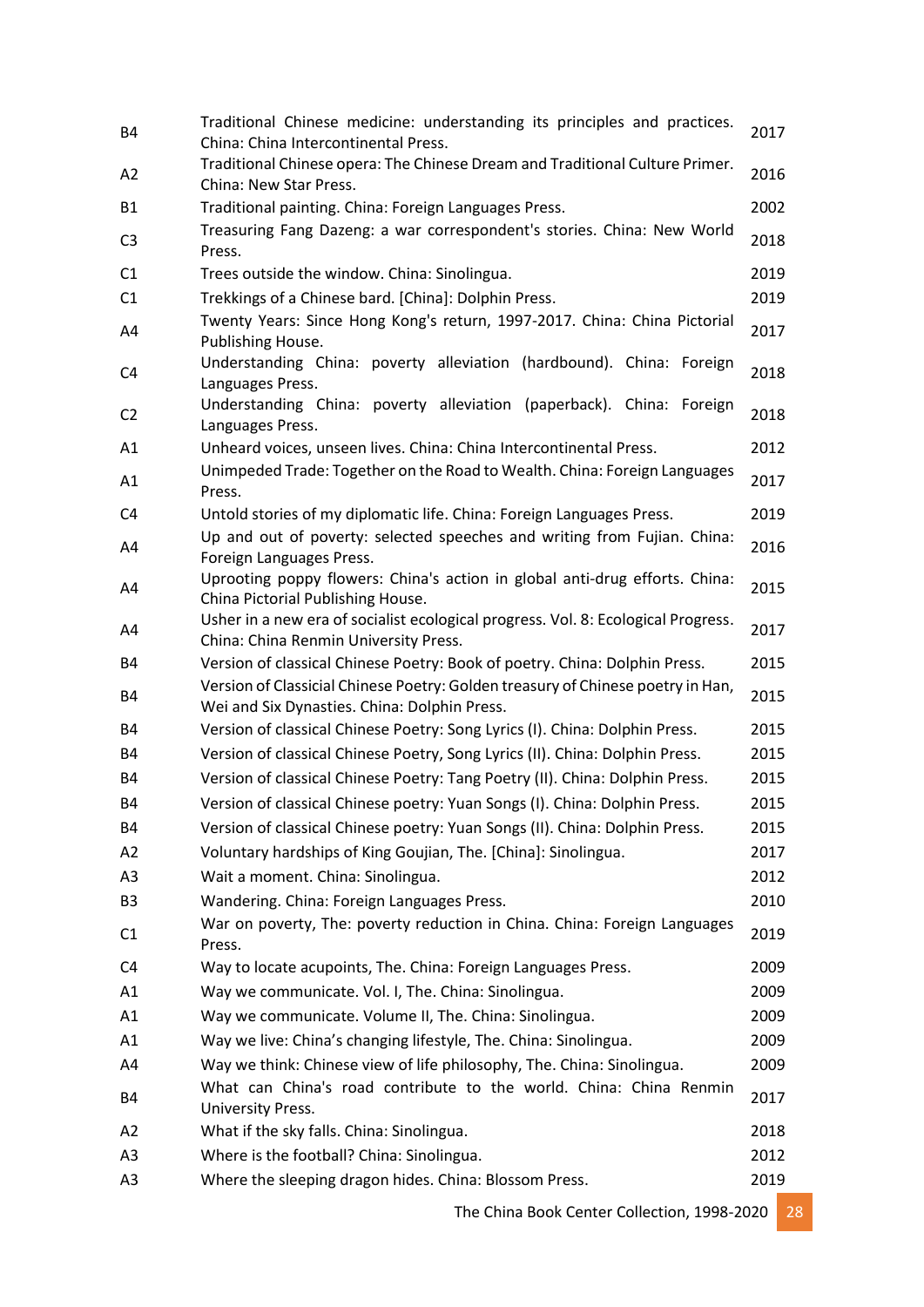| A <sub>3</sub> | White-pawed bear, The. China: China Intercontinental Press.                                                                                  | 2019 |
|----------------|----------------------------------------------------------------------------------------------------------------------------------------------|------|
| A1             | Why and how the CPC works in China (Revised Edition). China: New World<br>Press.                                                             | 2017 |
| A1             | Why and How the CPC Works in China. China: New World Press.                                                                                  | 2017 |
| B <sub>3</sub> | Wild Grass. Beijing. Echoes from the Classics Series. China: Foreign Languages<br>Press.                                                     | 2010 |
| C <sub>1</sub> | Wisdom and belief of the East: understanding the Chinese values. China:<br>Foreign Languages Press.                                          | 2019 |
| A <sub>3</sub> | Wisdom in Stories: Graded Chinese Readers: 300 Vocabulary Words: A Clever<br>Judge. China: Sinolingua.                                       | 2018 |
| A <sub>3</sub> | Wisdom in Stories: Graded Chinese Readers: 300 Vocabulary Words: Genuine<br>or fake painting?. China: Sinolingua.                            | 2018 |
| A <sub>3</sub> | Wisdom in Stories: Graded Chinese Readers: 300 Vocabulary Words:<br>Borrowing Arrows from Your Enemy. China: Sinolingua.                     | 2018 |
| A3             | Wisdom in Stories: Graded Chinese Readers: 300 Vocabulary Words: The<br>Coins Speak for Themselves. China: Sinolingua.                       | 2018 |
| A4             | Wisdom of Public Diplomacy: Cross-Border Dialogues, The. China: New World<br>Press.                                                          | 2012 |
| <b>B4</b>      | Wisdom of Sun Tzu, The. China: China Intercontinental Communication Press.                                                                   | 2010 |
| <b>B4</b>      | Wisdom of the ancients for today: bilingual, pinyin edition. China: Foreign<br>Languages Press.                                              | 2011 |
| A <sub>3</sub> | Wisdom stories. China: China Intercontinental Communication Press.                                                                           | 2011 |
| A1             | Witness to China's reform and opening up: series of 40 celebrities.                                                                          | 2019 |
| A <sub>3</sub> | Wolf wife, The. China: China Intercontinental Press.                                                                                         | 2019 |
| A4             | Work in progress: Chinese education from a foreign expert's perspective.<br>China: China Intercontinental Communication Press.               | 2018 |
| B4             | World artists illustrate Beijing. China: China Intercontinental Communication<br>Press.                                                      | 2016 |
| C <sub>2</sub> | World Expo 2010 Shanghai: China's 159-year Endeavor, The. China: Foreign<br>Languages Press.                                                 | 2010 |
| B <sub>3</sub> | World heritage sites in China. China: China Intercontinental Communication<br>Press.                                                         | 2016 |
| A4             | Wu Qin Xi. China: Foreign Languages Press.                                                                                                   | 2012 |
| A1             | 习近平第二届"一带一路"国际合作高峰论坛重要讲话<br>Xi<br>Jinping<br>$=$<br>important speeches at the second belt and road forum for international                   | 2020 |
| A4             | cooperation. China: Foreign Languages Press.<br>Xi Jinping: selected speeches at the G20 Hangzhou summit. China: Foreign<br>Languages Press. | 2017 |
| C4             | Xi Jinping: the governance of China I (hardbound). China: Foreign Languages<br>Press.                                                        | 2018 |
| C4             | Xi Jinping: the governance of China I (paperback). China: Foreign Languages<br>Press.                                                        | 2018 |
| C4             | Xi Jinping: the governance of China II (hardbound). China: Foreign Languages<br>Press.                                                       | 2018 |
| C4             | Xi Jinping: the governance of China II (paperback). China: Foreign Languages<br>Press.                                                       | 2017 |
| C4             | Xi Jinping: The governance of China III. China: Foreign Languages Press.                                                                     | 2020 |
| <b>B4</b>      | Xi Jinping: wit and vision: selected quotations and commentary. China:<br>Foreign Languages Press.                                           | 2015 |
| A <sub>3</sub> | Xiaolong's birthday present. China: Sinolingua.                                                                                              | 2012 |
|                |                                                                                                                                              |      |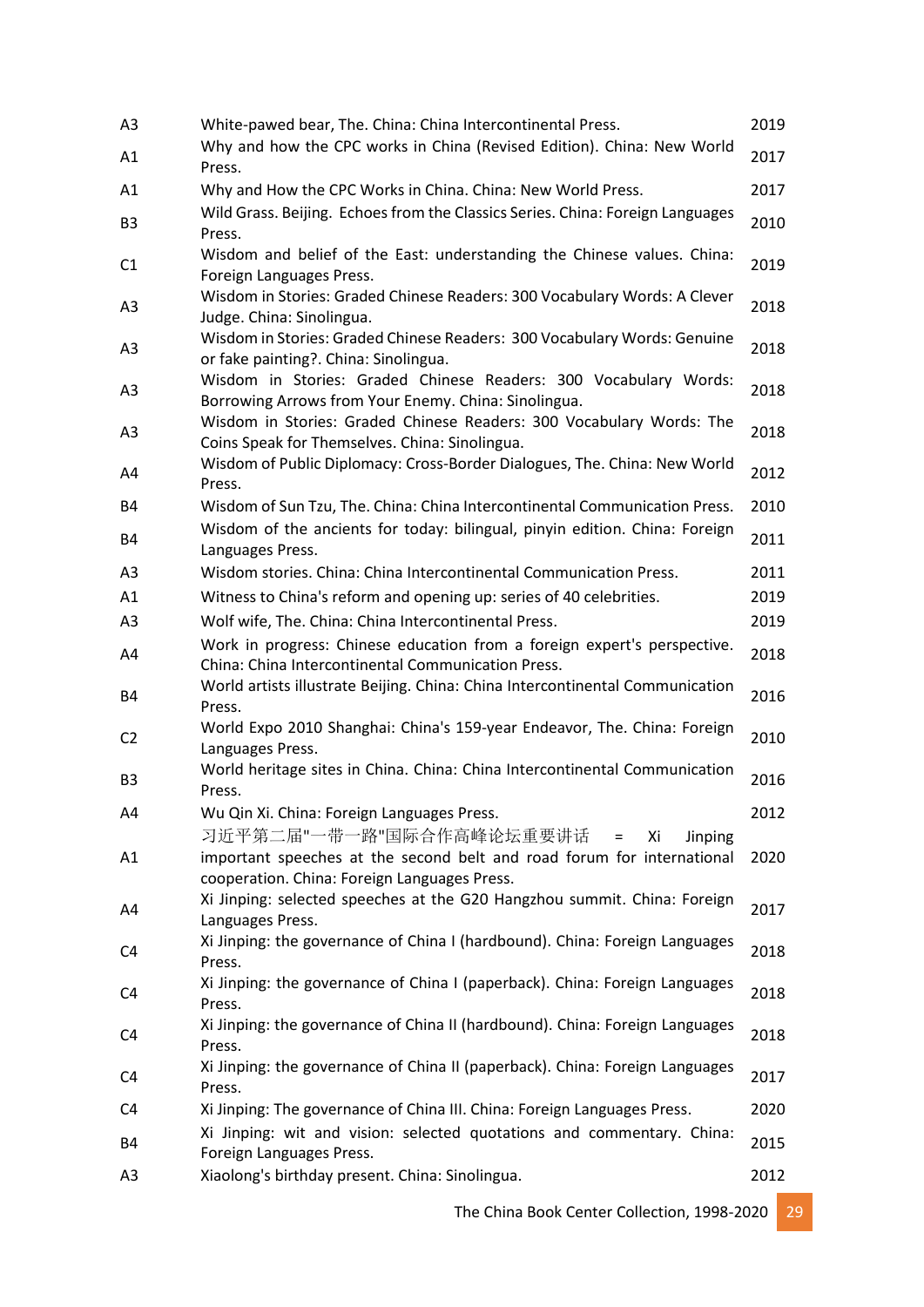| A4             | Xinjiang: Beyond Race, Religion and Place of Origin: A Sequel to I Am from<br>Xinjiang on the Silk Road. China: New World Press.                                    | 2017 |
|----------------|---------------------------------------------------------------------------------------------------------------------------------------------------------------------|------|
| C4             | Xitang: Ancient towns around Shanghai. China: Foreign Languages Press.                                                                                              | 2010 |
| A <sub>2</sub> | Xuanzang's pilgrimage. China: Sinolingua.                                                                                                                           | 2016 |
| A4             | Yi Jin Jing. China: Foreign Languages Press.                                                                                                                        | 2012 |
| A <sub>2</sub> | Young girl versus the giant snake, A. China: Sinolingua.                                                                                                            | 2016 |
| A2             | Young man beneath the Osmanthus tree, The. China: Sinolingua.                                                                                                       | 2016 |
| A2             | Yu the Great Controls the Flood. China: Sinolingua.                                                                                                                 | 2017 |
| C <sub>3</sub> | Yuan Longping: the father of hybrid rice. [China]: China Intercontinental Press.                                                                                    | 2019 |
| C <sub>3</sub> | Yuan Song I. China: Dolphin Books.                                                                                                                                  | 2012 |
| C <sub>3</sub> | Yuan Song II. China: Dolphin Books.                                                                                                                                 | 2012 |
| A2             | Zhang Liang and His Mentor. China: Sinolingua.                                                                                                                      |      |
| <b>B1</b>      | Zhao the orphan. China: China Intercontinental Press.                                                                                                               | 2017 |
| A2             | Zheng He's Voyages to the Western Ocean. China: Sinolingua.                                                                                                         | 2016 |
| C <sub>3</sub> | Zhong Yang: the answer of a botanist to life. China Intercontinental Press.                                                                                         | 2019 |
| C <sub>4</sub> | Zhouzhuang: ancient towns around Shanghai. China: Foreign Languages<br>Press.                                                                                       | 2010 |
| A <sub>2</sub> | Zhuang Brocade, A. China: Sinolingua.                                                                                                                               | 2017 |
| <b>B1</b>      | Zhuangzi I. Translated into English by Wang Rongpei. Translated into modern<br>Chinese by Qin Xuging and Sun Yongchang. China: Human People's Publishing<br>House.  | 1999 |
| <b>B1</b>      | Zhuangzi II. Translated into English by Wang Rongpei. Translated into modern<br>Chinese by Qin Xuging and Sun Yongchang. China: Human People's Publishing<br>House. |      |
| C <sub>3</sub> | 三侠五义的故事 = The story of the three heroes and five gallants. China:<br>Sinolingua.                                                                                    | 2017 |
| C <sub>4</sub> | 世界政要谈中国 : 傅晓田访谈录 = Talk with world leaders on China. China:<br>China Intercontinental Press.                                                                        | 2017 |
| C4             | 习近平谈治国理政. 第二卷. 中國北京: 外文出版社,                                                                                                                                         | 2017 |
| A1             | 習近平談治國理政,                                                                                                                                                           | 2018 |
| C1             | 大国雄兵 : 纪念中国人民解放军建军90周年 = Mighty force in national<br>service. China: China Pictorial Press.                                                                         | 2018 |
| C <sub>3</sub> | 谁在风中留下 = Who is left in the wind: monograph. China: Foreign<br>Languages Press.                                                                                     | 2014 |
| <b>B1</b>      | 丰子恺儿童漫画选. 世态卷. China: Dolphin Books.                                                                                                                                | 2010 |
| <b>B1</b>      | 丰子恺儿童漫画选. 自然卷. China: Dolphin Books.                                                                                                                                | 2010 |
| A1             | 脸谱 : 粉墨处, 一 <b>笔勾魂</b> (manual book) / Lian pu : fen mo chu, yi bi gou hun<br>/ 冯海, Hai Feng. China: Sinolingua.                                                    | 2017 |
| A1             | 苏绣:天堂之绣 (manual book) / Su xiu: Tian tang zhi xiu. China: Sinolingua,                                                                                               | 2017 |
|                | 毛猴 : 四味中药的盛大相遇 (manual book) / Mao hou : Si wei zhong yao de                                                                                                        | 2017 |
| A1             | sheng da xiang yu . China: Sinolingua.                                                                                                                              |      |
| A <sub>3</sub> | 中国民俗艺术. 汉族卷 / Zhongguo min su yi shu. Han zu juan                                                                                                                   | 2016 |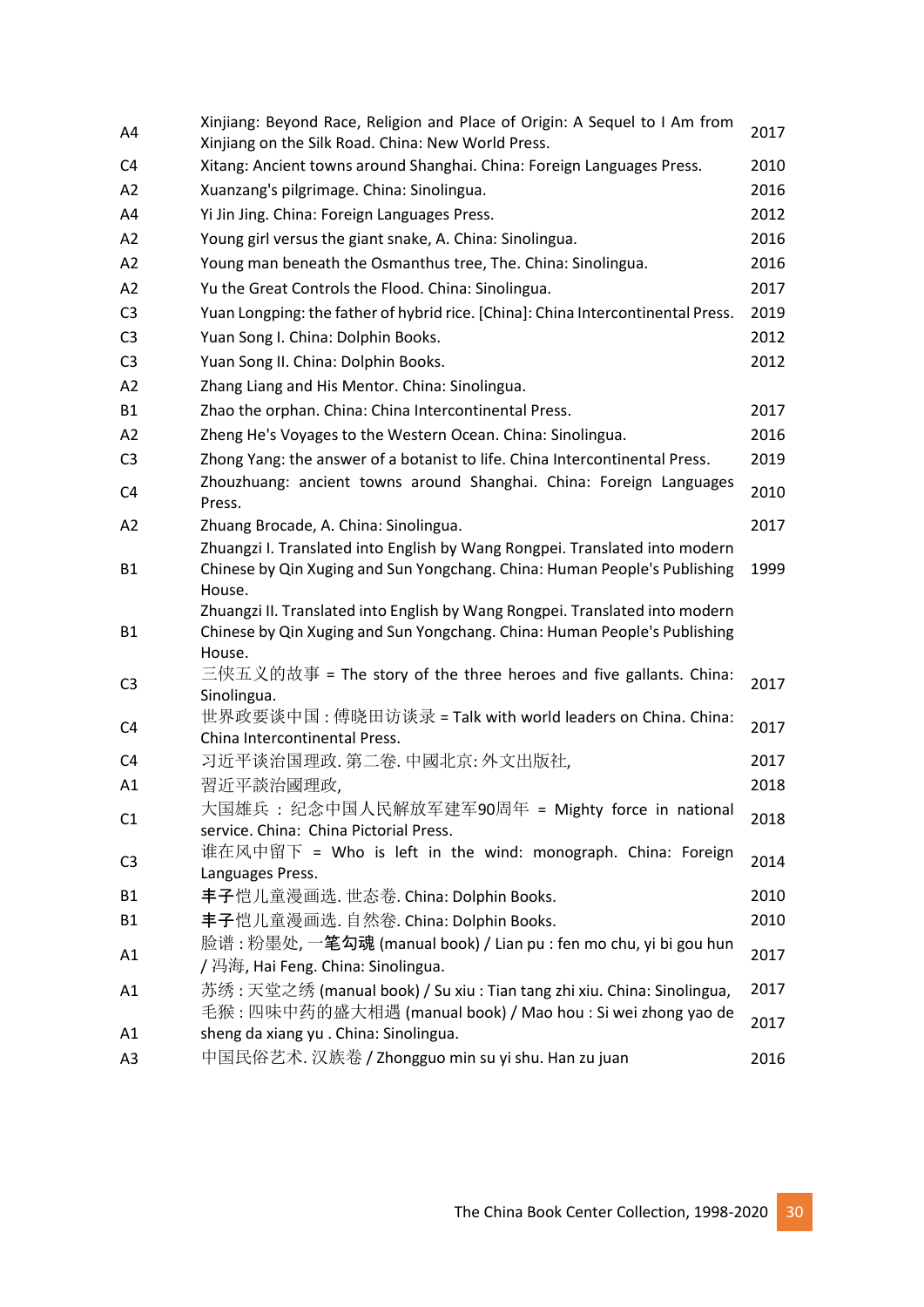#### **Brochures, 2010**

| Location       | <b>Brochure</b>                                                                                  | Date |
|----------------|--------------------------------------------------------------------------------------------------|------|
| C <sub>2</sub> | 1.3 Billion people and 56 ethnic groups. China: China Intercontinental Press.                    | 2010 |
| C <sub>2</sub> | 5,000 years of Chinese history and civilization. China: China Intercontinental<br>Press.         | 2010 |
| C <sub>2</sub> | Art enlivens the city. China: China Intercontinental Press.                                      | 2010 |
| C <sub>2</sub> | Belief & Life: Chinese religions. China: China Intercontinental Press.                           | 2010 |
|                | China's Fashion Focuses, China: China Intercontinental Press.                                    | 2010 |
| C <sub>2</sub> | Chinese elements: get to know China through its symbols. China: China<br>Intercontinental Press. | 2010 |
| C <sub>2</sub> | Chinese people's pursuit of a high-quality life, The. China:<br>China<br>Intercontinental Press. | 2010 |
| C <sub>2</sub> | Chinese philosophies. China: China Intercontinental Press.                                       | 2010 |
| C <sub>2</sub> | Cities with a tale to tell. China: China Intercontinental Press.                                 | 2010 |
| C <sub>2</sub> | Colorful Chinese festivals. China: China Intercontinental Press.                                 | 2010 |
| C <sub>2</sub> | Flavors of the cities. China: China Intercontinental Press.                                      | 2010 |
| C <sub>2</sub> | Home impressions: features of China's cities. China: China Intercontinental<br>Press.            | 2010 |
| C <sub>2</sub> | Memories of the cities. China: China Intercontinental Press.                                     | 2010 |
| C <sub>2</sub> | Memory of civilization: Chinese museums. China: China Intercontinental Press.                    | 2010 |
| C <sub>2</sub> | My city, my home: the most-livable cities in China. China: China<br>Intercontinental Press.      | 2010 |
| C <sub>2</sub> | Story of the house: urban life in China, The. China: China Intercontinental<br>Press.            | 2010 |
| C <sub>2</sub> | Urban symbols. China: China Intercontinental Press.                                              | 2010 |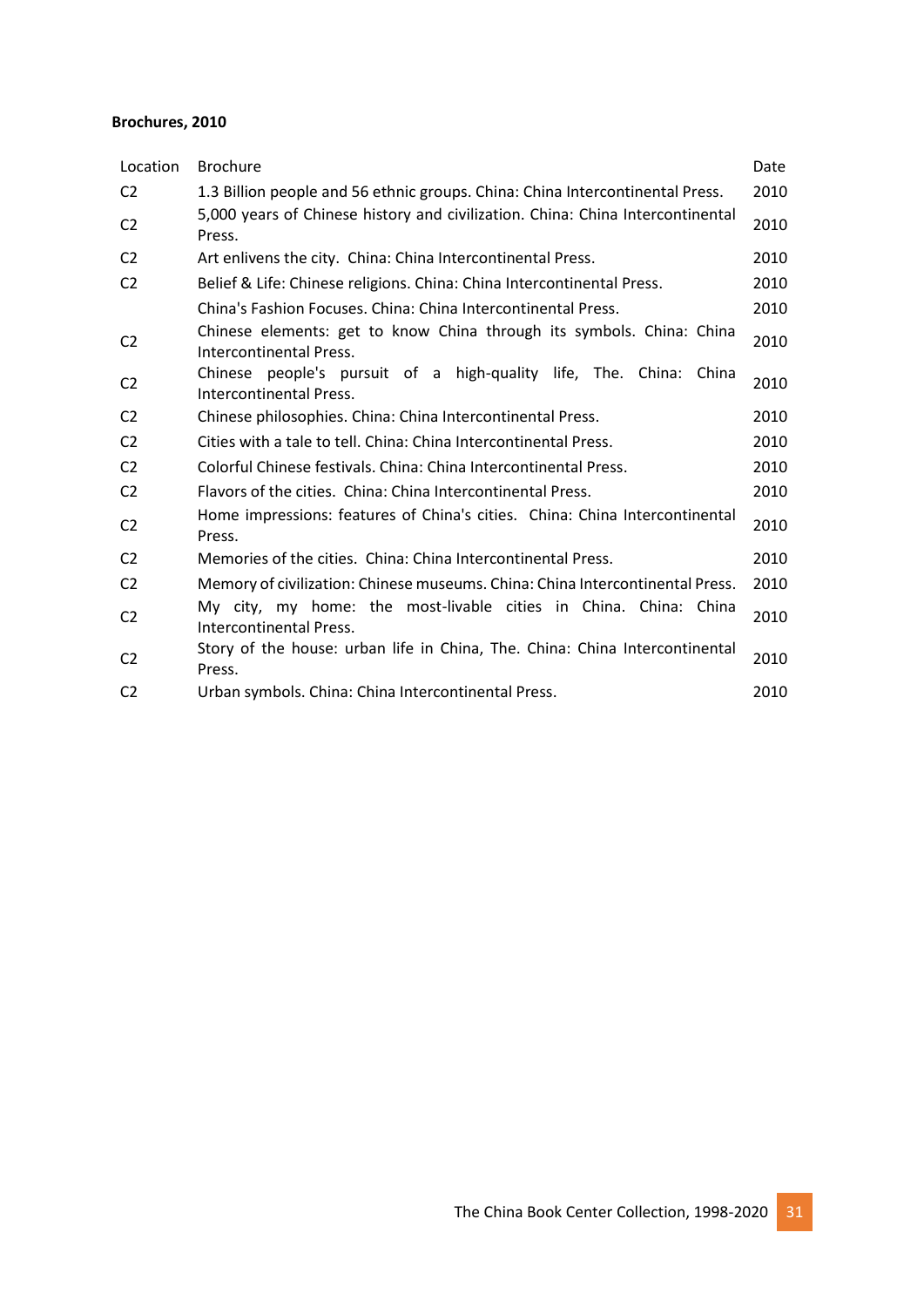#### **Pamphlets, 2017-2020**

| Location       | Pamphlet                                                                                                                                                                  | Date |
|----------------|---------------------------------------------------------------------------------------------------------------------------------------------------------------------------|------|
| A4             | Twenty Years: Since Hong Kong's return, 1997-2017. (STAMPS). China: China<br>Pictorial Publishing House.                                                                  | 2017 |
| C <sub>1</sub> | 习近平庆祝中华人民共和国成立70周年重要讲话 = Xi Jinping important<br>speeches on the 70th anniversary of the founding of the People's Republic of<br>China. [China]: Foreign Languages Press. | 2020 |
| C <sub>1</sub> | 大国雄兵: 纪念中国人民解放军建军90周年 = Mighty force in national<br>service. (STAMPS) China: China Pictorial Press.                                                                       | 2018 |

The China Book Center Collection, 1998-2020 32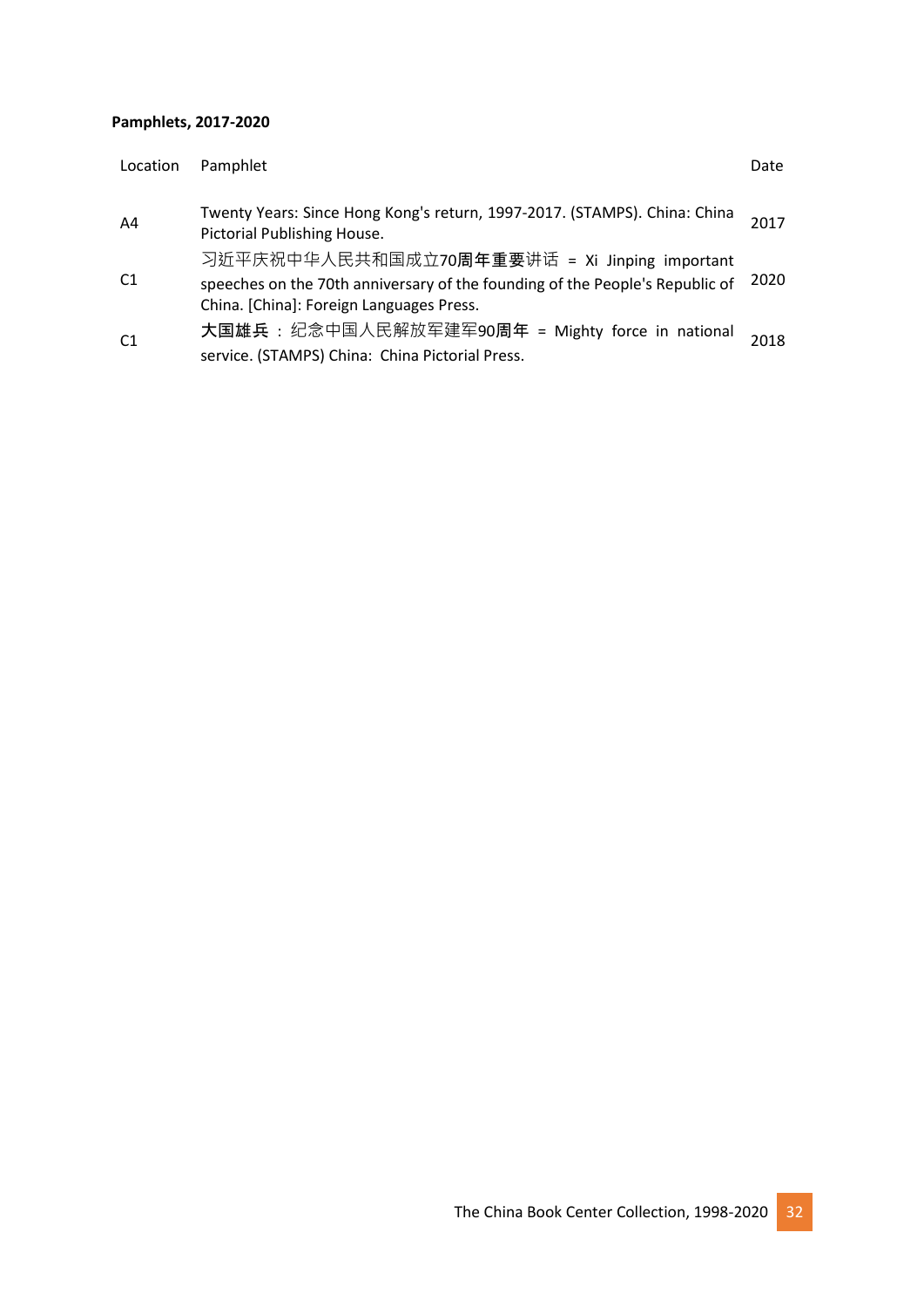#### **Postcards, 2017-2018**

| Location       | Postcard                                                                           | Date |
|----------------|------------------------------------------------------------------------------------|------|
| C <sub>2</sub> | 24 solar terms: Charm of China, The. China: China Intercontinental Press.          | 2017 |
| C <sub>1</sub> | Sichuan, an ancient region with new looks. China: China Intercontinental<br>Press. | 2018 |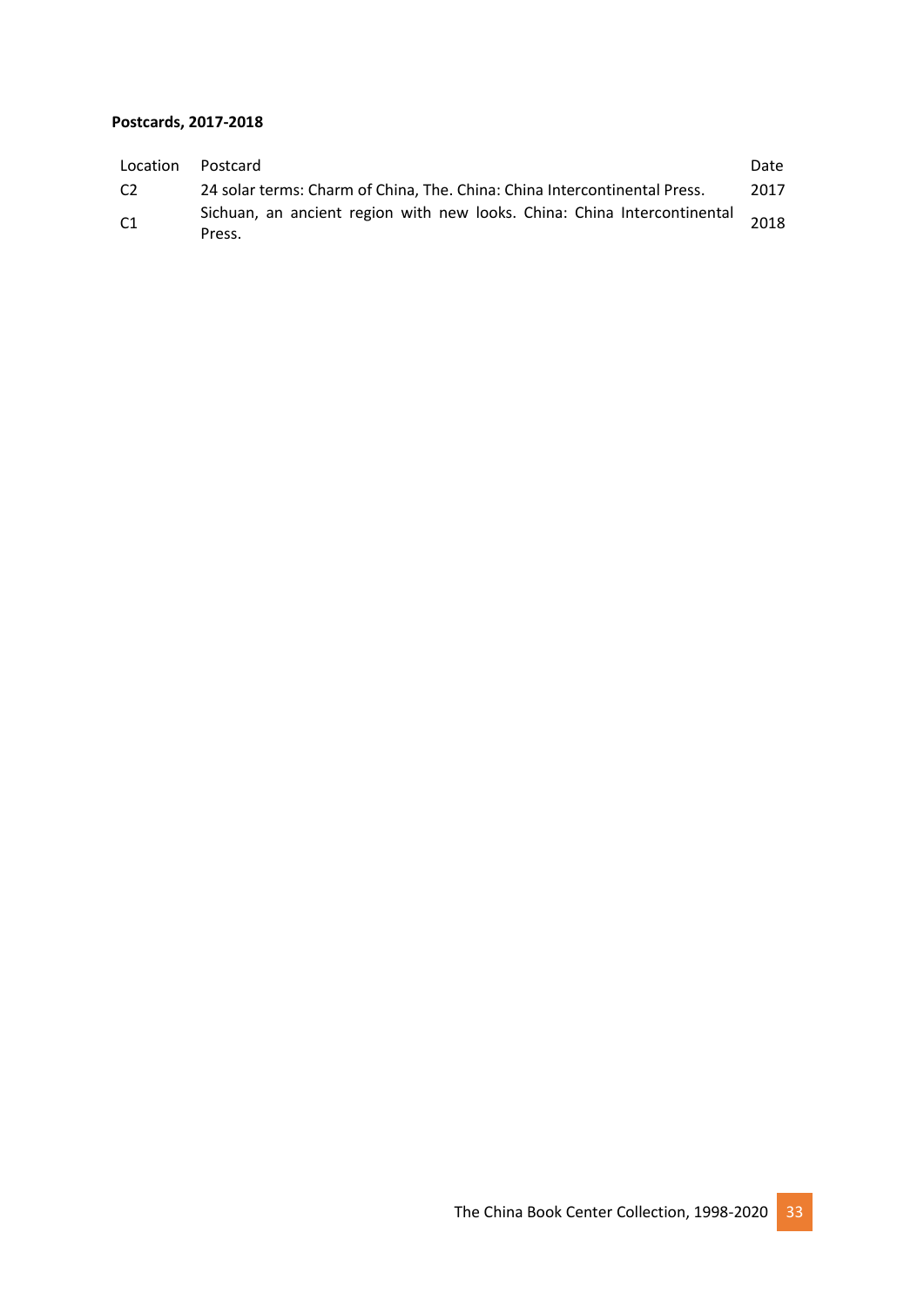#### **Posters, 2007-2019**

| Location | Poster                                                                                               | Date |
|----------|------------------------------------------------------------------------------------------------------|------|
| A4       | 70th anniversary of the founding of the People's Republic of China. China:<br>China Pictorial Press. | 2019 |
| A2       | Everyday Chinese (Chinese Phonetic System, Hanyu Pinyin). China: Sinolingua.                         | 2007 |
| A1       | Exploring China: a children's guide to Chinese culture                                               | 2015 |
| A2       | Memories of the Nation: selected cover stories of 820 issues of China Pictorial,                     | 2016 |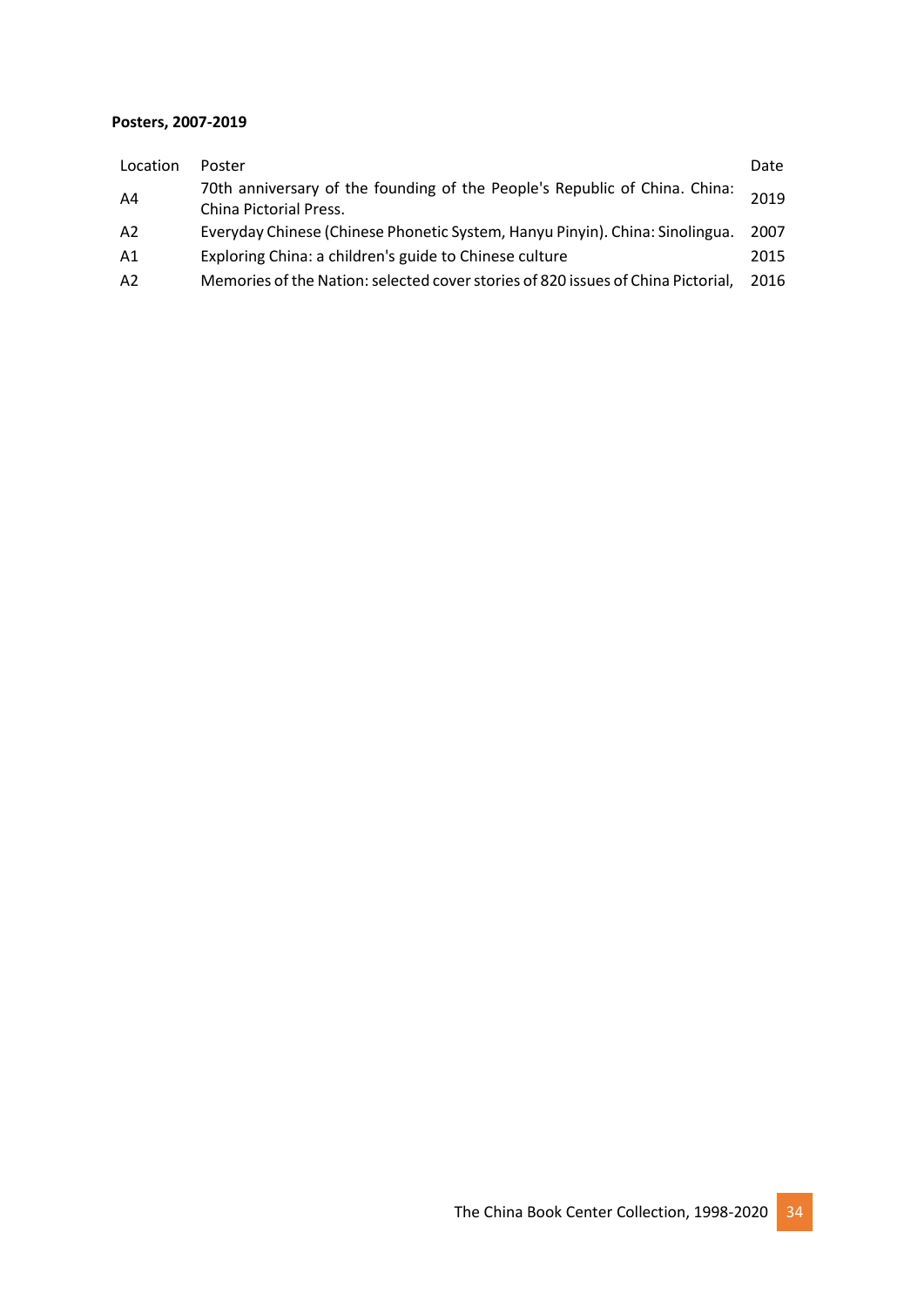#### **CD-ROM, 2007-2019**

| Location       | CD-ROM                                                                                                              | Date             |
|----------------|---------------------------------------------------------------------------------------------------------------------|------------------|
| C <sub>2</sub> | 101 Ancient Chinese poems. China: Sinolingua.                                                                       | 2012             |
| C <sub>2</sub> | 101 Chinese two-part allegorical sayings. China: Sinolingua.                                                        | 2012             |
| C <sub>2</sub> | 101 common Chinese idioms and set phrases. China: Sinolingua.                                                       | 2012             |
| C <sub>2</sub> | 101 Pearls of Chinese wisdom. China: Sinolingua.                                                                    | 2012             |
| A1             | Advance reader of contemporary Chinese short-short stories, An.<br>China: Higher Education Press.                   | 2010             |
| A2             | Big spider, A. China: Sinolingua.                                                                                   | 2012             |
|                | China. China: Foreign Languages Press.                                                                              | 2017             |
| C4             | Chinese 101 in cartoons (For Shoppping). China: Sinolingua.                                                         | 2011             |
| A2             | Contemporary Chinese, Courseware 1,                                                                                 | not<br>indicated |
| A2             | Contemporary Chinese, Revised Edition, Textbook, Exercise Book, Disc<br>1,                                          | not<br>indicated |
| A2             | Contemporary Chinese, Revised Edition, Textbook, Exercise Book, Disc<br>2,                                          | not<br>indicated |
| A2             | Contemporary Chinese, Revised Edition, Textbook, Exercise Book, Disc<br>3,                                          | not<br>indicated |
| A2             | Contemporary Chinese, Revised Edition, Textbook, Exercise Book, Disc<br>4,                                          | not<br>indicated |
| A2             | Contemporary Chinese. Testing Materials 1,                                                                          | 2016             |
| A2             | Contemporary Chinese. Testing Materials 2,                                                                          | 2016             |
| A2             | Contemporary Chinese. Testing Materials 3,                                                                          | 2016             |
| A2             | Contemporary Chinese, Testing Materials 4,                                                                          | 2016             |
| A2             | Contemporary Chinese 4. Jiaoshi Shouce = Teacher's Book,                                                            | not<br>indicated |
| A <sub>2</sub> | Contemporary Chinese 4. Lianxi Ce = Exercise Book,                                                                  | not<br>indicated |
| A2             | Contemporary Chinese 4. Keben = Textbook,                                                                           | not<br>indicated |
| A <sub>2</sub> | Contemporary Chinese: Revised Edition vol. 4 Tingshuo Shijuan =<br>Teacher's Book,                                  | not<br>indicated |
| A2             | Contemporary Chinese: Revised Edition vol. 4 exercise book,                                                         | not<br>indicated |
| A2             | Contemporary Chinese: Revised Edition vol. 4 textbook,                                                              | not<br>indicated |
| A <sub>3</sub> | Dinner is ready. China: Sinolingua.                                                                                 | 2012             |
| A2             | Everyday Chinese. China: Sinolingua.                                                                                | 2007             |
|                | Exploring China: a children's guide to Chinese culture (Video & Games),                                             |                  |
|                | Exploring China: a children's guide to Chinese culture (12 Stories),                                                |                  |
| A2             | Feiyue intermediate Chinese: Simplified and Traditional Characters.<br>Student's Book 2. [China]: Sinolingua Press. | 2011             |
| A2             | Feiyue intermediate Chinese. Student's Book 1. [China]: Sinolingua<br>Press.                                        | 2011             |
| C <sub>1</sub> | Graded Chinese Reader 1500 Words: Selected Abridged Chinese<br>Contemporary Short Stories,                          | 2013             |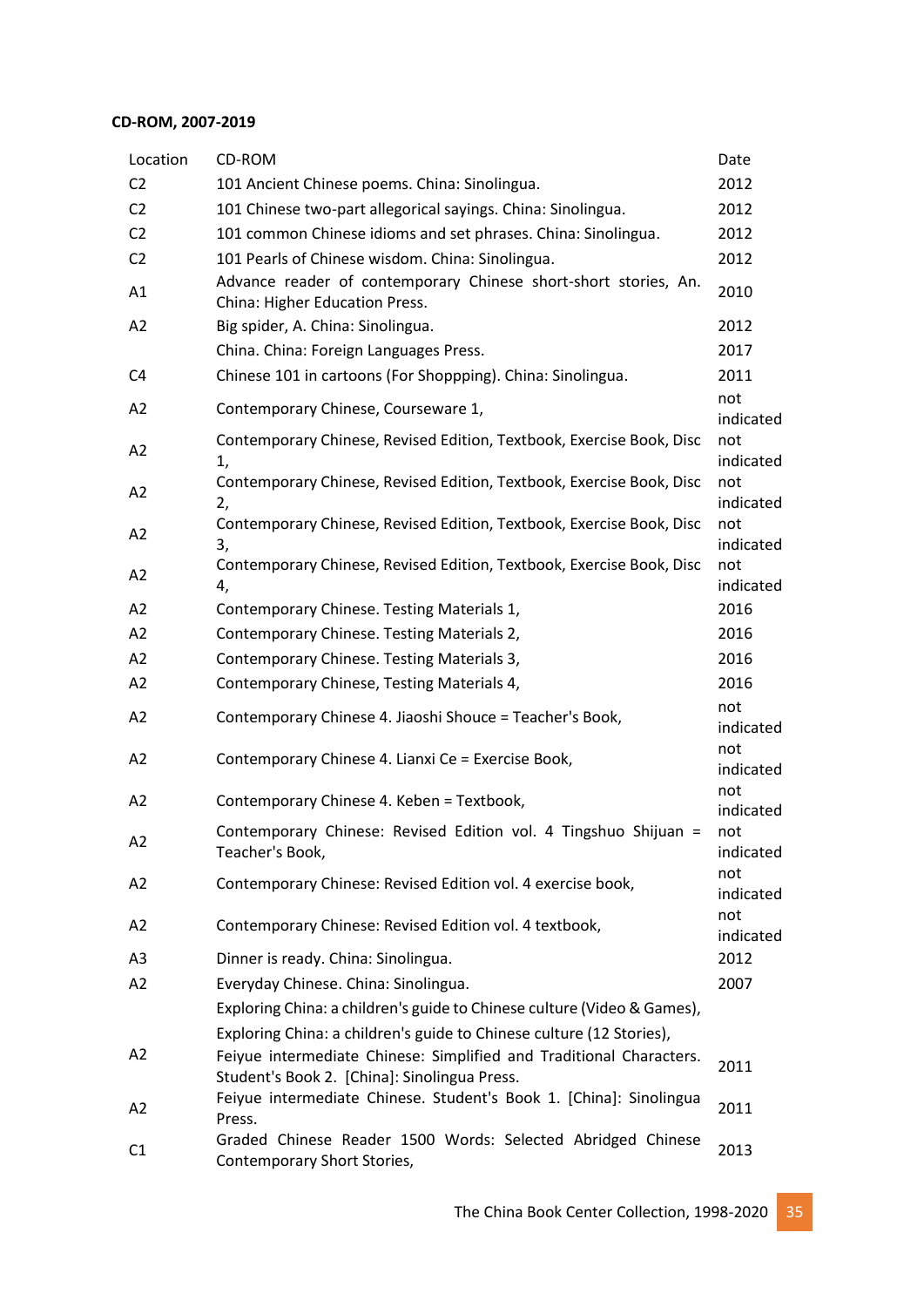| C1             | Graded Chinese Reader 2000 Words: Selected, Abridged Chinese<br>Contemporary Short Stories,                                       | 2014 |
|----------------|-----------------------------------------------------------------------------------------------------------------------------------|------|
| C1             | Graded Chinese Reader 3000 Words: Selected Abridged Chinese<br>Contemporary Short Stories,                                        | 2019 |
| C1             | Graded Chinese reader 500 words: selected Abridged Chinese<br>contemporary mini-stories, with CD-ROM,                             | 2012 |
| A4             | Health Qigong: Dawu exercises. China: Foreign Languages Press,                                                                    | 2012 |
| A4             | Health Qigong: Taiji stick heatlh perservation exercises. China: Foreign<br>Languages Press.                                      | 2012 |
| A <sub>3</sub> | Hurry up, hurry up. China: Sinolingua.                                                                                            | 2012 |
| A <sub>3</sub> | It's bedtime for Xiaolong. China: Sinolingua.                                                                                     | 2012 |
| A1             | Learn Chinese through sentence frames. China: Sinolingua.                                                                         | 2011 |
| <b>B4</b>      | Main Battlefield of the East: China in World War II, The. China: New<br>World Press.                                              | 2016 |
| A4             | Mawangdui dayin shu. China: Foreign Languages Press.                                                                              | 2012 |
| A <sub>3</sub> | Never mind. China: Sinolingua.                                                                                                    | 2012 |
| A <sub>3</sub> | Not right now. China: Sinolingua.                                                                                                 | 2012 |
| A1             | Sister moon's magic book. China: China Pictorial Publishing House.                                                                |      |
| A1             | Speak business Chinese fluently,                                                                                                  | 2013 |
| C <sub>2</sub> | Stories behind 101 Chinese idioms, The. China: Sinolingua.                                                                        | 2012 |
| C <sub>3</sub> | Taiji yangsheng Chinese. [China]: China Intercontinental Press.                                                                   | 2017 |
| A3             | That's wrong, that's wrong. China: Sinolingua.                                                                                    | 2012 |
| A <sub>3</sub> | Wait a moment. China: Sinolingua.                                                                                                 | 2012 |
| A <sub>3</sub> | Where is the football? China: Sinolingua.                                                                                         | 2012 |
| A <sub>3</sub> | Xiaolong's birthday present. China: Sinolingua.                                                                                   | 2012 |
| A1             | Chinese ICH at Your Fingertip: Facial Makeup, Colors Make a Difference<br>(Handwork Kit). China: Sinolingua.                      | 2017 |
| A4             | Chinese ICH at Your Fingertips: Su Embroidery, Art from Heaven<br>(Handwork Kit). China: Sinolingua.                              | 2017 |
| A4             | Hairy Monkey, the Grand Meeting of Chinese Medicines (Handwork<br>Kit. Chinese ICH at Your Fingertips Series). China: Sinolingua. | 2017 |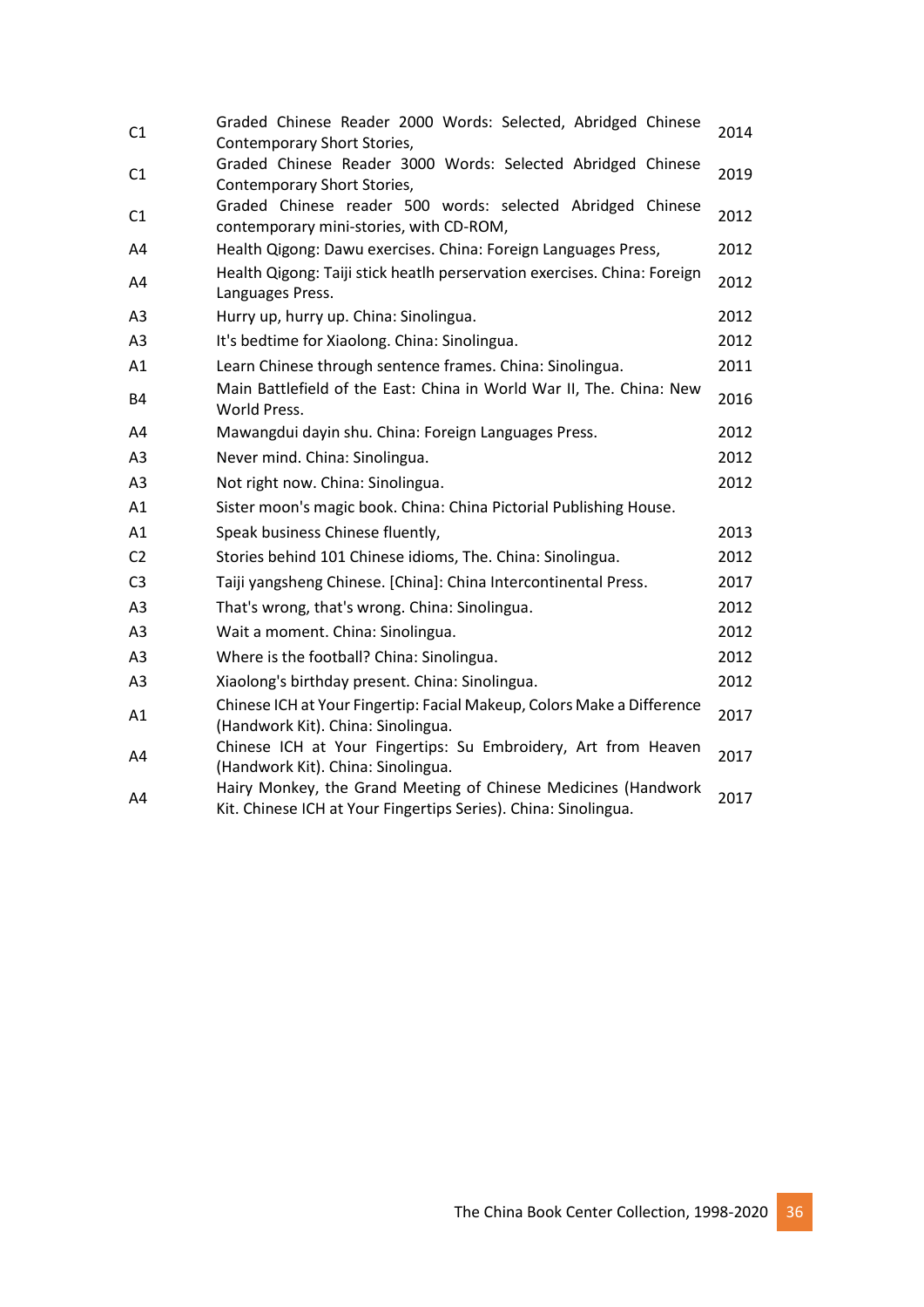#### **DVD, 2012-2017**

| Location       | <b>DVD</b>                                                                                   | Date             |
|----------------|----------------------------------------------------------------------------------------------|------------------|
| A4             | Chinese Health Qigong: Ba Duan Jin. China: Foreign Languages Press.                          | 2017             |
| A2             | Contemporary Chinese: DVD for Learning Chinese vol 1,                                        | not<br>indicated |
| A2             | Contemporary Chinese: DVD for Learning Chinese vol 3,                                        | not<br>indicated |
| A <sub>2</sub> | Contemporary Chinese: DVD for Learning Chinese vol 4,                                        | not<br>indicated |
| A <sub>3</sub> | Encounters: Chinese Language and Culture, DVD Lab Pack 2, Disc 1,                            | 2012             |
| A <sub>3</sub> | Encounters: Chinese Language and Culture, DVD Lab Pack 2, Disc 2,                            | 2014             |
| A <sub>3</sub> | Health Qigong: Dawu exercises. China: Foreign Languages Press,                               | 2014             |
| A <sub>3</sub> | Health Qigong: Taiji stick heatlh perservation exercises. China: Foreign<br>Languages Press. | 2014             |
| A4             | Liu Zi Jue. China: Foreign Languages Press.                                                  | 2012             |
| A4             | Mawangdui dayin shu. China: Foreign Languages Press.                                         | 2012             |
| A1             | Memories of the 1937 Nanjing Massacre,                                                       | 2016             |
| <b>B1</b>      | Nan Taiji Quan. China: Foreign Languages Press.                                              | 2014             |
| A4             | Wu Qin Xi. China: Foreign Languages Press.                                                   | 2012             |
| A4             | Yi Jin Jing. China: Foreign Languages Press.                                                 | 2012             |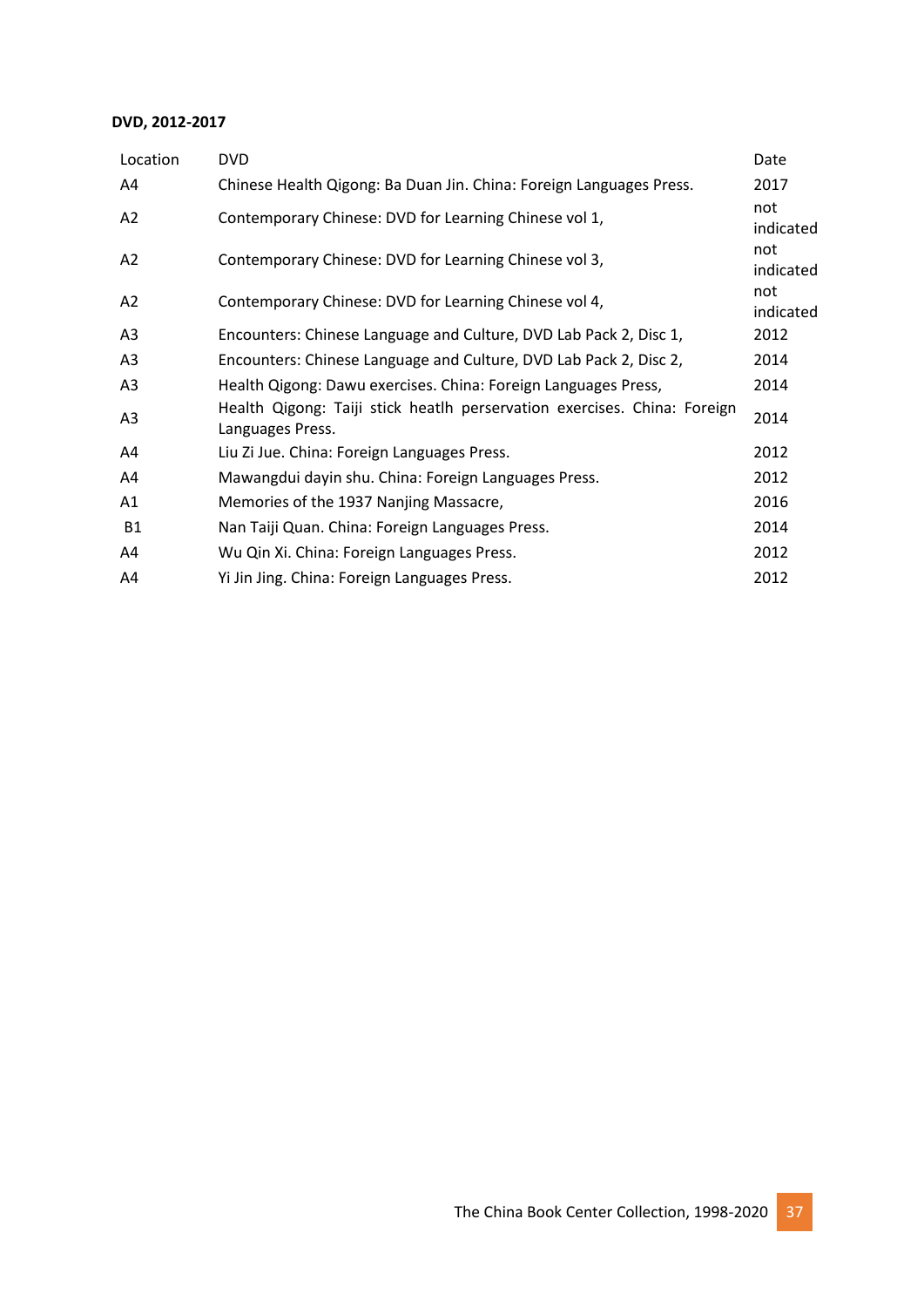#### **MP3, 2012-2019**

| Location       | MP3                                                                                                                        | Date |
|----------------|----------------------------------------------------------------------------------------------------------------------------|------|
| C <sub>2</sub> | 101 Ancient Chinese poems. China: Sinolingua.                                                                              | 2012 |
| C <sub>2</sub> | 101 Chinese two-part allegorical sayings. China: Sinolingua.                                                               | 2012 |
| C <sub>2</sub> | 101 common Chinese idioms and set phrases. China: Sinolingua.                                                              | 2012 |
| C <sub>2</sub> | 101 Pearls of Chinese wisdom. China: Sinolingua.                                                                           | 2012 |
| A2             | Assassin and the King, The.                                                                                                | 2016 |
| A2             | Cangjie, the Inventor of Characters,                                                                                       | 2017 |
| A2             | Crown prince or a leopard cat?, The,                                                                                       | 2018 |
| A3             | Dinner is ready. China: Sinolingua.                                                                                        | 2012 |
| A1             | Emma's adventures through Chinese Idioms.                                                                                  | 2017 |
| A2             | Feiyue Basic Chinese: Simplified and Traditional Characters. Student's Book<br>1. China: Sinolingua.                       | 2014 |
| A2             | Feiyue Basic Chinese: Simplified and Traditional Characters. Student's Book<br>2, [China]: Sinolingua Press.               | 2014 |
| A2             | Four Ancient Beauties: Yang Guifei,                                                                                        | 2017 |
| A2             | Friendship Through Music,                                                                                                  | 2016 |
| A2             | Girl in the Painting, The.                                                                                                 | 2017 |
| A2             | Gold Axe, The                                                                                                              | 2017 |
| A2             | Gonggong and the Heaven Pillar,                                                                                            | 2016 |
| C1             | Graded Chinese Reader 1000 Words: Selected<br>Abridged<br>Chinese<br>Contemporary Short Stories. China: Sinolingua.        | 2019 |
| C1             | Graded Chinese reader 1500 words: Selected<br>abridged<br>Chinese<br>contemporary short stories. China: Sinolingua.        | 2013 |
| C <sub>1</sub> | Graded Chinese Reader 2500 Words: Selected<br>Abridged<br>Chinese<br>Contemporary Short Stories,                           | 2015 |
| C1             | Graded Chinese Reader 3000 Words: Selected Abridged<br>Chinese<br>Contemporary Short Stories,                              | 2019 |
| C <sub>1</sub> | Graded Chinese<br>reader 500<br>words:<br>selected<br>Abridged<br>Chinese<br>contemporary mini-stories. China: Sinolingua. | 2012 |
| A <sub>2</sub> | Halibu, the Hunter,                                                                                                        |      |
| A <sub>2</sub> | Houyi the Divine Archer,                                                                                                   | 2016 |
| A <sub>3</sub> | HSK Coursebook Level 1. China: Sinolingua.                                                                                 | 2015 |
| A3             | HSK Coursebook Level 2. China: Sinolingua.                                                                                 | 2015 |
| A3             | HSK Coursebook Level 3. China: Sinolingua.                                                                                 | 2015 |
| A <sub>3</sub> | HSK Coursebook Level 4. China: Sinolingua.                                                                                 | 2015 |
| A3             | HSK Coursebook Level 5 Part 2. China: Sinolingua.                                                                          | 2015 |
| A <sub>3</sub> | HSK Coursebook Level 5. China: Sinolingua.                                                                                 | 2015 |
| A <sub>3</sub> | HSK Coursebook Level 6A Part 1. China: Sinolingua.                                                                         | 2016 |
| A3             | HSK Coursebook Level 6B Part 2. China: Sinolingua.                                                                         | 2016 |
| A <sub>3</sub> | HSK Coursebook Level 6C Part 3. China: Sinolingua.                                                                         | 2016 |
| A2             | Hua Mulan, the Lady Warrior,                                                                                               | 2016 |
| A3             | Hurry up, hurry up. China: Sinolingua.                                                                                     | 2012 |
| A <sub>3</sub> | It's bedtime for Xiaolong. China: Sinolingua.                                                                              | 2012 |
| A2             | Jingwei Tries to Fil Up the Sea,                                                                                           | 2016 |
|                |                                                                                                                            |      |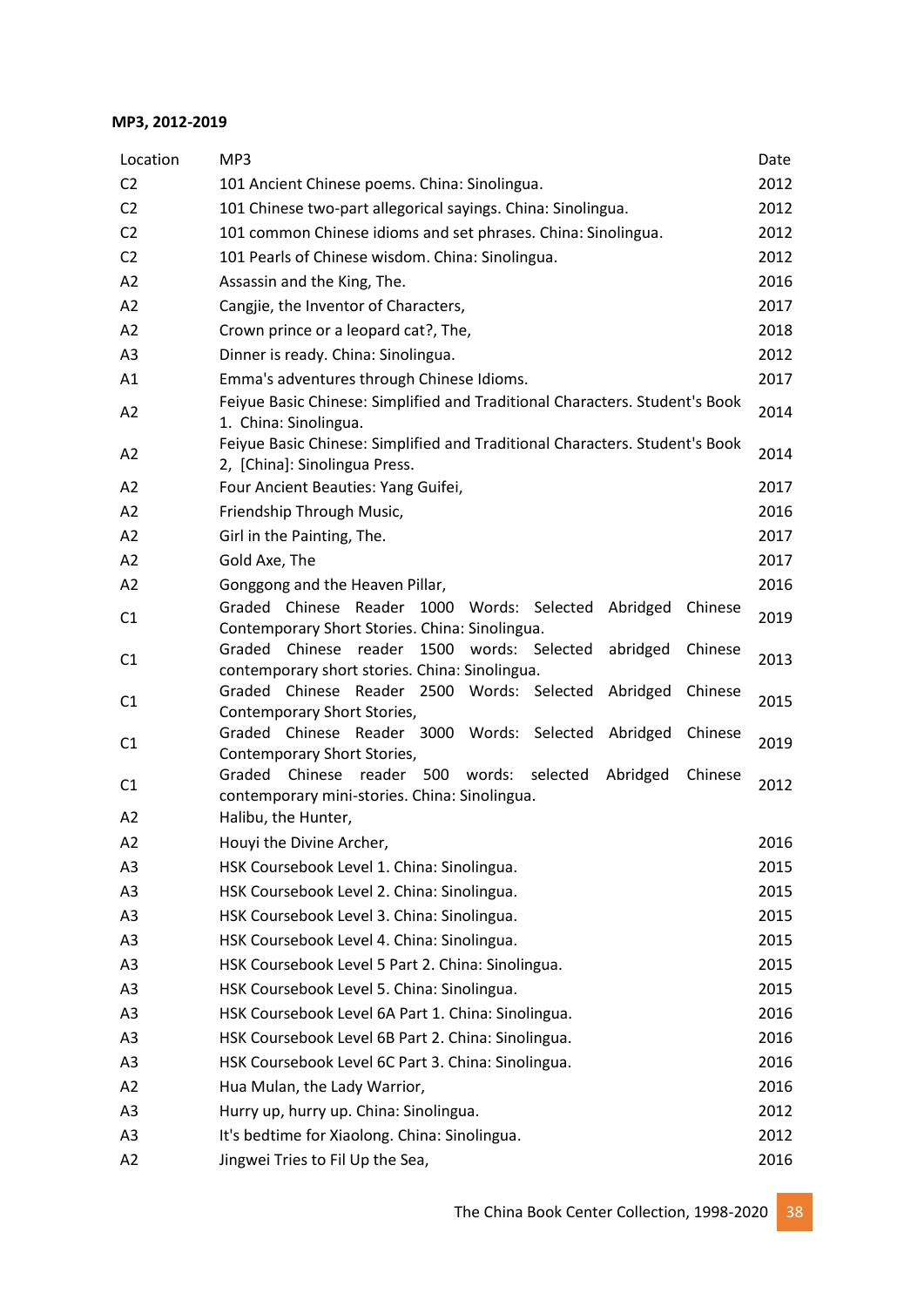| A2             | Legend of a Tang princess,                                                                                                   | 2017 |
|----------------|------------------------------------------------------------------------------------------------------------------------------|------|
| A2             | Legend of Chinese New Year's Eve, The.                                                                                       | 2016 |
| A2             | Legend of Qingming Festival,                                                                                                 | 2017 |
| A2             | Legend of the Dragon Boat Festival,                                                                                          | 2016 |
| A2             | Legend of the Horsehead Fiddle,                                                                                              | 2017 |
| A2             | Legend of the Lantern Festival, The.                                                                                         | 2016 |
| A2             | Liu Yu the Messenger,                                                                                                        | 2016 |
| A2             | Long haired girl, The.                                                                                                       | 2017 |
| A2             | Making of the first emperor - Rainbow Bridge Graded Chinese Reader, Level<br>3:750 vocabulary words, The. China: Sinolingua. | 2017 |
| A2             | Mr. Dongguo and the Wolf,                                                                                                    | 2016 |
| A3             | Never mind. China: Sinolingua.                                                                                               | 2012 |
| A <sub>3</sub> | Not right now. China: Sinolingua.                                                                                            | 2012 |
| A2             | Nuwa, the Goddess of Mankind,                                                                                                | 2016 |
| A2             | Old Frontiersman Losing His Horse,                                                                                           | 2016 |
| A2             | Phoenix egg, A.                                                                                                              | 2017 |
| A2             | Romance of the West Chamber,                                                                                                 | 2017 |
| A2             | Shennong Tasting Wild Plants,                                                                                                | 2017 |
| A2             | Sinolingua Learning Tree 1: (1) IB PYP: Come on! It's Your Turn. China:<br>Sinolingua.                                       | 2018 |
| A2             | Sinolingua Learning Tree 1: (2) IB PYP: Tall, Short, Fat and Thin. China:<br>Sinolingua.                                     | 2018 |
| A2             | Sinolingua Learning Tree 1: (3) IB PYP: Food and Drink. China: Sinolingua.                                                   | 2018 |
| A2             | Sinolingua Learning Tree 1: (4) IB PYP: Give Me a Kiss!. China: Sinolingua.                                                  | 2018 |
| A2             | Sinolingua Learning Tree 1: (5) IB PYP: Five People in My Family. China:<br>Sinolingua.                                      | 2018 |
| A2             | Sinolingua Learning Tree 1: (6) IB PYP: How Old Are You?. China: Sinolingua.                                                 | 2018 |
| A2             | Sinolingua Learning Tree 1: (7) IB PYP: I'm Fine! And You?. China: Sinolingua.                                               | 2018 |
| A2             | Sinolingua Learning Tree 1: (8) What's Your Nationality?. China: Sinolingua.                                                 | 2018 |
| A2             | Sinolingua Learning Tree 1: (9) What's in Your Bag?. China: Sinolingua.                                                      | 2018 |
| A2             | Sinolingua Learning Tree 1: (10) Yesterday, Tomorrow and Today. China:<br>Sinolingua.                                        | 2018 |
| A2             | Sinolingua Learning Tree 3: (1) IB PYP: What days are you home? China:<br>Sinolingua.                                        | 2019 |
| A2             | Sinolingua Learning Tree 3: (2) IB PYP: What's on tha table? China:<br>Sinolingua.                                           | 2019 |
| A2             | Sinolingua Learning Tree 3: (3) IB PYP: Playing hide and seek. China:<br>Sinolingua.                                         | 2019 |
| A2             | Sinolingua Learning Tree 3: (4) IB PYP: My favourite toy. China: Sinolingua.                                                 | 2019 |
| A2             | Sinolingua Learning Tree 3: (6) IB PYP: How about this dress? China:<br>Sinolingua.                                          | 2019 |
| A2             | Sinolingua Learning Tree 3: (9) IB PYP: How do you get to work? China:<br>Sinolingua.                                        | 2019 |
| A2             | Sinolingua Learning Tree 3: (10) IB PYP: Preparing for a birthday party. China:<br>Sinolingua.                               | 2019 |
| C <sub>2</sub> | Stories behind 101 Chinese idioms, The. China: Sinolingua.                                                                   | 2012 |
| A2             | Ten Brothers,                                                                                                                | 2016 |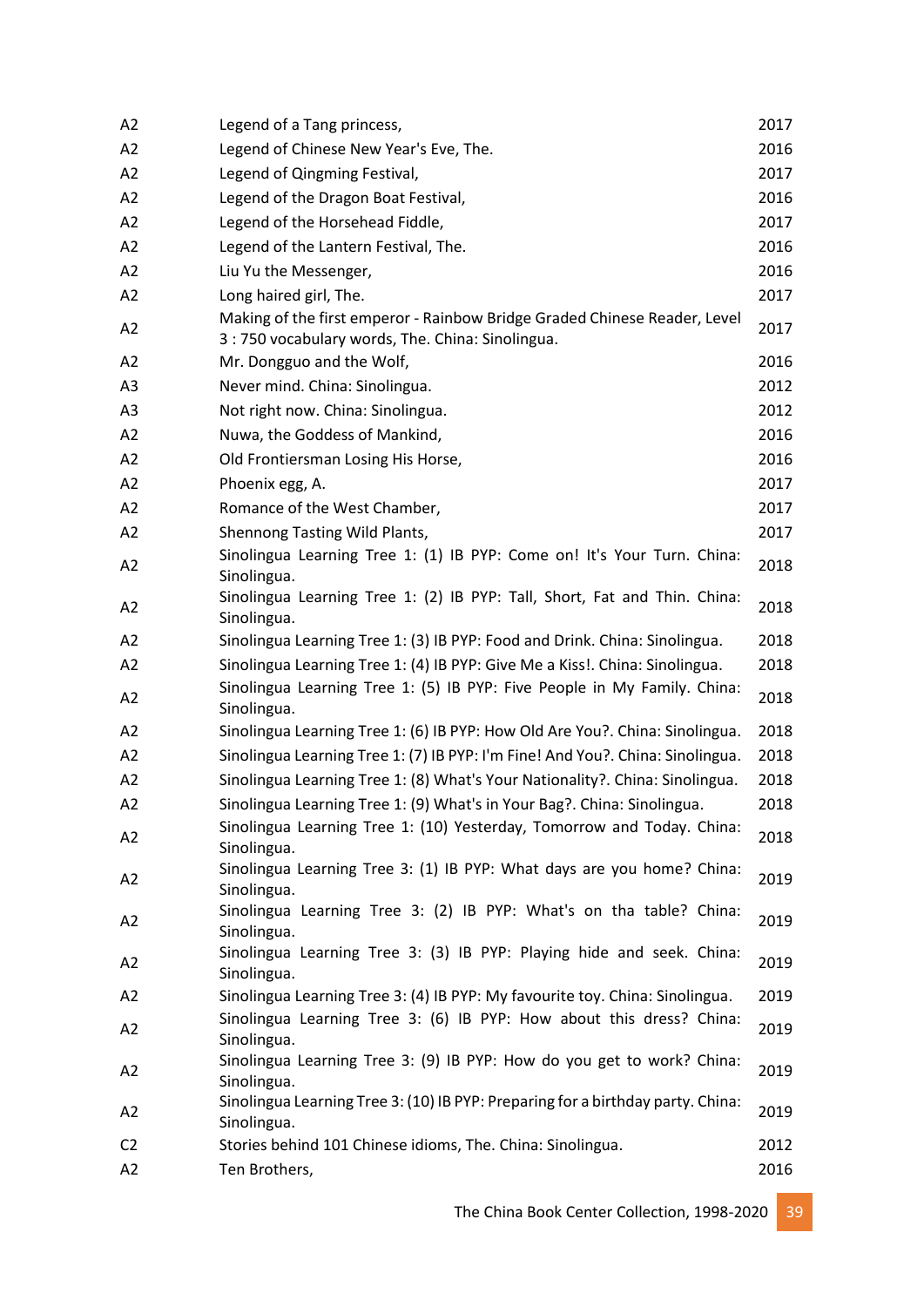| A <sub>3</sub> | That's wrong, that's wrong. China: Sinolingua.                 | 2012 |
|----------------|----------------------------------------------------------------|------|
| A2             | Tian Ji and the Horse Racing,                                  | 2016 |
| A2             | Tomb of Three Kings,                                           | 2016 |
| A2             | Voluntary hardships of King Goujian, The. [China]: Sinolingua. | 2017 |
| A <sub>3</sub> | Wait a moment. China: Sinolingua.                              | 2012 |
| A <sub>3</sub> | Where is the football? China: Sinolingua.                      | 2012 |
| A <sub>3</sub> | Xiaolong's birthday present. China: Sinolingua.                | 2012 |
| A2             | Xuanzang's pilgrimage. China: Sinolingua.                      | 2016 |
| A2             | Young girl versus the giant snake, A.                          | 2016 |
| A2             | Young man beneath the Osmanthus tree, The                      | 2016 |
| A2             | Yu the Great Controls the Flood,                               | 2017 |
| A2             | Zhang Liang and His Mentor,                                    |      |
| A2             | Zheng He's Voyages to the Western Ocean,                       | 2016 |
| A2             | Zhuang Brocade, A.                                             | 2017 |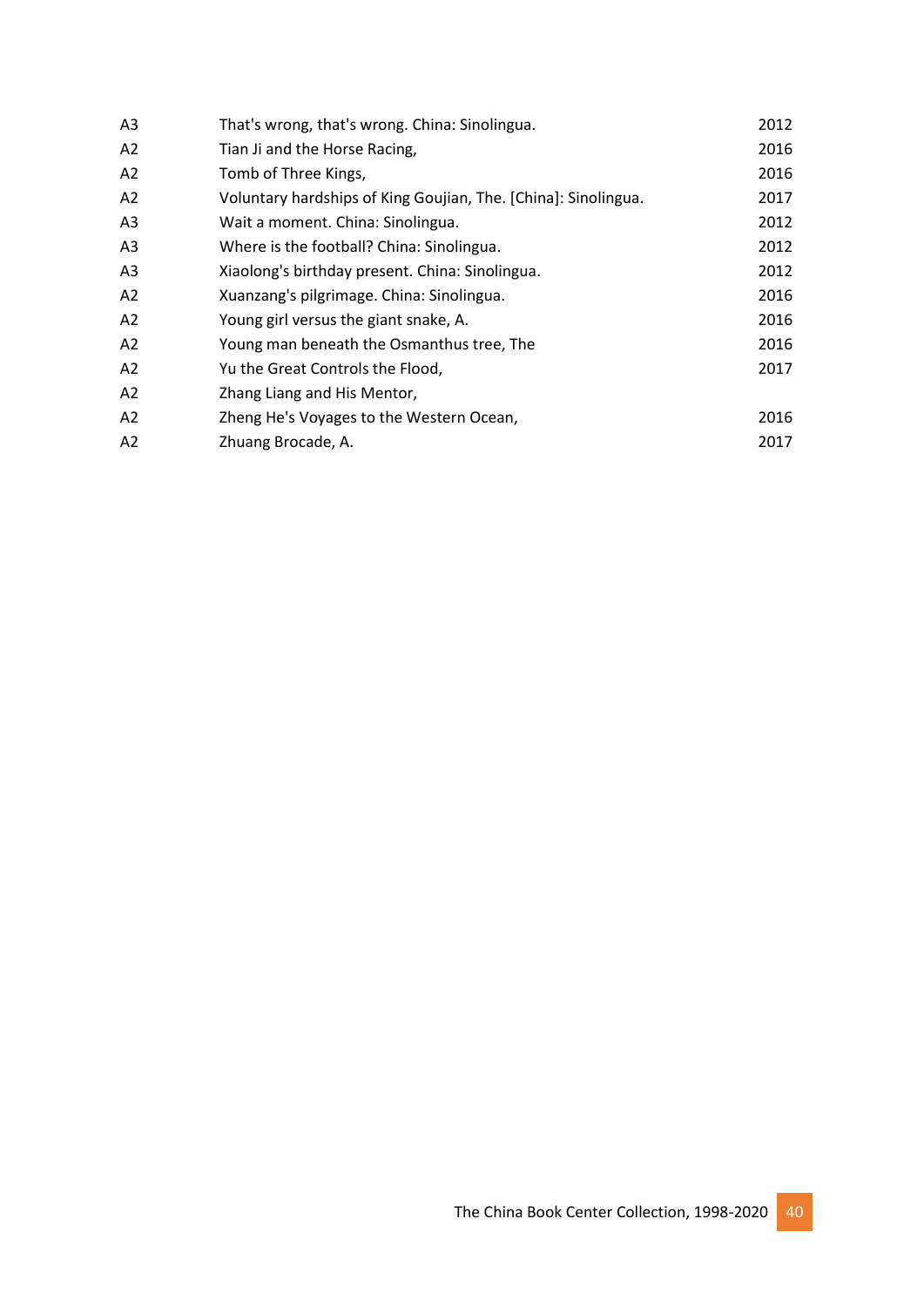#### **ONLINE RESOURCES, 2012-2019**

| Location       | Online resources                                                                                                    | Dates |
|----------------|---------------------------------------------------------------------------------------------------------------------|-------|
| A2             | Assassin and the King, The.                                                                                         | 2016  |
| A2             | Cangjie, the Inventor of Characters,                                                                                | 2017  |
| A2             | Crown prince or a leopard cat?, The,                                                                                | 2018  |
| A1             | Emma's adventures through Chinese Idioms.                                                                           | 2017  |
| A2             | Feiyue Basic Chinese: Simplified and Traditional Characters. Student's Book<br>1. China: Sinolingua.                | 2014  |
| A <sub>2</sub> | Feiyue Basic Chinese: Simplified and Traditional Characters. Student's Book<br>2. [China]: Sinolingua.              | 2014  |
| A2             | Four Ancient Beauties: Yang Guifei,                                                                                 | 2017  |
| A2             | Friendship Through Music,                                                                                           | 2016  |
| A2             | Girl in the Painting, The.                                                                                          | 2017  |
| A2             | Gold Axe, The                                                                                                       | 2017  |
| A2             | Gonggong and the Heaven Pillar,                                                                                     | 2016  |
| C1             | Graded Chinese Reader 1000 Words: Selected<br>Abridged<br>Chinese<br>Contemporary Short Stories. China: Sinolingua. | 2019  |
| C1             | Graded Chinese reader 1500 words: Selected<br>abridged<br>Chinese<br>contemporary short stories. China: Sinolingua. | 2013  |
| C1             | Graded Chinese Reader 2500 Words: Selected<br>Abridged<br>Chinese<br>Contemporary Short Stories. China: Sinolingua. | 2015  |
| C <sub>1</sub> | Graded Chinese Reader 3000 Words: Selected Abridged<br>Chinese<br>Contemporary Short Stories. China: Sinolingua.    | 2019  |
| C <sub>1</sub> | Graded Chinese reader 500 words: selected abridged Chinese contemporary<br>mini-stories. China: Sinolingua.         | 2012  |
| A2             | Halibu, the Hunter,                                                                                                 |       |
| A3             | He can't walk. China: Sinolingua.                                                                                   | 2017  |
| A2             | Houyi the Divine Archer,                                                                                            | 2016  |
| A <sub>3</sub> | HSK Coursebook Level 1,                                                                                             | 2015  |
| A3             | HSK Coursebook Level 2,                                                                                             | 2015  |
| A3             | HSK Coursebook Level 3,                                                                                             | 2015  |
| A <sub>3</sub> | HSK Coursebook Level 4,                                                                                             | 2015  |
| A3             | HSK Coursebook Level 5 Part 2,                                                                                      | 2015  |
| A <sub>3</sub> | HSK Coursebook Level 5,                                                                                             | 2015  |
| A3             | HSK Coursebook Level 6A Part 1,                                                                                     | 2016  |
| A <sub>3</sub> | HSK Coursebook Level 6B Part 2,                                                                                     | 2016  |
| A <sub>3</sub> | HSK Coursebook Level 6C Part 3,                                                                                     | 2016  |
| A2             | Hua Mulan, the Lady Warrior,                                                                                        | 2016  |
| A2             | Jingwei Tries to Fil Up the Sea,                                                                                    | 2016  |
| A <sub>2</sub> | Legend of a Tang princess,                                                                                          | 2017  |
| A2             | Legend of Chinese New Year's Eve, The.                                                                              | 2016  |
| A2             | Legend of Qingming Festival,                                                                                        | 2017  |
| A2             | Legend of the Dragon Boat Festival,                                                                                 | 2016  |
| A2             | Legend of the Horsehead Fiddle,                                                                                     | 2017  |
| A2             | Legend of the Lantern Festival, The.                                                                                | 2016  |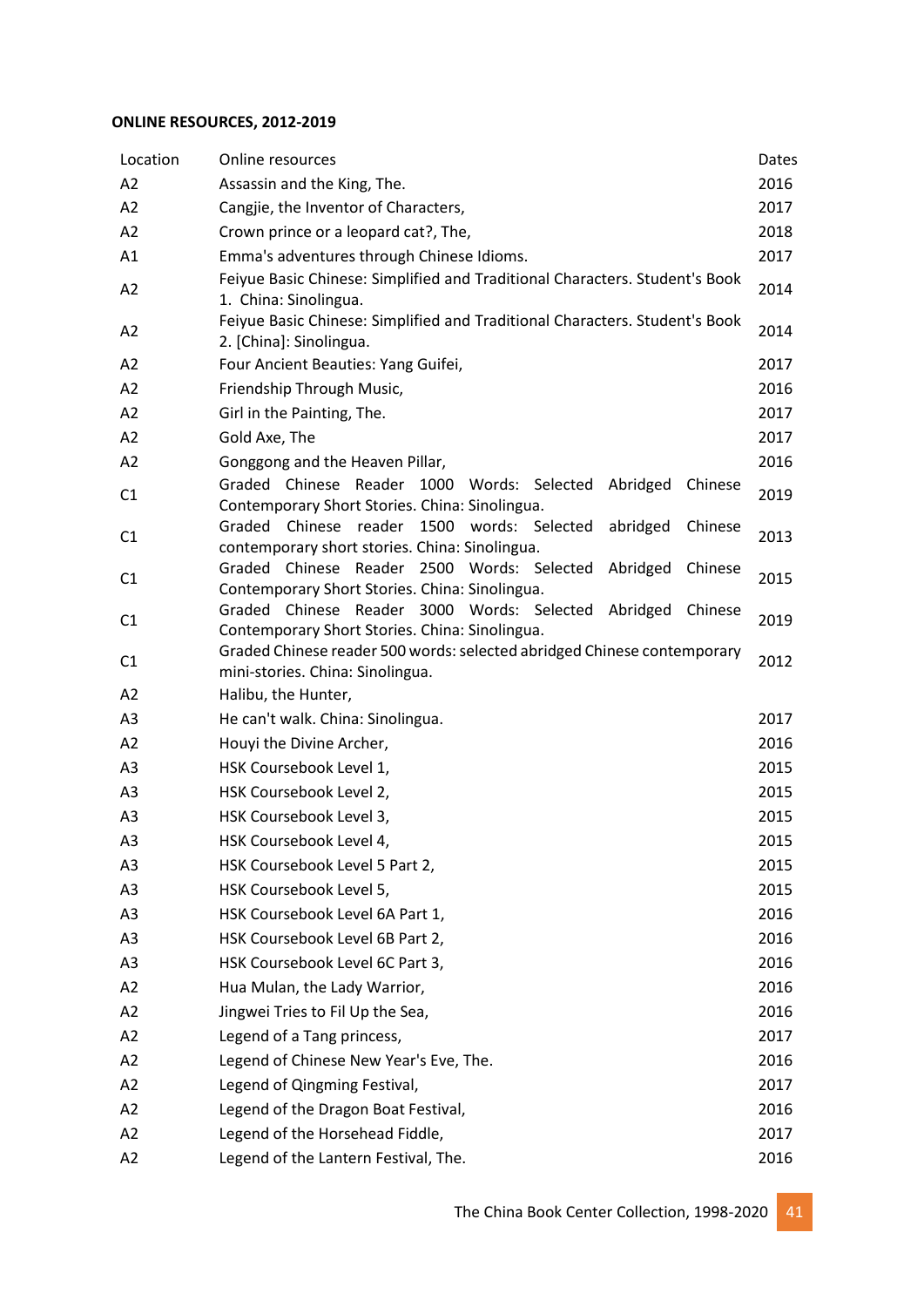| A3             | Little hedgehog goes fruit picking, A. China: Sinolingua.                                                                    | 2018 |
|----------------|------------------------------------------------------------------------------------------------------------------------------|------|
| A <sub>2</sub> | Liu Yu the Messenger,                                                                                                        | 2016 |
| A <sub>3</sub> | Lively Chinese. China: Sinolingua.                                                                                           | 2018 |
| A2             | Long haired girl, The.                                                                                                       | 2017 |
| A2             | Making of the first emperor - Rainbow Bridge Graded Chinese Reader, Level<br>3:750 vocabulary words, The. China: Sinolingua. | 2017 |
| A2             | Mr. Dongguo and the Wolf,                                                                                                    | 2016 |
| A2             | Nuwa, the Goddess of Mankind,                                                                                                | 2016 |
| A <sub>2</sub> | Old Frontiersman Losing His Horse,                                                                                           | 2016 |
| A2             | Phoenix egg, A.                                                                                                              | 2017 |
| A2             | Romance of the West Chamber,                                                                                                 | 2017 |
| A2             | Shennong Tasting Wild Plants,                                                                                                | 2017 |
| C <sub>2</sub> | Story of Yue Fei, The: Collection of Abridged Chinese Classics (1200 Words).<br>China: Sinolingua.                           | 2017 |
| A <sub>2</sub> | Ten Brothers,                                                                                                                | 2016 |
| A <sub>2</sub> | Tian Ji and the Horse Racing,                                                                                                | 2016 |
| A2             | Tomb of Three Kings,                                                                                                         | 2016 |
| A2             | Voluntary hardships of King Goujian, The. [China]: Sinolingua.                                                               | 2017 |
| A2             | What if the sky falls. China: Sinolingua.                                                                                    | 2018 |
| A <sub>2</sub> | Xuanzang's pilgrimage. China: Sinolingua.                                                                                    | 2016 |
| A2             | Young girl versus the giant snake, A.                                                                                        | 2016 |
| A2             | Young man beneath the Osmanthus tree, The                                                                                    | 2016 |
| A2             | Yu the Great Controls the Flood,                                                                                             | 2017 |
| A2             | Zhang Liang and His Mentor,                                                                                                  |      |
| A2             | Zheng He's Voyages to the Western Ocean,                                                                                     | 2016 |
| A2             | Zhuang Brocade, A.                                                                                                           | 2017 |
| C <sub>3</sub> | 三侠五义的故事 = The story of the three heroes and five gallants. China:<br>Sinolingua.                                             | 2017 |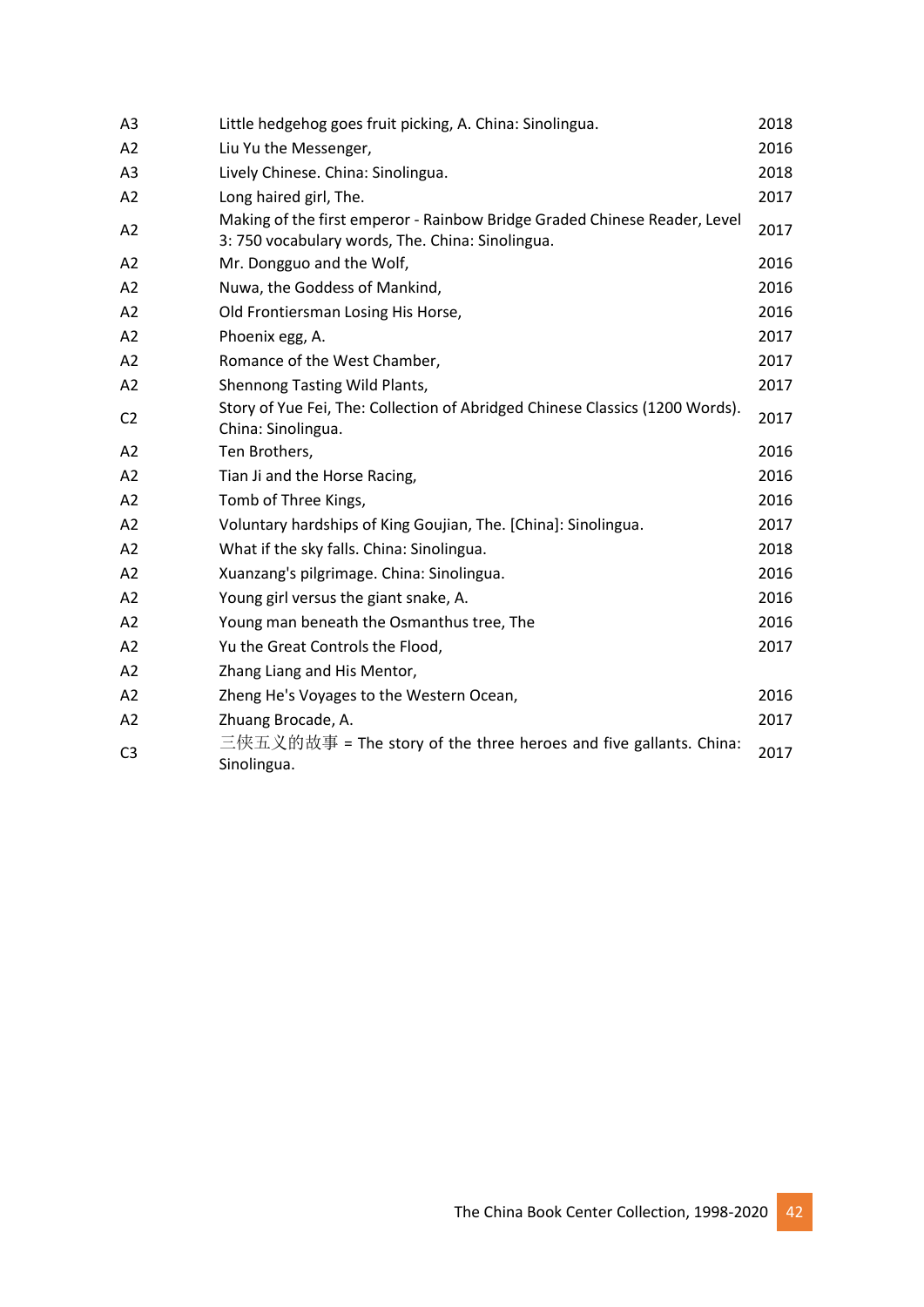#### **OTHER FORMAT, 2013-2017**

| Location       | Other Format                                                                                         | Dates |
|----------------|------------------------------------------------------------------------------------------------------|-------|
| B <sub>3</sub> | Collected works of Ancient Chinese philosophy, The [Book cases]                                      | 2013  |
| B <sub>3</sub> | Collected works of Ancient Chinese philosophy, The [Bags]                                            | 2013  |
| A <sub>3</sub> | Complete compendium of Chinese opera's painted faces, A. [Book case]                                 | 2017  |
| A4             | Twenty Years: Since Hong Kong's return, 1997-2017. [Envelops]                                        | 2017  |
| A <sub>3</sub> | Twenty Years: Since Hong Kong's return, 1997-2017. [Bags]                                            | 2017  |
| A <sub>1</sub> | Chinese ICH at Your Fingertip: Facial Makeup, Colors Make a Difference<br>(Kits). China: Sinolingua. | 2017  |
| A4             | Chinese ICH at Your Fingertips: Su Embroidery, Art from Heaven (Kits).<br>China: Sinolingua.         | 2017  |
| A4             | Hairy Monkey, the Grand Meeting of Chinese Medicines (Kits). China:<br>Sinolingua.                   | 2017  |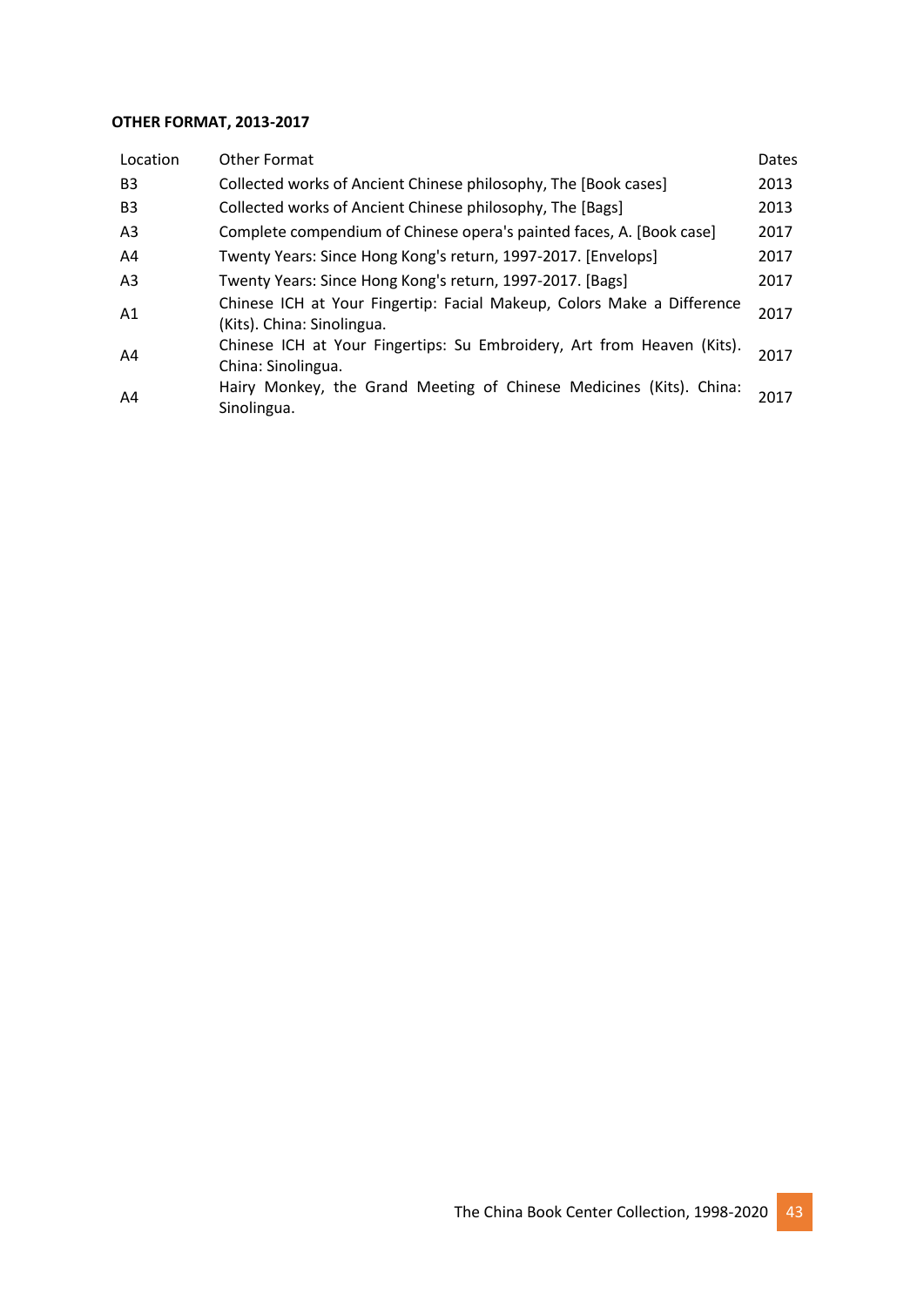Perspectives about China

#### **BOOKS**

2020 China's Battle against the coronavirus: a daily log, Jan. 23-Feb. 23, 2020, China: Foreign Languages Press, c2020.

Biography of Qian Xuessen: The Chinese Dream of a Chinese Scientist. New Star Press, c2014. Cangjie, the Inventor of Characters, c2017.

Capital and Collective Sharing: The Theme of Coordinated Development, c2018.

Celebration Nation. China: China Intercontinental Press, c2019.

China in Motion Pictures: Chinese Film, c2017.

China in the eyes of a foodie, c2014.

China. China: Foreign Languages Press, c2017.

Chinese Acrobatics: The Chinese Dream and Traditional Culture Primer. China: New Star Press, c2016.

Chinese Calligraphy: the Chinese Dream and Traditional culture primer, c2016.

Chinese cities: Beijing impressions. China: Intercontinental Press, c2020.

Collection of happiness, A. China: New World Press, c2018.

Fang Dazeng lost and rediscovered: a documentary director's journey to look for Fang Dazeng again. China: New World Press, c2019.

Fighting Covid-19: China in action. China: Foreign Language Press, c2020.

Fighting Covid-19: China in action (102 pages, 20 cm). China: Foreign Language Press, c2020. Financial integration: facilitating economic integration, c2017.

Jewels in China's crown. China: Foreign Languages Press, c2018.

Life of healing and growth: ponderings and thoughts by 10 Chinese medical experts, A., c2014.

Life we've experienced, The. China: China Intercontinental Press, c2019.

My happy life in China. China: China Pictorial Press, c2019.

My path leads to the plateau, c2018.

My story about realizing dreams in China. China: China Pictorial Publishing House, c2019. Nan Taiji Quan, c2014.

Nature Notes: A Guide to the Fauna and Flora of a Shanghai Garden. China: New Star Press, c2017.

New China: an insider's story. China: New World Press, 2019.

New English-Chinese dictionary. China: Sinolingua, c2018.

New learner's English-Chinese dictionary, A. China: Sinolingua, c2018.

Painting the New Countryside. China: New Star Press, c2017.

Research on Intercultural Communication Competence of University Students, c2016.

Shennong Tasting Wild Plants, c2017.

Sunzi: the art of war. China: Foreign Languages Press, c2019.

Tibetan history illustrated through 15 classical stories. China: Foreign Languages Press, c2019.

#### **TEXTBOOKS FOR FOREIGN SPEAKERS**

Encounters Chinese language and culture. Student Book 3. [China]: Sinolingua, c2018. Encounters: Chinese language and culture. Student Book 4. China: Sinolingua, c2019. Follow Me Through BHL, c2018. Follow Me Through BHL: Reading Exercise Book, c2018. Follow Me Through BSL, c2018. Follow Me Through BSL: Reading Exercise Book, c2018. Lively Chinese. China: Sinolingua, c2018. Lively Chinese A. China: Sinolingua, c2018. Lively Chinese B. China: Sinolingua, c2018.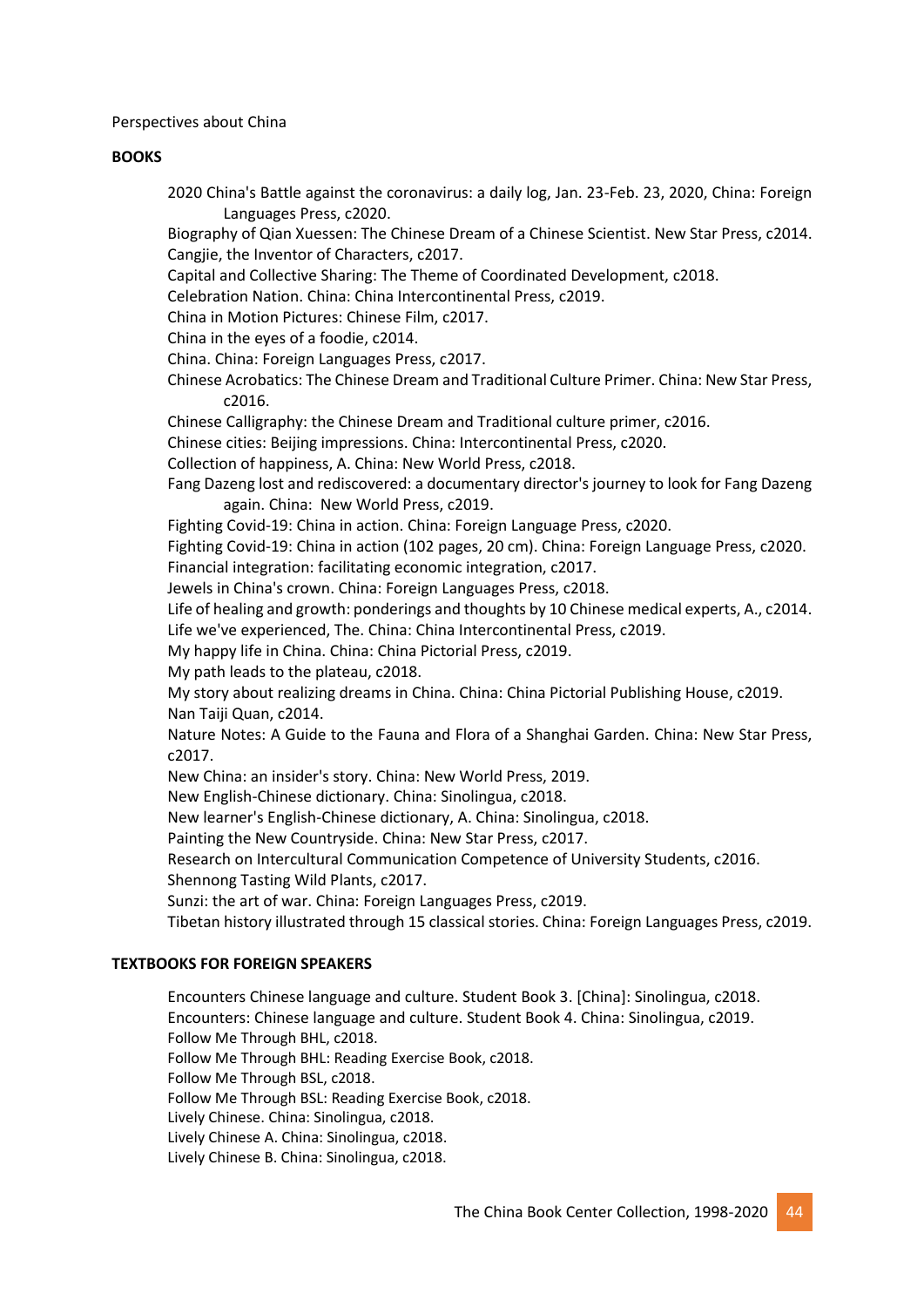#### **LANGUAGE AND LITERATURE FOR CHILDREN**

Alas, my lady goose. China: Blossom Press, c2019.

Bless the night. China: Blossom Press, c2019.

Cat wearing a wind coat and other fairy tales, A. China: New World Press, c2019.

Chinese Word Cards 1. China: Sinolingua, c2015.

Chinese Word Cards 2. China: Sinolingua, c2015.

Chinese Word Cards 3. China: Sinolingua, c2015.

Coloring Book of Chinese Words (Chinese-English-Spanish), c2018.

Farewell, fairy azalea. China: Blossom Press, c2019.

Have Fun With Chinese, c2018.

Legend of the Horsehead Fiddle, c2017.

I love Chinese culture from A to Z. China: China Pictorial Press, c2018.

I love Chinese food from A to Z. China: China Pictorial Press, c2018.

- Making of the first emperor Rainbow Bridge Graded Chinese Reader, Level 3: 750 vocabulary words, The. China: Sinolingua, c2017.
- My colorful childhood. China: Dolphin Books, c2019.

Picturebook about traditional Chinese moral cultivation: Gao Chai. China: Dolphin Press, c2019.

- Picturebook about traditional Chinese moral cultivation: Gongyi Xiu. China: Dolphin Press, c2019.
- Picturebook about traditional Chinese moral cultivation: Han Xin. China: Dolphin Books, c2019.
- Picturebook about traditional Chinese moral cultivation: Lu Zhonglian. China: Dolphin Books, c2019.
- Picturebook about traditional Chinese moral cultivation: Mencius' mother. China: Dolphin Books, c2019.

Picturebook about traditional Chinese moral cultivation: Su Qin. China: Dolphin Books, c2019. Picturebook about traditional Chinese moral cultivation: Yan Hui. China: Dolphin Press, c2019. Picturebook about traditional Chinese moral cultivation: Zhang Liang. China: Dolphin Books,

c2019.

Sinolingua Learning Tree 3: (2) IB PYP: What's on tha table? China: Sinolingua, c2019.

Sinolingua Learning Tree 3: (3) IB PYP: Playing hide and seek. China: Sinolingua, c2019.

Sinolingua Learning Tree 3: (4) IB PYP: My favourite toy. China: Sinolingua, c2019.

Sinolingua Learning Tree 3: (6) IB PYP: How about this dress? China: Sinolingua, c2019.

Sinolingua Learning Tree 3: (9) IB PYP: How do you get to work? China: Sinolingua, c2019.

Sinolingua Learning Tree 3: (10) IB PYP: Preparing for a birthday party. China: Sinolingua, c2019.

Sinolingua Reading Tree (Level 5 Vol 1) Family Tree 1, c2017.

Sinolingua Reading Tree (Level 5 - Vol 2) What Does it Look Like?, c2017.

Sinolingua Reading Tree (Level 5 - Vol 3) The Family Name Comes Before the Given Name, c2017.

Sinolingua Reading Tree (Level 5 - Vol 4) Can We Play together?, c2017.

Sinolingua Reading Tree (Level 5 - Vol 5) Shy Mimi, c2017.

Sinolingua Reading Tree (Level 5 - Vol 6) Where Did Dad Go?, c2017.

Sinolingua Reading Tree (Level 5 - Vol 8) Monopoly, c2017.

Sinolingua Reading Tree (Level 5 - Vol 9) Painting Eggs, c2017.

Sinolingua Reading Tree (Level 5 - Vol 10) A Christmas Party, c2017.

Small fortress, The. [China]: Dolphin Books, c2019.

Thirteenth dragon prince, The. China: Blossom Press, c2019.

Where the sleeping dragon hides. China: Blossom Press, c2019.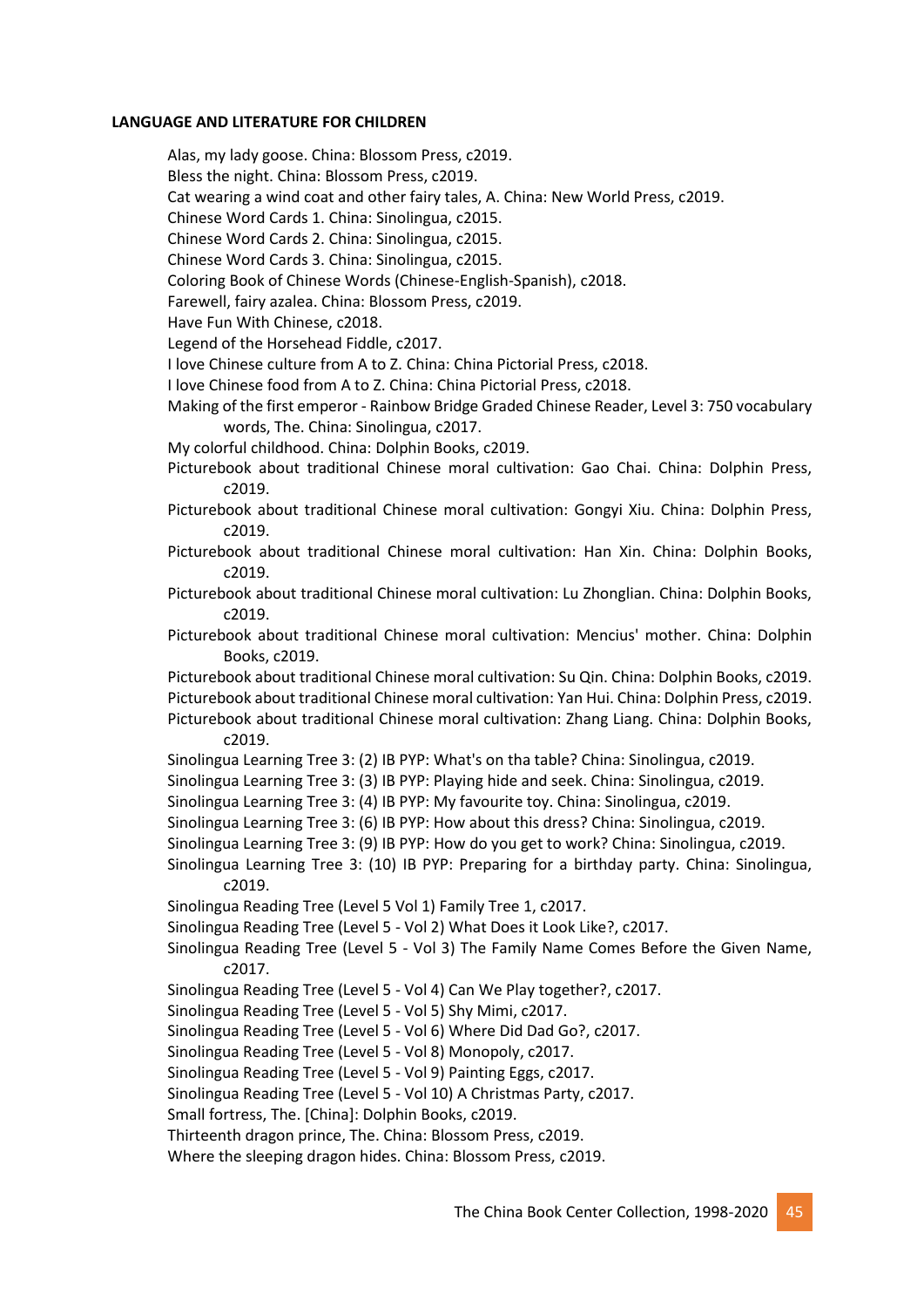#### **BOOK SERIES FOR CHILDREN**

Complete set of Picture about traditional Chinese Moral Cultivation (10 volumes) Pyramid of Chinese Language, Level 1 (10 volumes) Sinolingua Reading Tree, Level 4 (10 volumes) Sinolingua Reading Tree, Level 5 (10 volumes)

#### **BROCHURES**

1.3 Billion people and 56 ethnic groups. China: China Intercontinental Press, c[2010].

5,000 years of Chinese history and civilization. China: China Intercontinental Press, c[2010].

Art enlivens the city. China: China Intercontinental Press, c[2010].

Belief & Life: Chinese religions. China: China Intercontinental Press, c[2010].

China's Fashion Focuses. China: China Intercontinental Press, c[2010].

Chinese elements: get to know China through its symbols. China: China Intercontinental Press, c[2010].

Chinese people's pursuit of a high-quality life, The. China: China Intercontinental Press, c[2010].

Chinese philosophies. China: China Intercontinental Press, c[2010].

Cities with a tale to tell. China: China Intercontinental Press, c[2010].

Colorful Chinese festivals. China: China Intercontinental Press, c[2010].

Flavors of the cities. China: China Intercontinental Press, c[2010].

Home impressions: features of China's cities. China: China Intercontinental Press, c[2010].

Memories of the cities. China: China Intercontinental Press, c[2010].

Memory of civilization: Chinese museums. China: China Intercontinental Press, c[2010].

My city, my home: the most-livable cities in China. China: China Intercontinental Press, c[2010].

Story of the house: urban life in China, The. China: China Intercontinental Press, c[2010]. Urban symbols. China: China Intercontinental Press, c[2010].

#### **CD-ROMs**

Contemporary Chinese, Courseware 1, c[20-].

Contemporary Chinese, Revised Edition, Textbook, Exercise Book, Disc 4, c2014.

Contemporary Chinese. Testing Materials 1, c2016.

Contemporary Chinese. Testing Materials 2, c2016.

Contemporary Chinese. Testing Materials 3, c2016.

Contemporary Chinese, Testing Materials 4, c2016.

Hairy Monkey, the Grand Meeting of Chinese Medicines (Handwork Kit. Chinese ICH at Your Fingertips Series), China: Sinolingua, c2017.

#### **POSTCARDS (22 cards)**

Sichuan, an ancient region with new looks. China: China Intercontinental Press, c2018.

#### **POSTERS (44 posters)**

70th anniversary of the founding of the People's Republic of China. China: China Pictorial Press, c2019.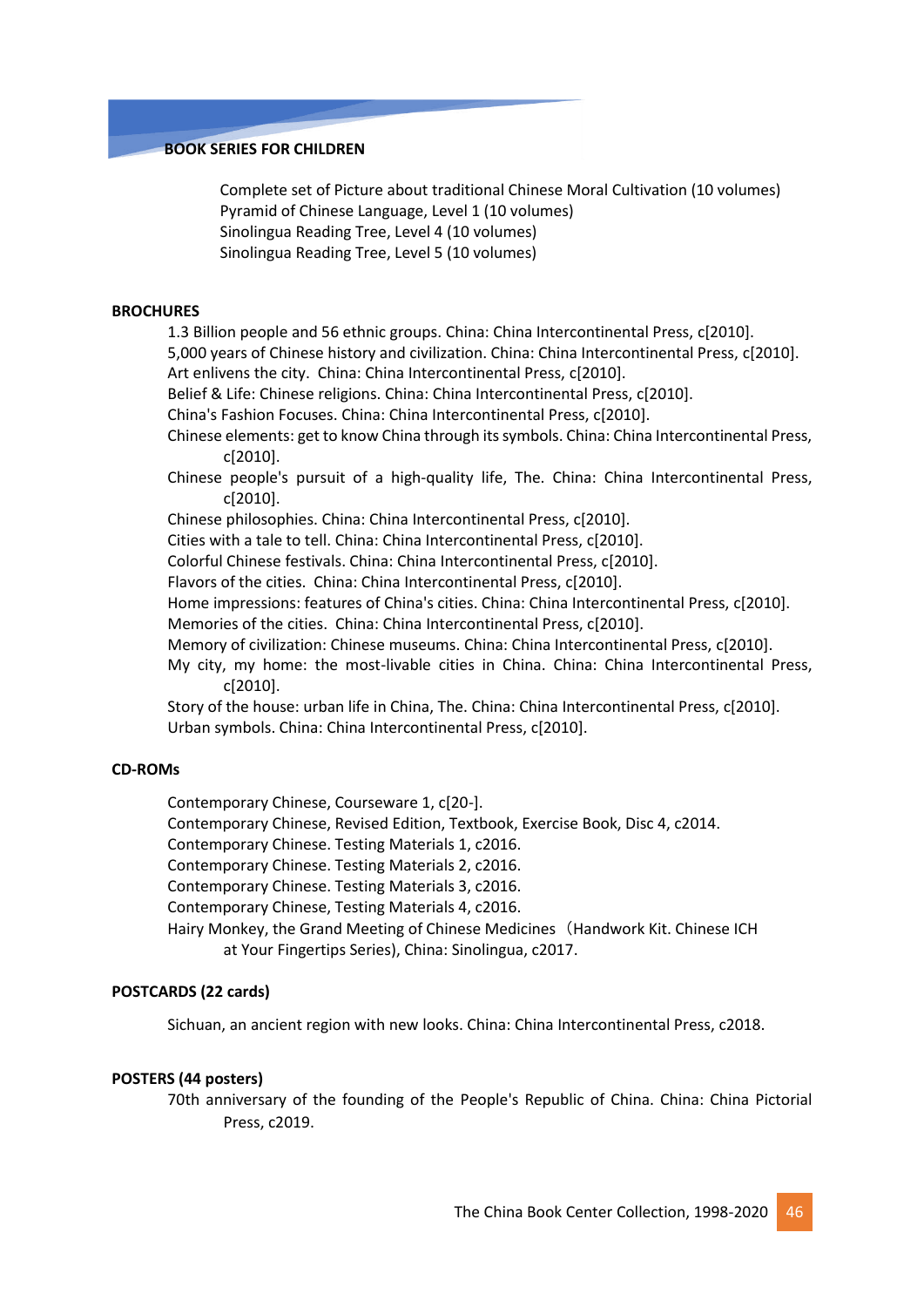#### **SUBJECTS**

## **A** gricultural laborers--China gricultural laborers--China

1900-2099 Acupuncture points--Diagnostic use Acupuncture Therapy Agricultural laborers--China--Social conditions Agriculture and state--China Agriculture--Economic aspects--China Aliens--China Allium--Therapeutic use American--China--Biography Animals in art Animals--China--Folklore Aphorisms and apothegms Archaeology--China Architects--Canada Architecture, Chinese Architecture, Domestic--China Architecture--China Art objects, Chinese--Ming-Qing dynasties, 1368-1912 Art, Chinese--China--Beijing--21st century Art, Tibetan--Tibet, Plateau of Art--China--Beijing Artisans--China--History Artists--China Arts, Chinese Arts, Modern--20th century Arts--China Asia--History Asset allocation Astrology, Chinese Astronautics--China--History--20th century Astronautics--China--History--21st century Authors, Chinese--21st century--Biography Authors, Chinese--China Avant-garde (Aesthetics)--China--20th century

**C** Í a, Jin, 1904-2005--Translations into English Basketball--China Beijing (China)--Buildings, structures, etc. Beijing (China)--Description and travel Beijing (China)--History Beijing (China)--Pictorial works Beijing (China)--Social life and customs Beverages--China Birds in art Blind--China--Fiction Book industries and trade--China Breathing exercises Bronzes, Chinese--Qin-Han dynasties, 221 B.C.-220 A.D. Bronzes, Chinese--To 221 B.C. Buddhist antiquities--China--Pictorial works Buddhist art objects--China--Pictorial works Buddhist art--Tibet, Plateau of Buddhist monasteries--Tibet Region-- Pictorial works Buddhist monks--China--Biography Buddhist sculpture--Tibet Region Buildings Business people--China--Biography Business--Chinese--Oral--Teaching Chinese as a foreign language alendar, Chinese--Postcards Calligraphy, Chinese Cancer--Treatment--China--Case studies Carbon dioxide mitigation--China Carbon dioxide mitigation--Government policy--China Caricatures and cartoons--China Celebrities--Biography Celebrities--China--Biography Chi, Zijian, 1964- |--Translations into

English

China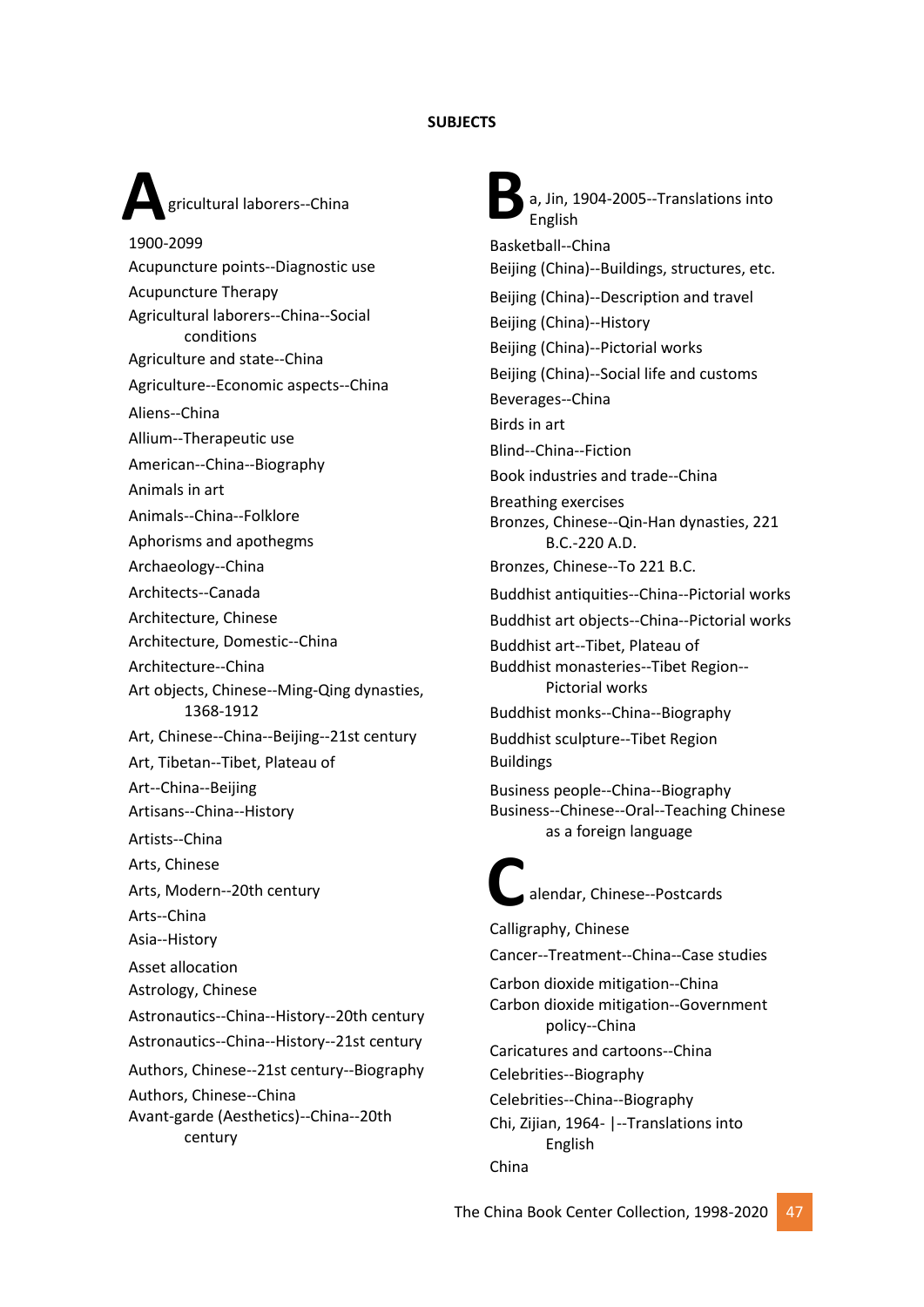China--Antiquities China--Civilization China--Civilization--2002- China--Civilzation--Foreign influences China--Commercial policy China--Description and travel China--Economic conditions China--Economic conditions--1976-2000 China--Economic conditions--2000- China--Economic policy China--Economic policy--1949-1976 China--Economic policy--1976-2000 China--Economic policy--2000- China--Economic relations with foreign countries--1990- China--Foreign economic relations China--Foreign economic relations--21st century China--Foreign public opinion China--Foreign relations China--Foreign relations--1976- China--Foreign relations--21st century China--History China--History--1949- |--In mass media -- Pictorial works China--History--1949- |--Press coverage-- Pictorial works China--History--1949-1976 China--History--1976-2002 China--History--2002- China--History--20th century--Biography China--History--Fiction China--History--Han dynasty, 202 B.C.-220 A.D. China--History--Juvenile literature China--History--Qin dynasty, 221-207 B.C. China--History--Song dynasty, 960-1279— Legends China--History--Spring and Autumn period, 722-481 B.C.--Fiction China--History--To 221 B.C. China--Intellectual life China--Pictorial works China--Politics and government

China--Politics and government--1949- China--Politics and government--1949-1976 China--Politics and government--1976-2002 China--Politics and government--2002- China--Politics and government--21st century China--Relations--Europe China--Rural conditions China--Rural conditions--20th century China--Rural conditions--Case studies China--Social conditions China--Social conditions--1976-2000 China--Social conditions--2000- China--Social life and customs China--Social life and customs--2002- China--Social life and customs--21st century China--Social life and customs--Postcards China--Social policy--21st century China--Statistics China--Study and teaching Chinese characters Chinese characters in art Chinese characters--Teaching Chinese as a foreign language Chinese drama--History and criticism Chinese drama--Ming dynasty, 1368-1644-- Stories, plots, etc. Chinese drama--Qing dynasty, 1644-1912-- Stories, plots, etc. Chinese drama--Translations into English Chinese drama--Yuan dynasty, 1260-1368-- Stories, plots, etc. Chinese drama--Yuan dynasty, 1260-1368-- Translations into English Chinese essays Chinese essays--20th century Chinese fiction--20th century--Translations into English Chinese fiction--21st century--Women authors Chinese fiction--Ming dynasty, 1368-1644 Chinese fiction--Ming dynasty, 1368-1644-- Translations into English Chinese fiction--Qin and Han dynasties, 221 B.C.-220 A.D.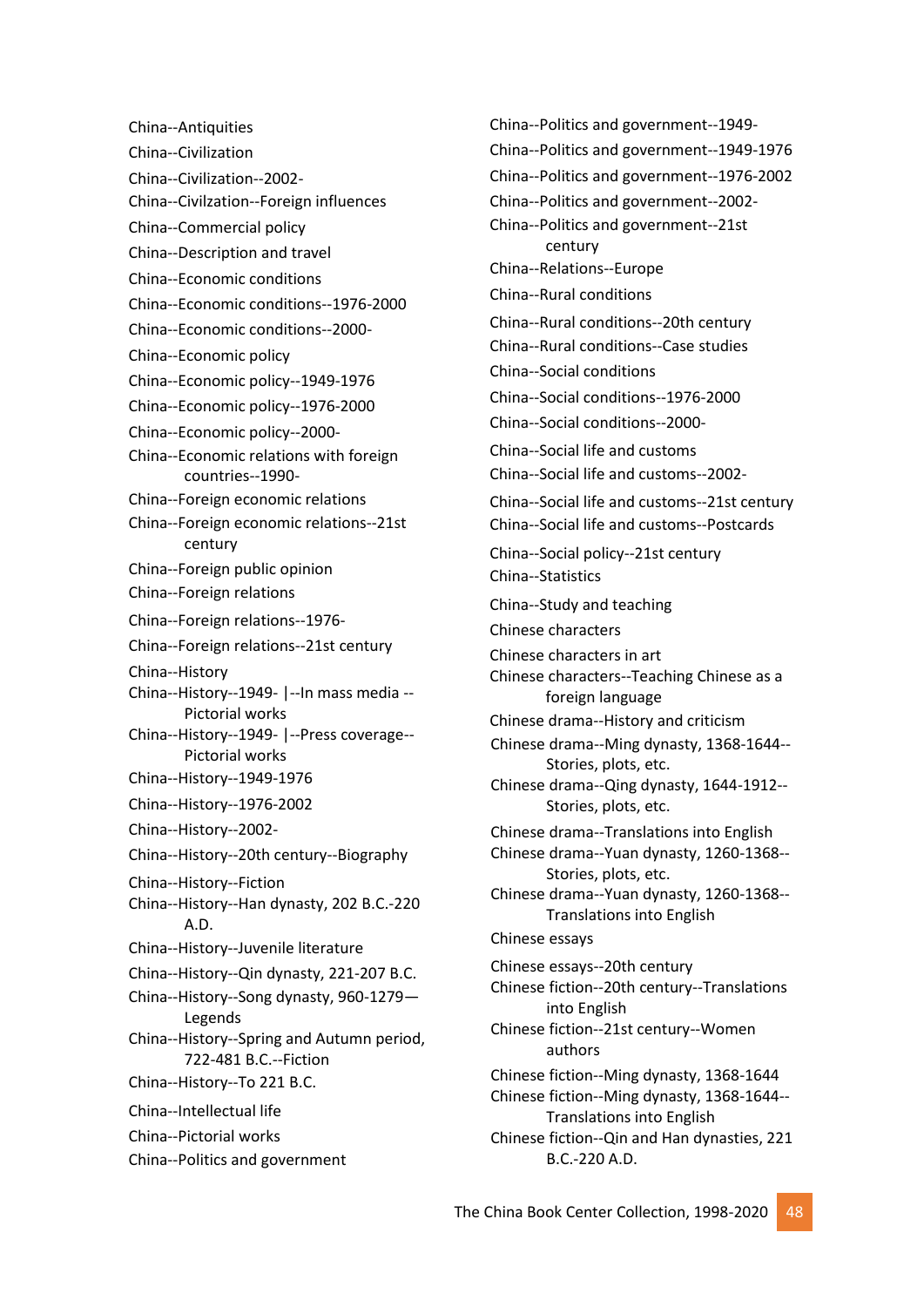Chinese fiction--Song dynasty, 960-1279 Chinese fiction--Tang dynasty, 618-907 Chinese fiction--Tang dynasty, 618-907-- Translations into English Chinese language Chinese language materials Chinese language--Business Chinese Chinese language--Composition and exercises--Study and teaching-- China Chinese language--Conversation and phrase books Chinese language--Conversation and phrase books--English Chinese language--Dictionaries--English Chinese language--Etymology Chinese language--Idioms Chinese language--Idioms--Dictionaries-- English Chinese language--Idioms--Literary collections Chinese language--Readers Chinese language--Rhetoric Chinese language--Self-instruction Chinese language--Simplified characters-- Study and teaching Chinese language--Slang Chinese language--Spoken Chinese Chinese language--Study and teaching Chinese language--Study and teaching (Elementary)--Foreign speakers Chinese language--Study and teaching-- Textbooks for foreign speakers Chinese language--Study and teaching Chinese language--Study and teaching-- English speakers Chinese language--Study and teaching-- Foreign speakers Chinese language--Study and teaching-- Foreign speakers--English--Audiovisual aids Chinese language--Study and teaching-- Textbooks for foreign speakers Chinese language--Style Chinese language--Terms and phrases Chinese language--Textbooks for foreign speakers--English speakers

Chinese language--Textbooks for foreign speakers Chinese language--Textbooks for foreign speakers--English Chinese language--Vocabulary Chinese language--Writing Chinese literature Chinese literature--1368-1644 (Ming Dynasty)--English translations Chinese literature--20th century Chinese literature--20th century--History and criticism Chinese literature--21st century Chinese Literature--221 A.C. -220 (Qin and Han Dynasties) Chinese literature--Foreign countries-- History and criticism Chinese literature--History and criticism Chinese literature--Translations into English Chinese New Year Chinese nodules--1368-1644 (Ming Dynasty)--English translations Chinese Painting--Collection--China-- Republic of China Chinese poetry Chinese poetry--History and criticism Chinese poetry--Ming dynasty, 1368-1644-- Translations into English Chinese poetry--Qing dynasty, 1644-1912-- Translations into English Chinese poetry--Song dynasty, 960-1279-- History and criticism Chinese poetry--Song dynasty, 960-1279-- Translations into English Chinese poetry--Tang dynasty, 618-907 Chinese poetry--Translations into English Chinese poetry--Yuan dynasty, 1260-1368-- Translations into English Chinese prose literature Chinese tea ceremony Chinese wit and humor, Pictorial Chinese--Reading Teaching--Teaching Chinese as a foreign language Chinese--Rites and ceremonies Chinese--Teaching Chinese as a foreign language Choral singing--China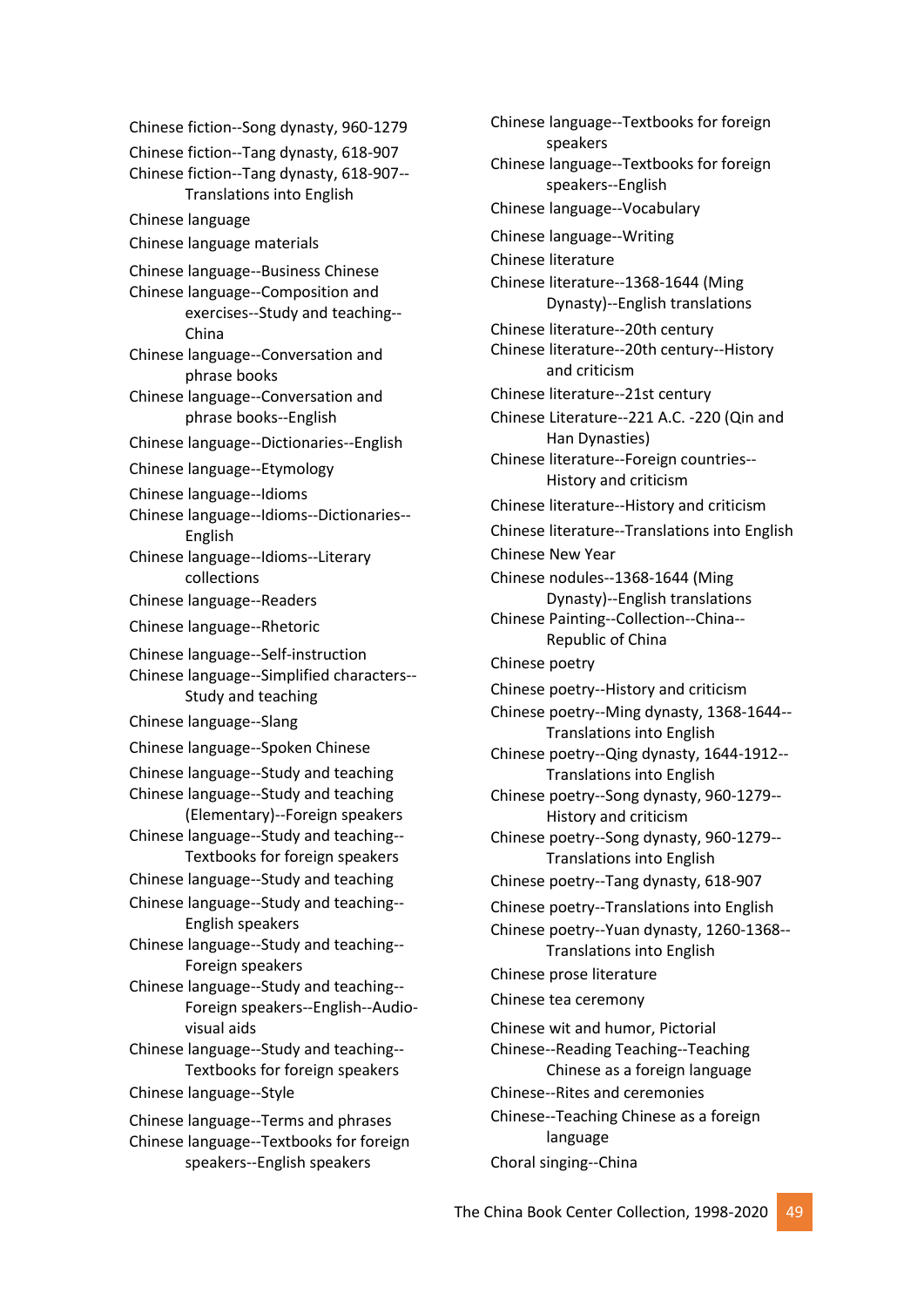**D** Choruses Ci (Chinese poetry)--Song dynasty, 960- 1279--Translations into English Ci (Chinese poetry)--Translations into English City planning--China Civilization Civilization--History Climatic changes--China--Postcards Clothing and dress--China--History Communication and traffic--China Communism--China Communism--China--History Communist leadership--China--History Communist Party of China--History Communist Party of China--Party work Communist strategy Communists--China--Biography Conduct of life Confucianists--China--Biography Confucianists--China--Portraits Confucius--Lun yu Cooking (Herbs) Cooking, Chinese Cooking--China Cooks--China--Biography Costume--China--History Costume--China--Pictorial works COVID-19 (Disease)--China--Pictorial works COVID-19--China Creationism--China--Juvenile literature Cultural property--China Cultural property--China--Pictorial works a Yu, Emperor of China, -2197 B.C-- Pictorial works Dance--China Dao yin Decoration and ornament--China Decorative arts--China--History **Diplomacy** 

Diplomats--China--Biography

Disaster relief

Discoveries in science--China Documentary films--China--History and criticism Documentary television programs--China Dogs--Folklore Dragons--Folklore Drawing, Chinese Drawing--Technique Drinking customs--China Drinking customs--China--History Drinking of alcoholic beverages--China Drug abuse--China--Prevention Dunhuang Caves (China)--Antiquities Dwellings--China

### **Example 15**<br>East and West  $\overline{\phantom{a}}$  arthquake relief Eastern question (Far East) Echo boomers Echo generation Ecology--China--Sanjiangyuan Ziran Baohuqu Economic development--China Economic development--China--Dalian (Liaoning Sheng) Economic development--China--Ningde Shi Economic development--China--Shanghai Economic development--Congresses Economic forecasting--China Economic history Economists--China--Biography Education and state--China--21st century Education, Rural--China--Fiction Educational change--China Education--China--21st century Education--China--History--1976- Elections--China Embroidery--China--Suzhou (Jiangsu Sheng) Energy development--Environmental aspects--China Energy development--Environmental aspects--China Energy industries--China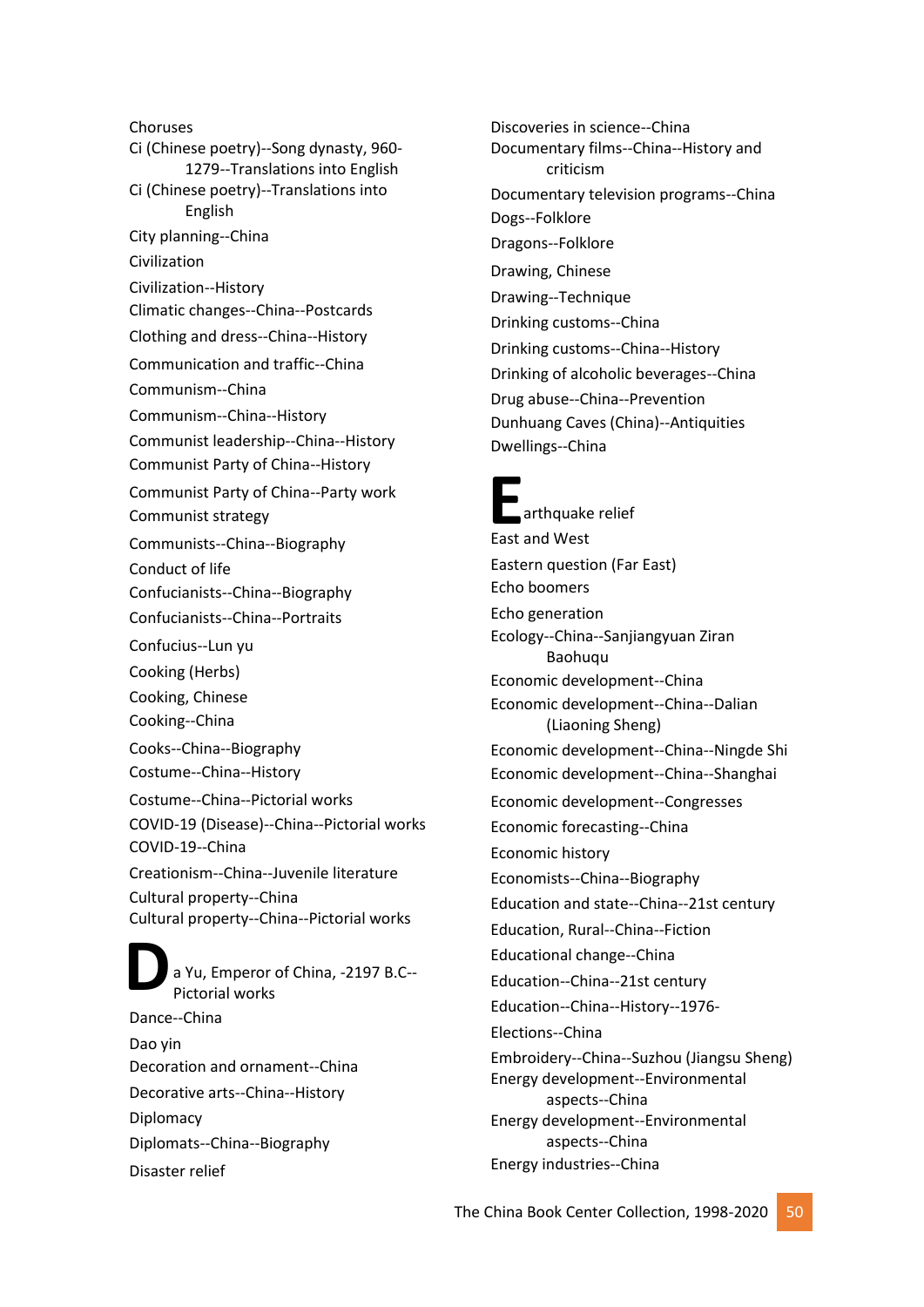Energy policy--China English fiction--21st century--Translations from Chinese English language--Dictionaries--Chinese Entrepreneurship--China Environmental protection--China Environmental protection--China-- Sanjiangyuan Ziran Baohuqu Epidemic--China--Wuhan Ethics--China Ethnology--China Europe--Relations--China Exercise Exhibitions--China--Shanghai Exhibits Expatriate architects--China Expos (Exhibitions) Expositions

**F** ables, Chinese Fables, Chinese--Juvenile literature Fables, Chinese--Translations into English Fairs Fairy tales Fairy tales--China Families--China--Fiction Fang, Dazeng, 1912- Farm life in art Feng, Menglong, 1574-1646--Translations into English Feng, Xuesong--Biography Festivals--China Festivals--China--Juvenile literature Figure painting--China

Finance--China

Finance--Government policy--China

Flowers in art

Folk art--China

Folk art--China--Dongfeng Xian

Folk artists--China--Biography

Folk artists--China--Interviews

Folk tales--China--Modern

Folklore--China Food habits--China Football--Pictorial works--Juvenile fiction Fortune Fortune in art Furniture--China

## **G** ardens, Chinese

**Handicraft**<br>
Handicraft--China--History Garlic--Therapeutic use Generation M Generation Why Generation Y--China Generations German prose literature Ghost stories, Chinese Ginger--Therapeutic use Globalization--1990- Globalization--China Globalization--China--Congresses Globalization--Economic aspects Government executives--China--21st century Green tea Guide dogs--China--Fiction andicraft Handicraft--China--Interviews Hand-to-hand fighting, Oriental Happiness Heads of state--China Heads of state--China--Biography High speed trains--China High technology industries

High technology industries--China High technology industries--Management

Historic preservation--China--Beijing Historic sites--China

Historic sites--China--Pictorial works Holidays--China--Juvenile literature

Hong Kong (China)--Economic conditions

The China Book Center Collection, 1998-2020 51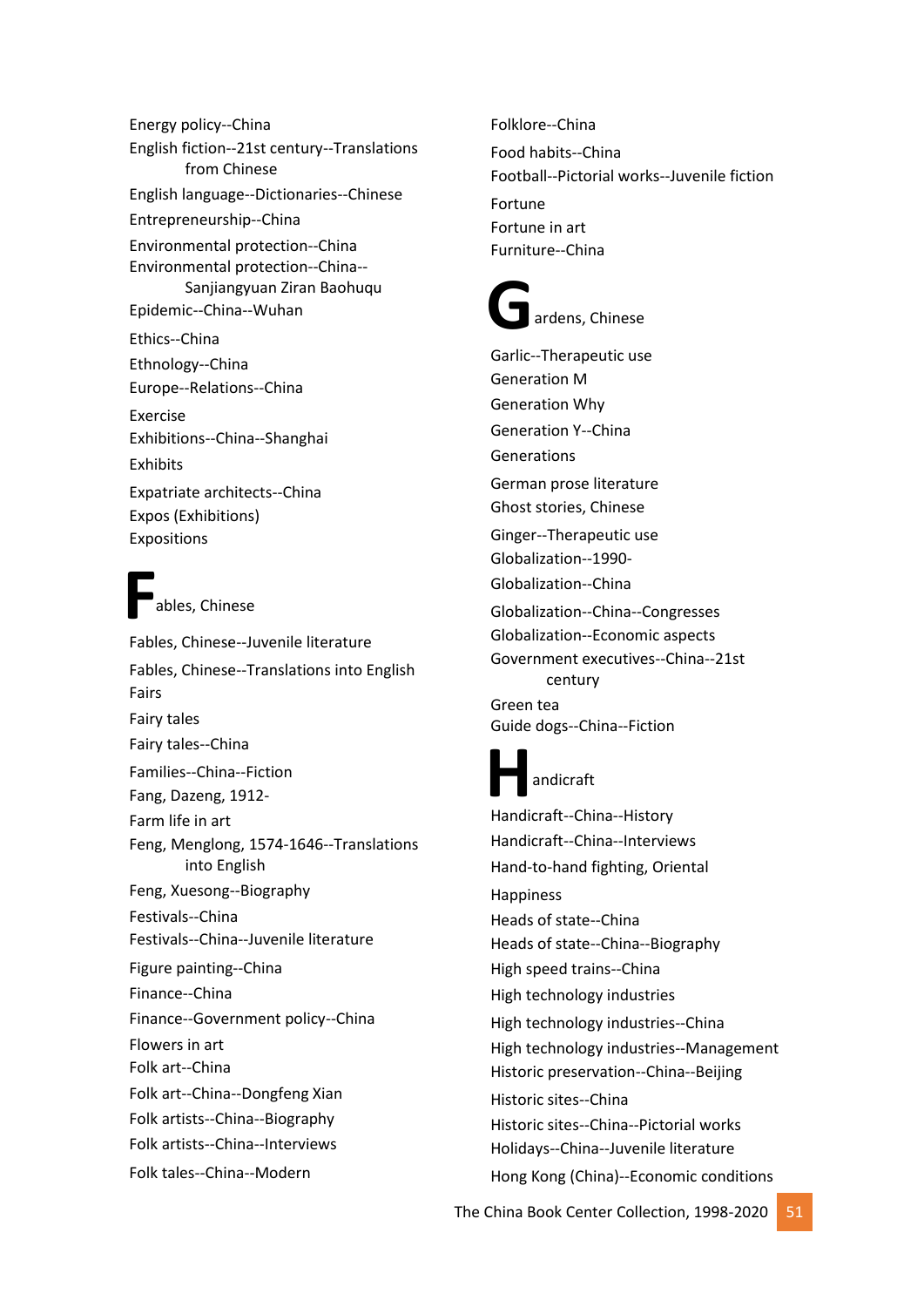Hong Kong (China)--Foreign economic relations Hong Kong (China)--History--21st century-- Pictorial works Hong Kong (China)--History--Transfer of Sovereignty from Great Britain, 1997--Pictorial works Hong Kong S.A.R. (China) Hong Kong Special Administrative Region (China) Huang, Danian--Biography Human rights--Research Humanitarian assistance

Humanitarianism

Humanitarianism--China--Biography

## **I** llustrated periodicals--China--History

Industrial arts--Exhibitions Industrial exhibitions Industrialization--China--Dalian (Liaoning Sheng) Intaglios--China--History--Qin-Han dynasties, 221 B.C.-220 A.D.-- Catalogs Intellectuals--China—Fiction Intercultural communication International business enterprises--China- management International cooperation International cooperation--1990- International economic integration International economic integration-- Congresses International economic relations International economic relations-- Congresses International exhibitions International relations International relief International trade--Congresses Internet industry--China Internet marketing Internet marketing--China Internet users--China

Internet--Social aspects--China Interviews--China--Xinjiang Uygur Zizhiqu Inventions--China--History

## **J** ade art objects--China

Jade art objects--China--History Jade--China--History Jade--China--Religious aspects Journalism--China

Judges--China--Fiction Juvenile literature





andscape architecture--China

**L**<br> **Law and socialism** 

Law--China Legends--China

Life

Local government--China

Locomotives--China--History

Longevity in art Luzhi Zhen (Jiangsu Sheng, China)-- Description and travel

## **M** anners and customs

Mao, Zedong, 1893-1976 Martial artists--China--Biography Martial arts--China Martial arts--China--Dengfeng Xian Masks--China Mass media--China Massage Medical assistance, Israeli--China-- Huanggang Shi Medical supplies--China--Huanggang Shi Medical supplies--Israel Medicine, Chinese Medicine, Chinese--Formulae, receipts, prescriptions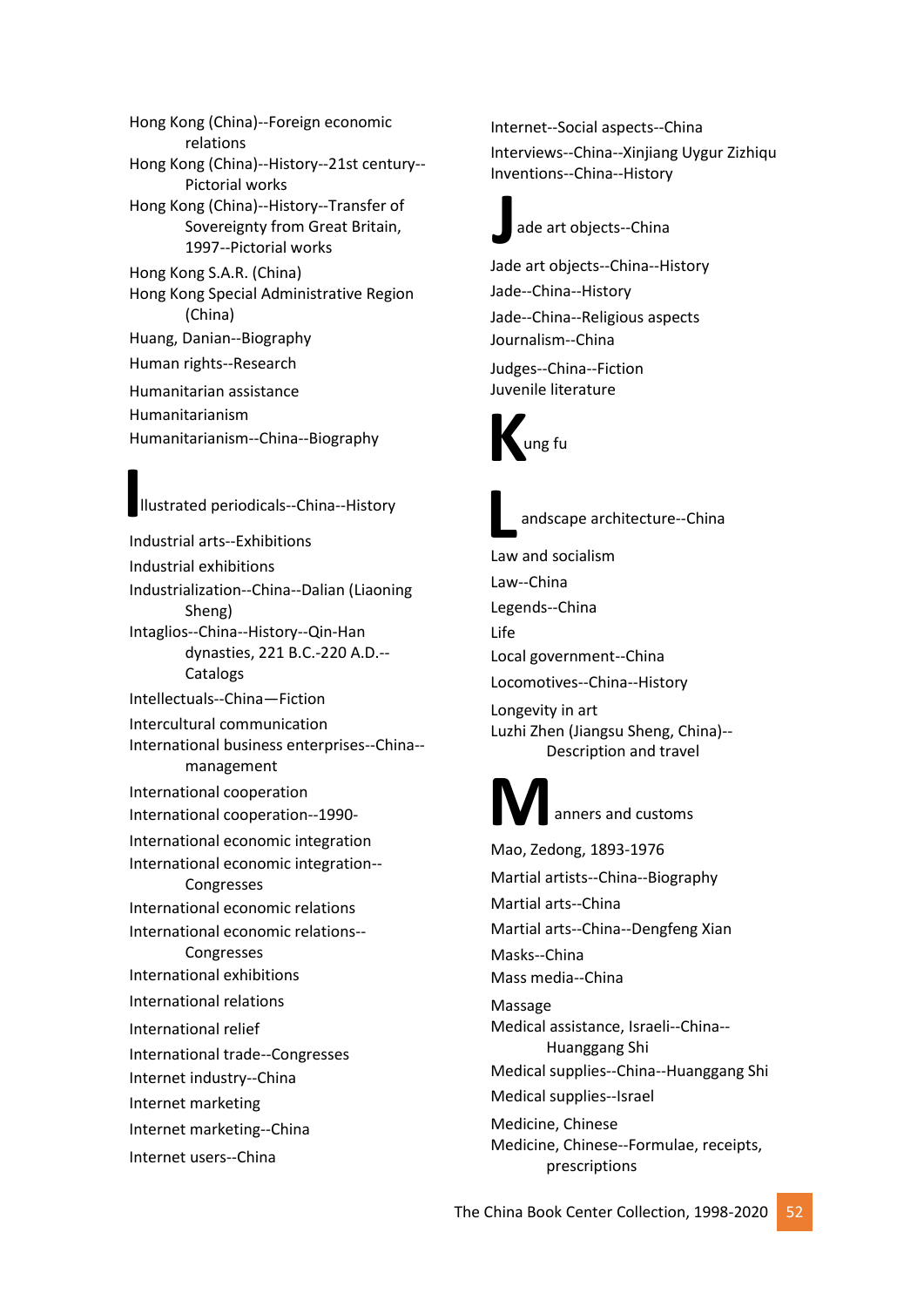Merchant marine--China--History Military art and science--Early works to 1800 Military policy Millennial generation Millennials (Generation Y) Minorities--China Minorities--China--Social life and customs Mobile commerce Mobile commerce--China Monetary policy--China Monkeys--Folklore Motion picture actors and actresses--China- -Biography Motion picture plays, Chinese--Translations into English Moxa Moxibustion Mural painting and decoration, Chinese-- China--Dunhuang Caves Mural painting and decoration, Tibetan Museums--China Music--China--History Music--China--History and criticism Mutual funds Mythology, Chinese Mythology, Chinese--Juvenile literature

**N** anking Massacre, Nanjing, Jiangsu Sheng, China, 1937

Nanking Massacre, Nanjing, Jiangsu Sheng, China, 1937--Pictorial works Nanxun Zhen (China)--Description and travel National characteristics, Chinese National songs--China--History and criticism Nationalism--China Natural areas--China Natural areas--China--Pictorial works Natural resources--China--Tibet Autonomous Region Naval convoys--Aden, Gulf of Net generation

#### Newmils

Ningde Shi (China)--Economic conditions-- 20th century Ningde Shi (China)--Economic policy--20th century Novels—China--Contemporary



Opera--China--Tibet Autonomous Region -Operas--Stories, plots, etc.

Operas, Chinese Operas, Chinese--China--Jiangsu Sheng Operas, Chinese--History and criticism Operas, Chinese--History and criticism Operas, Chinese--Pictorial works Operas--China--Beijing Opium trade--China--History Oroqen (Chinese people)--China--Inner Mongolia--History--Sources Oxen--Folklore

## **P** ainting

Painting, Chinese Painting, Chinese--20th century Painting, Chinese--21st century Painting, Chinese--China--Dongfeng Xian-- 20th century Painting, Chinese--China--Dongfeng Xian-- 21st century Painting, Chinese--History Painting, Chinese--Technique Painting--China--History Painting--Technique Palaces--China--Beijing Parks--China--Beijing Peacekeeping forces, Chinese Peasants--China--Social conditions Peasants--China--Yangtze River Valley People with visual disabilities--China-- Fiction Philosophy, Chinese Philosophy, Chinese--To 221 B.C. Philosophy, Marxist--China Philosophy, Taoist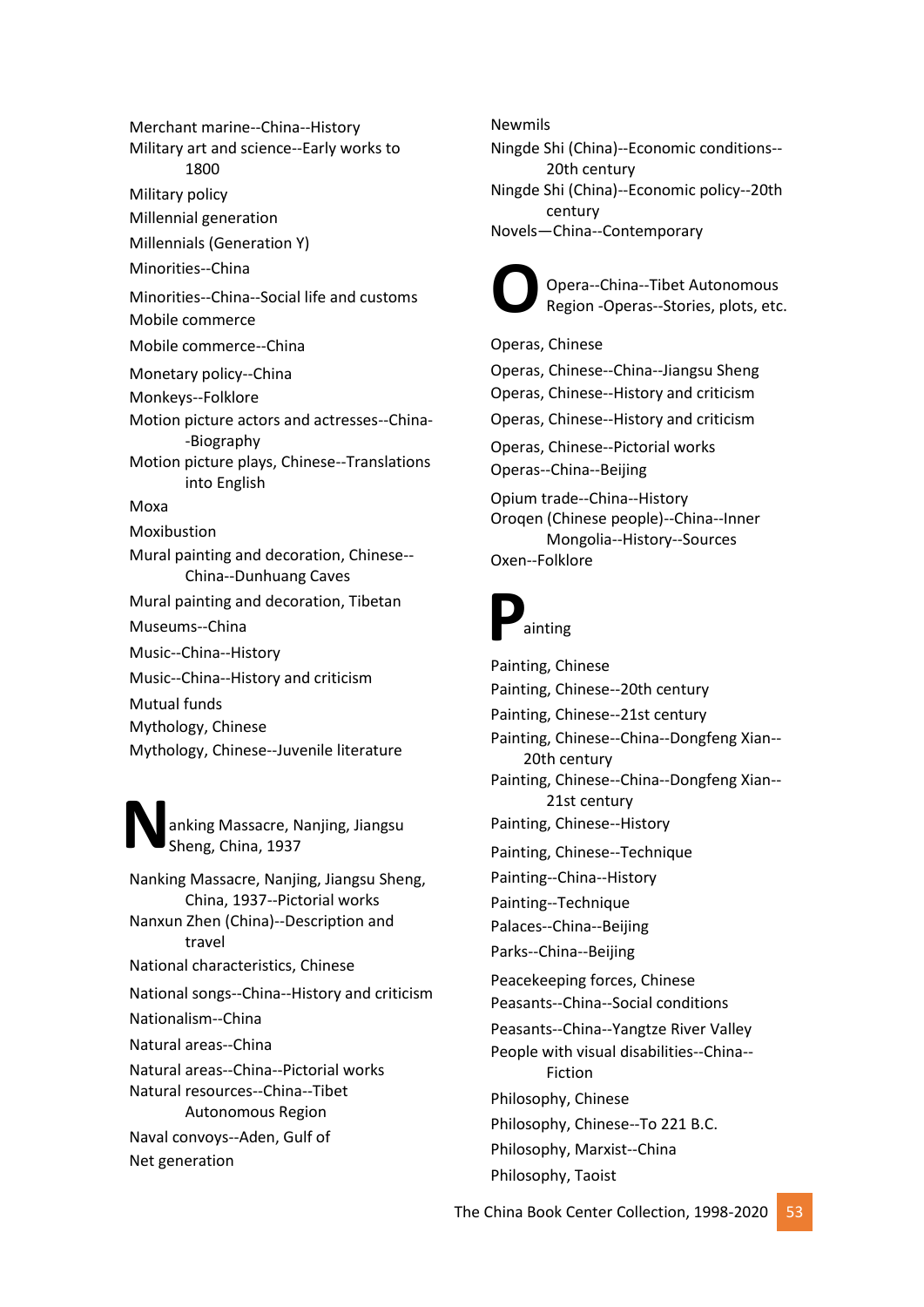Philosophy--China Philosophy--China--221 A.C. -960 Photographers--China--Biography Photography Photography, Artistic--21st century Photography--China Photography--China--History Photography--Social aspects--China-- History Pianists--China--Biography Picture books for children Pirates--Aden, Gulf of Poetry Political oratory--China--21st century Political parties Political parties--China Political science--Economic conditions Political science--Government Population Porcelain, Chinese Portfolio management Portrait photography--China Postcards--China Pottery, Chinese Poverty--China Printing--China--History Proverbs, Chinese Pu, Songling--640-1715--Liao zhai zhi yi Public administration--China Publishers and publishing--China--History

## **Q** i gong

Qi gong--China Qi gong--Health aspects Qu (Chinese literature)--Yuan dynasty, 1260-1368--Translations into English

Rabbits--Folklore<br>
Railroads--China--History abbits--Folklore Railroads--Europe--History Rats--Folklore Recreation areas--China--Beijing Relief (Decorative arts)--China--History-- Qin-Han dynasties, 221 B.C.-220 A.D.- -Catalog Religion and state--China Reportage literature Reportage literature, Chinese Rites and ceremonies--China Roosters--Folklore Rural development--China Rural-urban migration--China

# **S**

ales promotion

Science--China Science--China--History Scolozzi, Francesco--Biography Sculpture, Chinese Sculpture, Chinese--20th century Sculpture, Tibetan Seals (Numismatics)--China Seals (Numismatics)--China--History Seasons--China--Postcards Service industries--China Shanghai (China)--Description and travel-- Pictorial works Shanghai (China)--History--Pictorial works Shanghai (China)--Social life and customs-- Pictorial works Shanghai World Expo (2010 : China) Shanghai--Overview--Chinese English Sheep--Folklore Short stories, Chinese Short stories, Chinese--20th century-- Translations into English Short stories, Chinese--21st century Short stories, Chinese--Translations into English Short stories, English--Translations from Chinese Signs and signboards--China Silk Road (trade route) Silk Road--History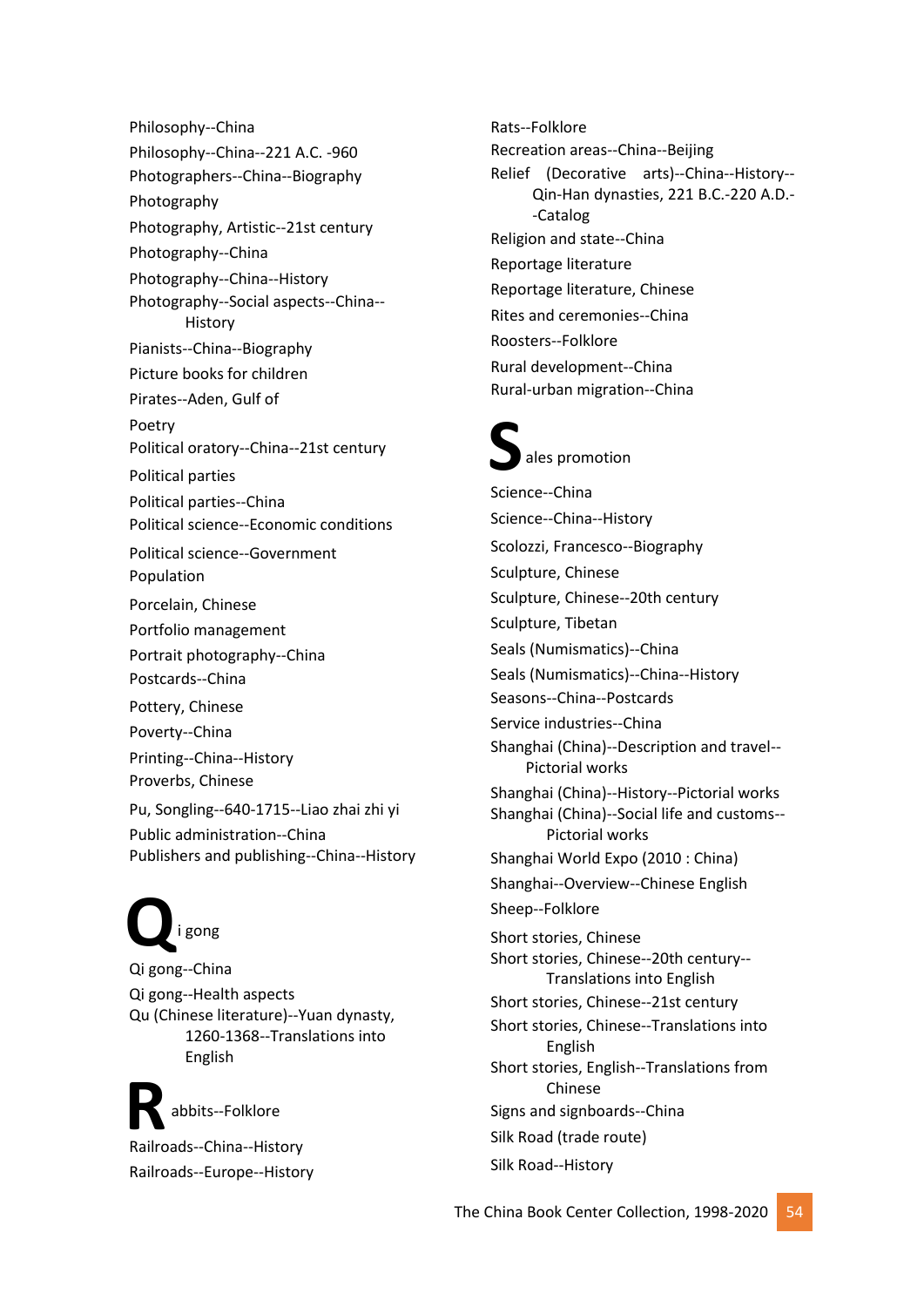Sino-Japanese War, 1937-1945--Atrocities-- China--Nanjing Shi Sino-Japanese War, 1937-1945--Atrocities-- China--Nanjing Shi--Pictorial works Sino-Japanese War, 1937-1945--China Sino-Tibetan languages Snakes--Folklore Snuff boxes and bottles--China--History-- Ming-Qing dynasties, 1368-1912 Social history Social values--China Socialism--China Socialism--Research--China Socialist ethics Songs, Chinese--China--History and criticism Songs, Chinese--History and criticism Speeches, addresses, etc. Stir frying Students--Travel--China--Hong Kong Sugarcane industry--China--History Sugarcane--China--History Sugar--Manufacture and refining--China-- History Swine--Folklore Symbolism in art

**Tai chi**<br>Tai chi--China--Chenjiagou (Henan Sheng) ai chi Tales--China Taoism Taoist literature Taoist philosophy Tea Teachers--China--Fiction Tea--China Tea--China--Anecdotes Tea--China--Yunnan Sheng Tea--Processing Technological innovations--China Technology--China Technology--China--History

Technology--Exhibitions Textbook for foreign speakers Thatcher's children (Generation Y) Theater--China Theater--China--Beijing Theater--China--Beijing--History Theater--China--History Theater--China--History--20th century Theatrical makeup Theatrical makeup--China Tibet Autonomous Region (China)-- Civilization Tibet Autonomous Region (China)--History- -1951- Tibet Autonomous Region (China)--Politics and government Tibet Autonomous Region (China)--Social life and customs Tibet Autonomous Region (China)--Social life and customs Tiger--Folklore Tongli Zhen (China)--Description and travel Tonics (Medicinal preparations) Trade routes--Asia--History Trade routes--China Trade routes--China Trade routes--China, Northwest--History Transportation--China--Readers Tsunami relief Turpan Shi (China)--History--21st century-- Pictorial works

**U** ighur (Turkic people)--China Urbanization--China

**V** alues--China

Vegetarian cooking--China Vernacular architecture--China Villages--China War photographers--China--Biography War--Early works to 1800 Watercolor painting--Technique